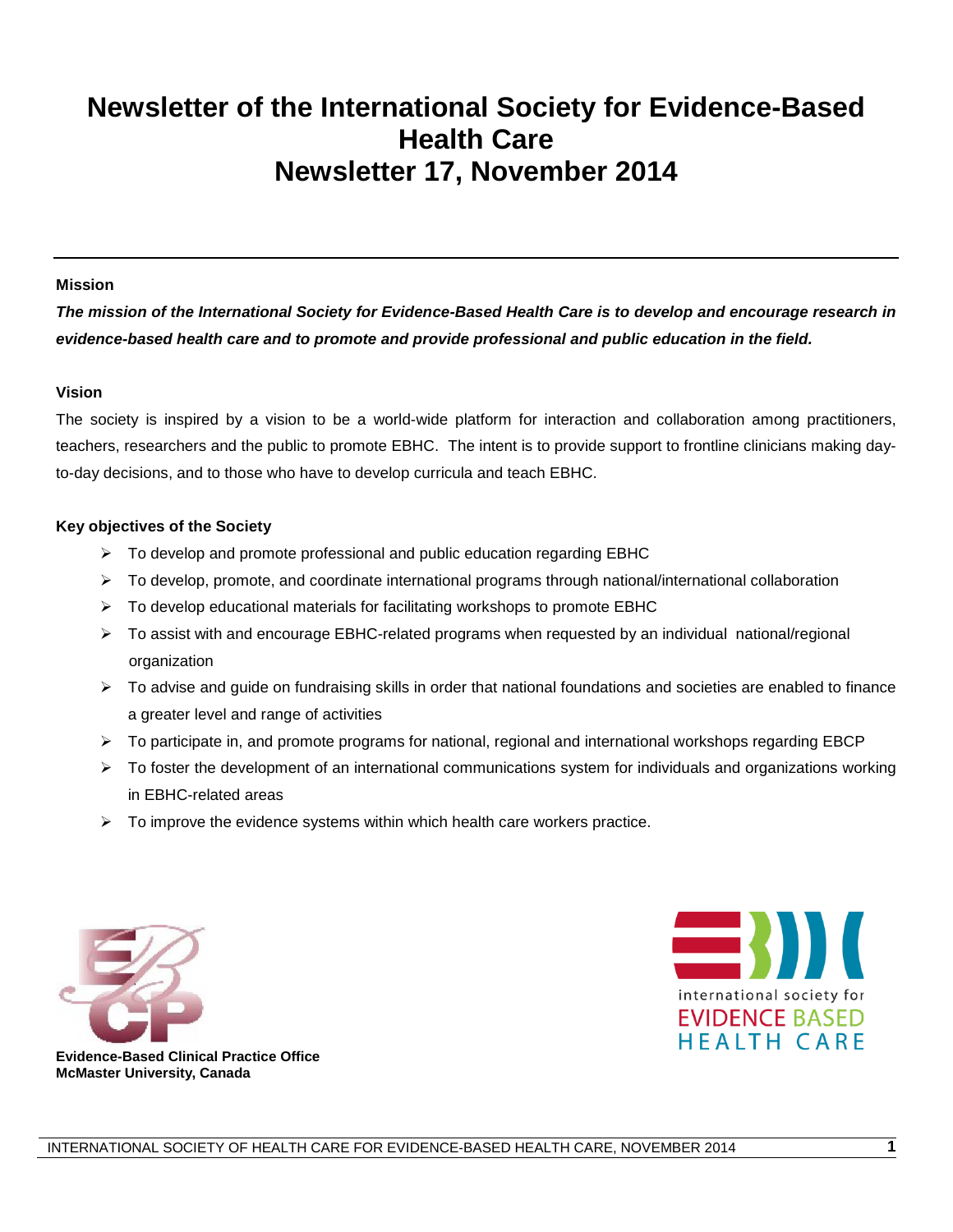# **TABLE OF CONTENTS**

# **TEACHING and PRACTICE TIPS**

| Evidence-based Online Learning Course for Population and Public Health Nutrition contributes to competent |  |
|-----------------------------------------------------------------------------------------------------------|--|
| Teaching GRADE (Grading of Recommendations Assessment, Development and Evaluation) to medical             |  |
|                                                                                                           |  |
|                                                                                                           |  |
|                                                                                                           |  |

# **RESEARCH and REVIEWS**

| Improving Judicial Accountability: Providing EBM training to members of the Constitutional Supreme Court of |  |
|-------------------------------------------------------------------------------------------------------------|--|
|                                                                                                             |  |
|                                                                                                             |  |
| Innovative Process gathers Citizens' Informed Judgments about How to Address Health-System Challenges 22    |  |
| Taking stock of Systematic Reviews on Teaching Evidence-based Health Care (EBHC): Overview of               |  |

# **RESOURCES and REVIEWS**

| Online Learning Resources from the National Collaborating Centre for Methods and Tools: An Effective way |  |
|----------------------------------------------------------------------------------------------------------|--|
|                                                                                                          |  |

# **WORKSHOPS AND CONFERENCES**

|--|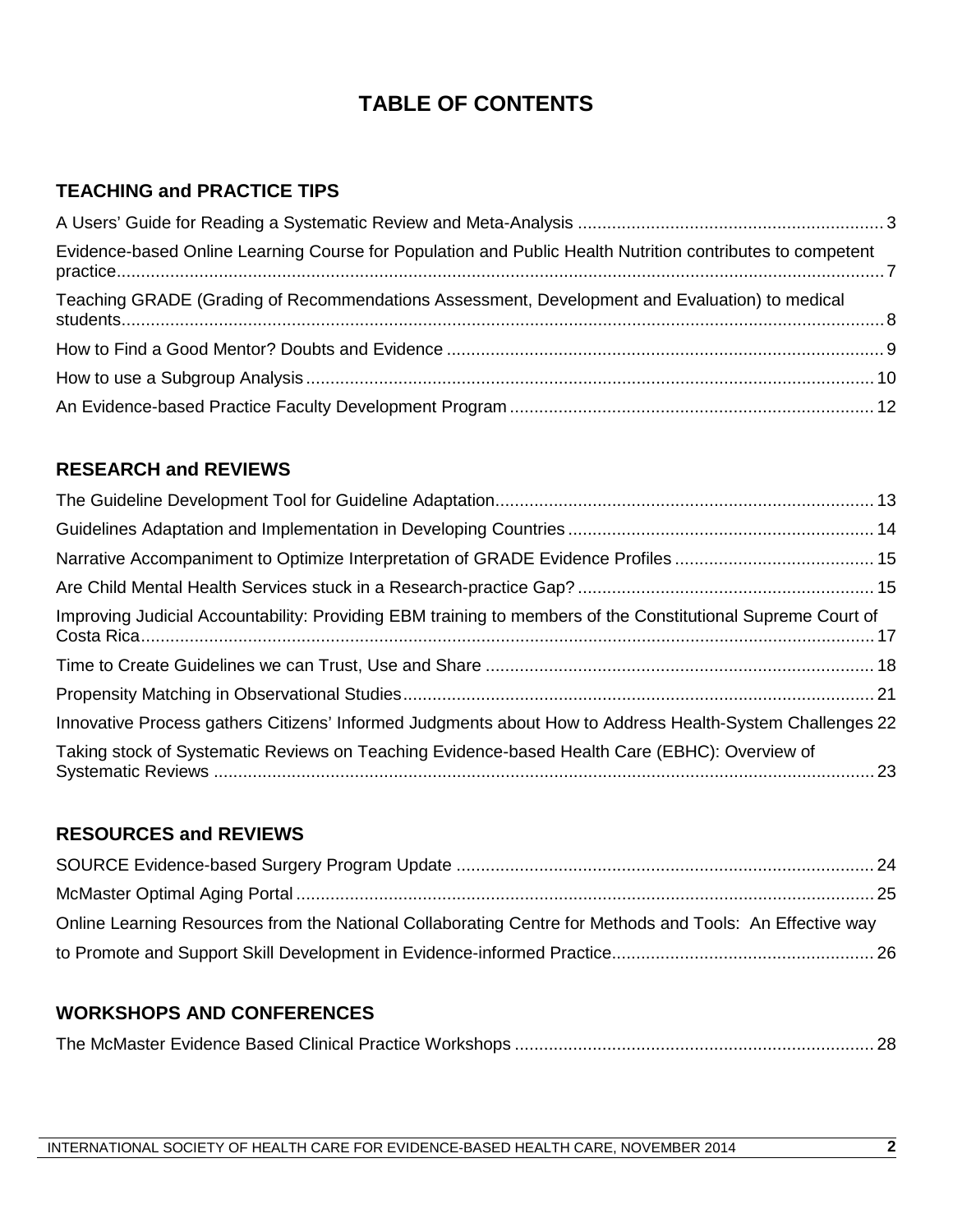# **A Users' Guide for Reading a Systematic Review and Meta-Analysis**

Mohammad Hassan Murad, Noor Asi, Patricia Barrionuevo Moreno, Gordon Guyatt

The value of systematic reviews and meta-analyses in evidence based healthcare practice is increasingly recognized. It is clear that decision making should be based on the totality of the best available evidence and not on select studies. There are, however, two key issues in evaluating the evidence summarized in systematic reviews. First is how well the review was conducted (i.e. the credibility of the methods). Second is the trustworthiness of the evidence from the primary studies that addressed the question of interest (also called quality of evidence, confidence in estimates, certainty in evidence). Previous Users' Guides<sup>(1)</sup> didn't clearly distinguish these two issues. Therefore, the new Users guide<sup>(2)</sup> reflects a contemporary conceptualization by distinguishing between the rigor of the review methods, and the confidence in estimates that the results warrant.

We refer to the first judgment as the credibility<sup>(3)</sup> of the review: the extent to which its design and conduct are likely to have protected against misleading results<sup>(4)</sup> A review with credible methods may, nevertheless, leave clinicians with low confidence in effect estimates. The second judgment addresses the confidence in estimates and follows the GRADE framework. The guide presents criteria for judging both credibility and confidence in the estimates.

| <b>Criteria</b>                                                            | What to look for?                                                                                                                                                                                                                                                                                                                                                                                                                                                                                                                                                                                                                                                               |
|----------------------------------------------------------------------------|---------------------------------------------------------------------------------------------------------------------------------------------------------------------------------------------------------------------------------------------------------------------------------------------------------------------------------------------------------------------------------------------------------------------------------------------------------------------------------------------------------------------------------------------------------------------------------------------------------------------------------------------------------------------------------|
| Did the Review Explicitly Address a Sensible<br><b>Clinical Question?</b>  | In the studies included in a meta-analysis, decide if it is<br>plausible that the intervention will have a similar effect<br>across the range of patients, exposures, and outcomes.                                                                                                                                                                                                                                                                                                                                                                                                                                                                                             |
| Was the Search for Relevant Studies<br>Exhaustive?                         | Searching 1 database is insufficient. Multiple synonyms<br>and terms are needed for each concept. Restricting<br>search language to English may also lead to missing<br>studies                                                                                                                                                                                                                                                                                                                                                                                                                                                                                                 |
| Were Selection and Assessments of Studies<br>Reproducible?                 | Look for a priori protocol that specifies study eligibility<br>criteria. Look for a measure of agreement between<br>review authors on study selection and quality appraisal<br>(eg, kappa statistic).                                                                                                                                                                                                                                                                                                                                                                                                                                                                           |
| Did the Review Present Results that are<br>Ready for Clinical Application? | 1) Relative association measures (RR, OR) pose<br>challenges to risk communication and trading off<br>benefits and harms. Patients at high baseline risk can<br>expect more benefit than those at lower baseline risk<br>from the same intervention (the same relative effect).<br>Look for both summaries of both relative effects and risk<br>difference (absolute risk reduction or increase) and<br>NNT.<br>2) Continuous outcomes (difference of means or<br>standardized difference of means) can also be<br>presented in more useful ways. Continuous outcomes<br>can be:<br>i. dichotomized (for every 100 patients treated, 11 will<br>achieve important improvement). |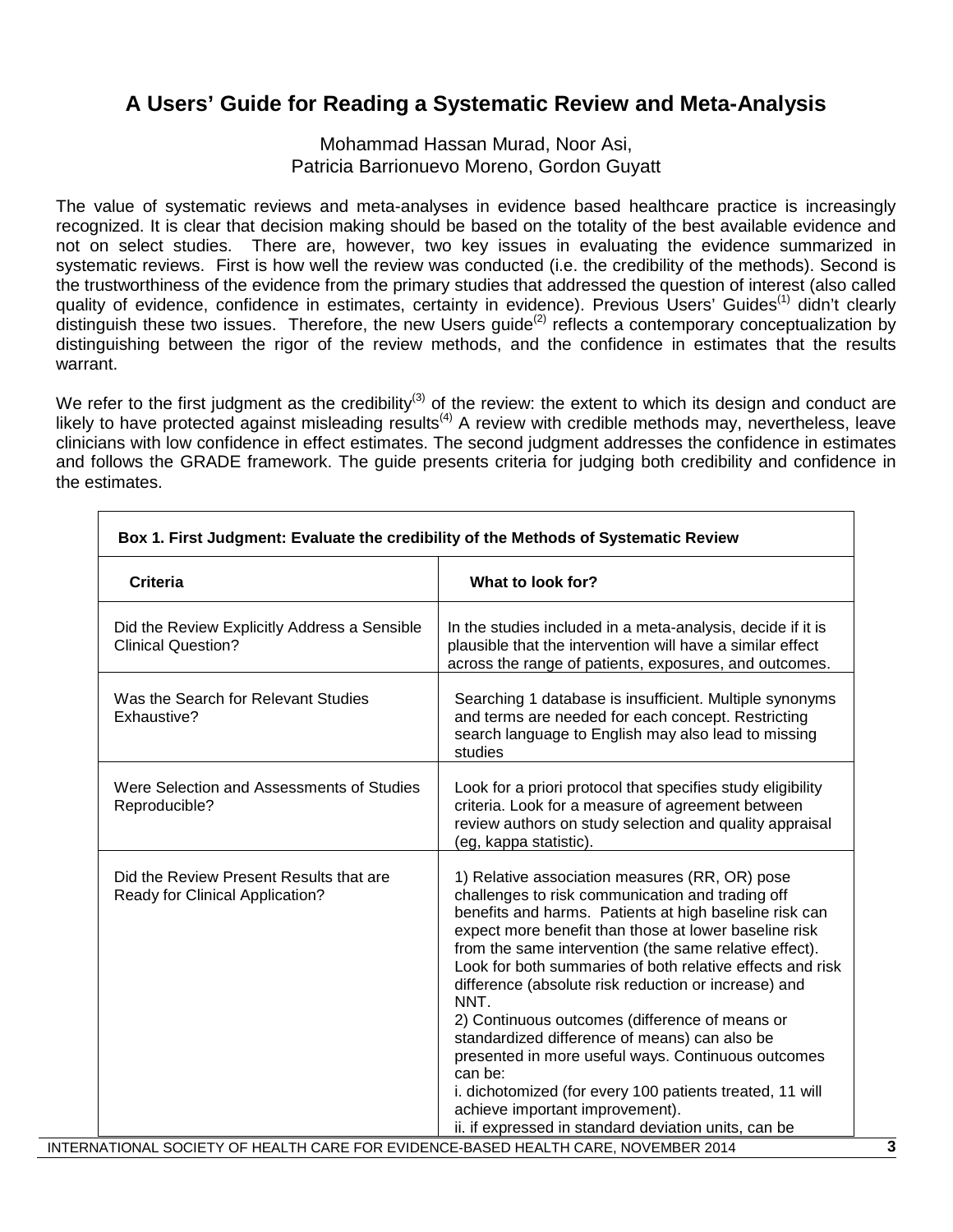|                                                                     | translated back to natural units with which clinicians<br>have more familiarity<br>iii. reported in minimally important units (ie, the least<br>amount of change a patient deems important)                                                                                                    |
|---------------------------------------------------------------------|------------------------------------------------------------------------------------------------------------------------------------------------------------------------------------------------------------------------------------------------------------------------------------------------|
| Did the Review Address Confidence in<br><b>Estimates of Effect?</b> | Look for information that helps you make the second<br>judgement (Box 2.). If you don't see information on the<br>risk of bias, explanation of heterogeneity or any of the<br>other criteria for the second judgement, then the review<br>is seriously limited as a basis for decision making. |

Once you make the first judgement and decide the review is credible and appropriate to be used for decision making, you can assess confidence in estimates.

 $\overline{\phantom{0}}$ 

| Box 2. Second Judgment: Rate the Confidence in the Effect Estimates* |                                                                                                                                                                                                                                                                                                                                                                                                                                                                                                                                                                                                                                                                                           |
|----------------------------------------------------------------------|-------------------------------------------------------------------------------------------------------------------------------------------------------------------------------------------------------------------------------------------------------------------------------------------------------------------------------------------------------------------------------------------------------------------------------------------------------------------------------------------------------------------------------------------------------------------------------------------------------------------------------------------------------------------------------------------|
| <b>Criteria</b>                                                      | What to look for?                                                                                                                                                                                                                                                                                                                                                                                                                                                                                                                                                                                                                                                                         |
| How Serious is the Risk of Bias in the Body of<br>Evidence?          | Tables that describe the risk of bias for each of the<br>important outcomes measured in each individual study.<br>Different study designs require the use of different<br>instruments or criteria.<br>1) Visually inspect forest plots noting i) differences in the<br>point estimates, and ii) the extent to which CIs overlap.<br>2) Statistical evaluation of heterogeneity: i) the I2<br>statistic (higher means more heterogeneity), and ii) P<br>value of the test of heterogeneity (Cochran Q test) (<br>lower means more heterogeneity)<br>3) When substantial heterogeneity exits, clinicians<br>should look for possible explanations (subgroup analysis<br>or meta-regression) |
| Are the Results Consistent Across Studies?                           |                                                                                                                                                                                                                                                                                                                                                                                                                                                                                                                                                                                                                                                                                           |
| How Precise Are the Results?                                         | Consider the upper and lower boundaries of the CI of<br>the absolute effect. Will you advise patients were the<br>upper boundary or the lower boundary represents the<br>truth? If the advice is different across the range of the<br>CI, then confidence in the evidence will decrease.                                                                                                                                                                                                                                                                                                                                                                                                  |
| Do the Results Directly Apply to My Patient?                         | If populations, interventions, or outcomes in the studies<br>differ from those of interest, the evidence can be viewed<br>as indirect.                                                                                                                                                                                                                                                                                                                                                                                                                                                                                                                                                    |
| Is There Concern About Reporting Bias?                               | 1) Look for tests for publication bias (funnel plot that is<br>asymmetric, statistical tests). Important to recognize that<br>these tests can often be unreliable.<br>2) Read the narrative of the review, did review authors<br>find evidence of unpublished studies or unpublished<br>outcomes)                                                                                                                                                                                                                                                                                                                                                                                         |
| Are There Reasons to Increase the<br><b>Confidence Rating?</b>       | This is uncommon, but in observational studies, look for<br>the size of the effect: RR>2 (or <0.5) is considered<br>large, and RR $>5$ (or $<$ 0.2) is considered very large                                                                                                                                                                                                                                                                                                                                                                                                                                                                                                              |

٦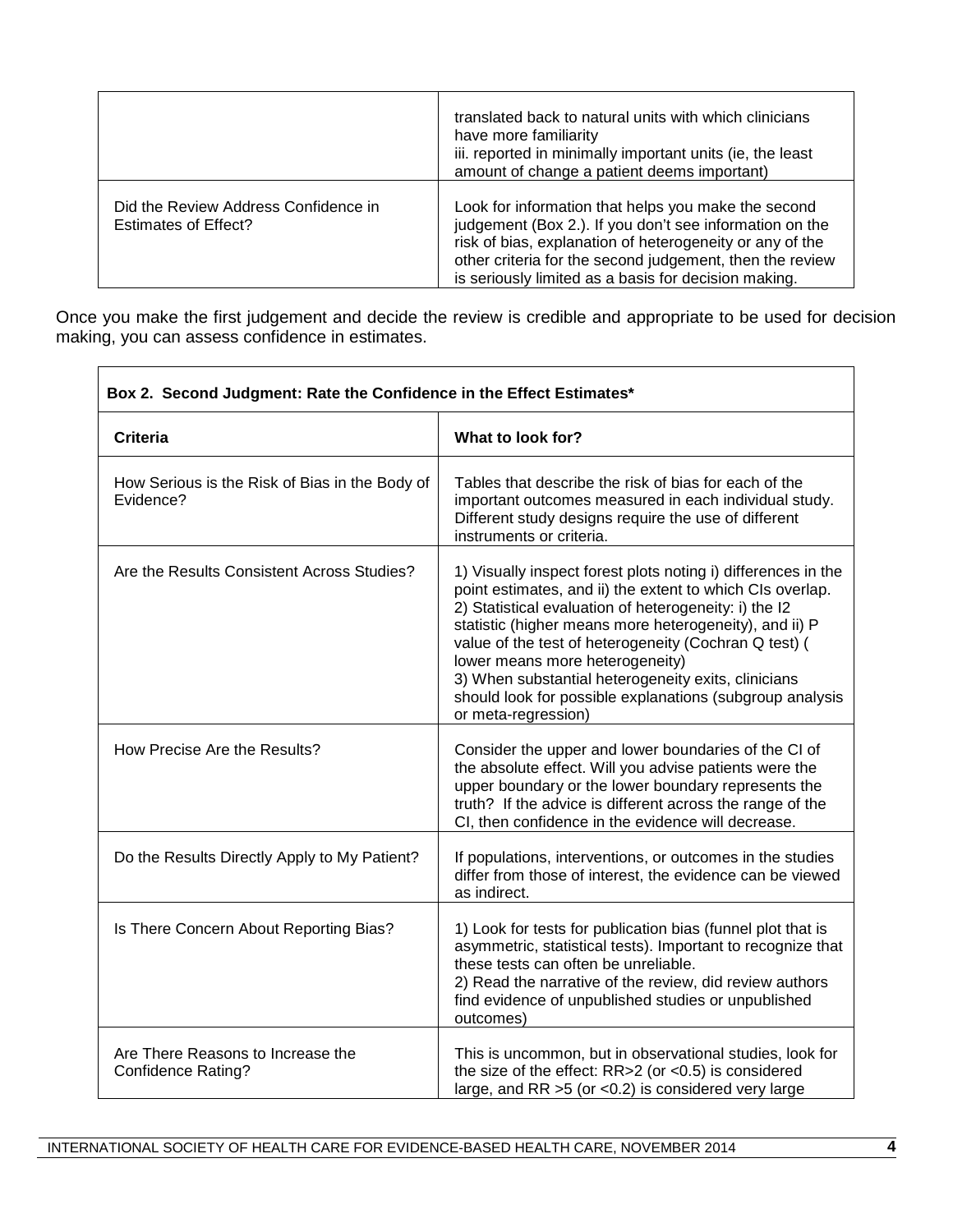\*The general framework used in this guide follows the GRADE approach. GRADE categorizes confidence in 4 categories: high, moderate, low, or very low. The lower the confidence, the more likely the underlying true effect is substantially different from the observed estimate of effect, and thus, the more likely that further research would demonstrate different estimates. Randomized trials are initially assigned high confidence and observational studies are given low confidence, but the factors described in this **Box** may modify these initial ratings.

### **Clinical Scenario**

67 years old man presents with intermitent claudication and is asking about exercise therapy. He is most concerned about being able to walk pain free and worried about amputation. You searched for a systematic review that answered this question and identified one<sup>(5)</sup> You try to apply the credibility criteria.

### **Box 3. First Judgment: Evaluate the credibility of the Methods of Systematic Review**

### **Did the Review Explicitly Address a Sensible Clinical Question?**

The review evaluated several treatments; one of them was exercise therapy. Patients enrolled across studies had intermittent claudication and received exercise therapy. You expect the intervention will have a similar effect across the range of patients, interventions, and outcomes.

#### **Was the Search for Relevant Studies Exhaustive?**

Limited to 2 databases (Pubmed and EMBASE) which is probably sufficient; however, search terms for the main intervention of interest (exercise) were limited to 2 (exercise and walking)

### **Were Selection and Assessments of Studies Reproducible?**

No protocol described. Selection was performed by one author and confirmed independently by other 2 authors. In case of disagreement a third reviewer was involved. No description of the data extraction process by reviewers. Risk of bias done by 2 reviewers, no description of disagreement or mention of kappa statistics**.**

### **Did the Review Present Results that are Ready for Clinical Application?**

The meta-analysis presented results as a standardized difference. This limits its use for clinical application.

### **Did the Review Address Confidence in Estimates of Effect?**

The review did not address confidence in the estimates or provide information sufficient for us to make our judgement. The review combined outcome data from randomized trials and observational studies and only provided a numeric Jadad score for each study, therefore, we are unable to determine the risk of bias.

Using the credibility criteria, you detremine that this review does not have sufficient credible or useful information to apply to patient care; therefore, you search for another systematic review and find one.  $(6)$ 

### **Box 4. First Judgment: Evaluate the credibility of the Methods of Systematic Review**

#### **Did the Review Explicitly Address a Sensible Clinical Question?**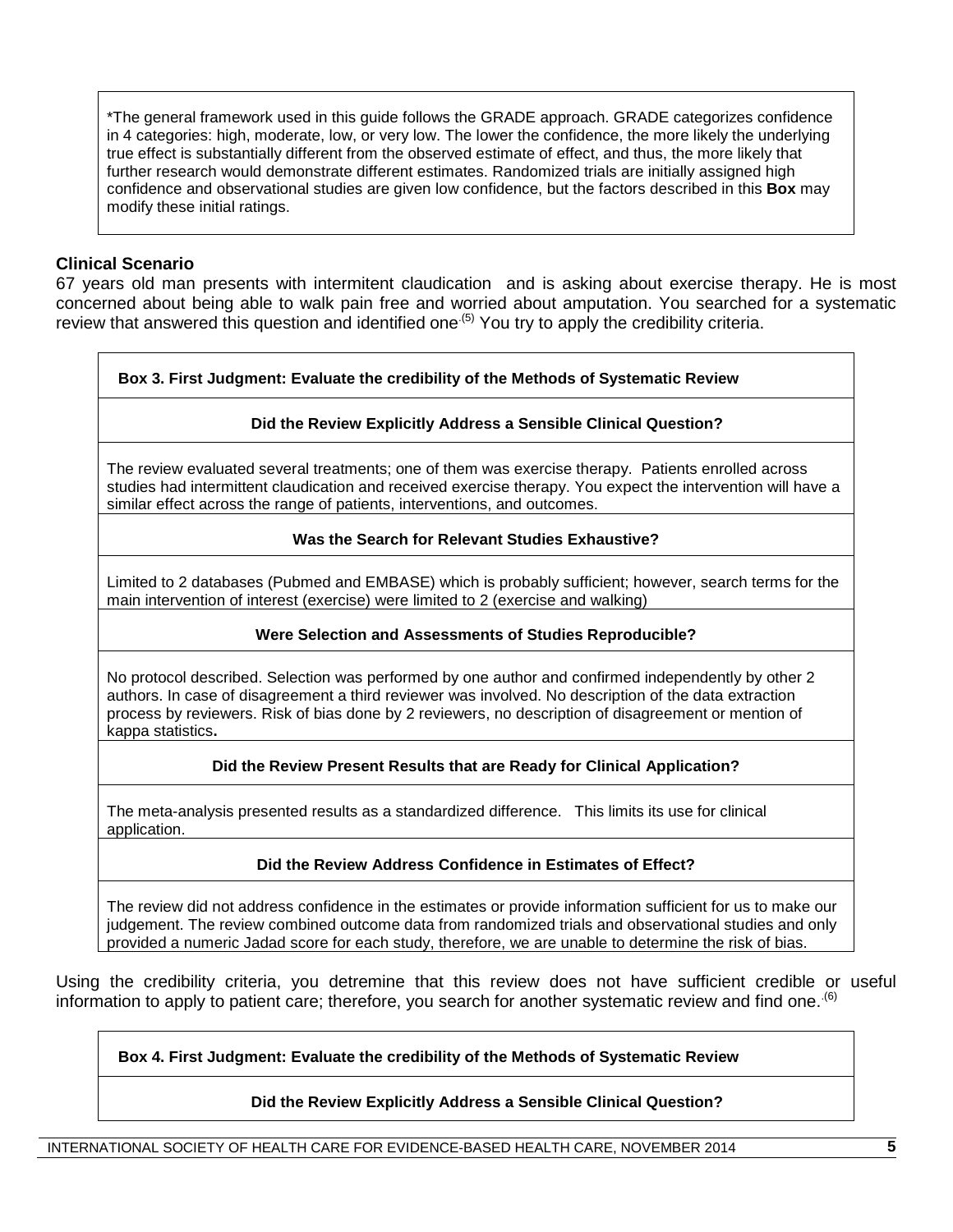Patients enrolled across studies had intermittent claudication and received exercise therapy. You expect the intervention will have a similar effect across the range of patients, interventions, and outcomes.

### **Was the Search for Relevant Studies Exhaustive?**

The review utilized a broad comprehensive literature search with numerous search terms for each concept.

### **Were Selection and Assessments of Studies Reproducible?**

The review followed an established protocol. Selection of studies done by one reviewer and checked by another. Data extraction done by at least 2 authors. Risk of bias assessment was performed by 2 reviewers and disagreements were resolved by a third reviewer. No mention of kappa statistics.

### **Did the Review Present Results that are Ready for Clinical Application?**

The review presented the effect of exercise as improvement in walking time (in minutes) and walking distance (in meters). Results are intuitive and easy to communicate to patients. A plain language summary is also provided for patients.

**Did the Review Address Confidence in Estimates of Effect?**

The review described the risk of bias for every trial and reported on measures of heterogeneity and precision. Data to estimate the confidence in each estimate are available.

This systematic review better fulfils credibility criteria and you decide to use it and proceed with rating the confidence in treatment effects.

|                                                                | Box 5. Second Judgment: Rate the Confidence in the Effect Estimates                                                                                                                                           |                                                                                                                           |
|----------------------------------------------------------------|---------------------------------------------------------------------------------------------------------------------------------------------------------------------------------------------------------------|---------------------------------------------------------------------------------------------------------------------------|
|                                                                | Pain free walking                                                                                                                                                                                             | <b>Amputation</b>                                                                                                         |
| Effect size                                                    | Data from 8 trials (371 patients), exercise<br>was associated with increased pain-free<br>walking distance of 82.29 meters (95% CI<br>71.86 to 92.72)                                                         | Data from 1 trial (177<br>patients), relative risk is 0.20<br>(0.01, 4.15)                                                |
| How Serious is the Risk of<br>Bias in the Body of<br>Evidence? | About half of the trials had unclear<br>randomization methods and allocation<br>concealment, and 75% did not blind<br>outcome assessors (blinding patients and<br>clinicians is not possible). You rate down. | The one trial had loss to<br>follow up rate of 15% which<br>is much higher than the<br>event rate (1%). You rate<br>down. |
| Do the Results Directly<br>Apply to My Patient?                | The review inclusion criteria fit your patient<br>fairly well. The outcome is patient important.                                                                                                              | The review inclusion criteria<br>fit your patient fairly well. The<br>outcome is patient important.                       |
| Are the Results Consistent<br>Across Studies?                  | There was moderate heterogeneity<br>$(I^2=48\%)$ with a heterogeneity p=0.06. Point<br>estimates of all the trials favor exercise. You<br>do not rate down for inconsistency                                  | Only one study reported this<br>outcome.                                                                                  |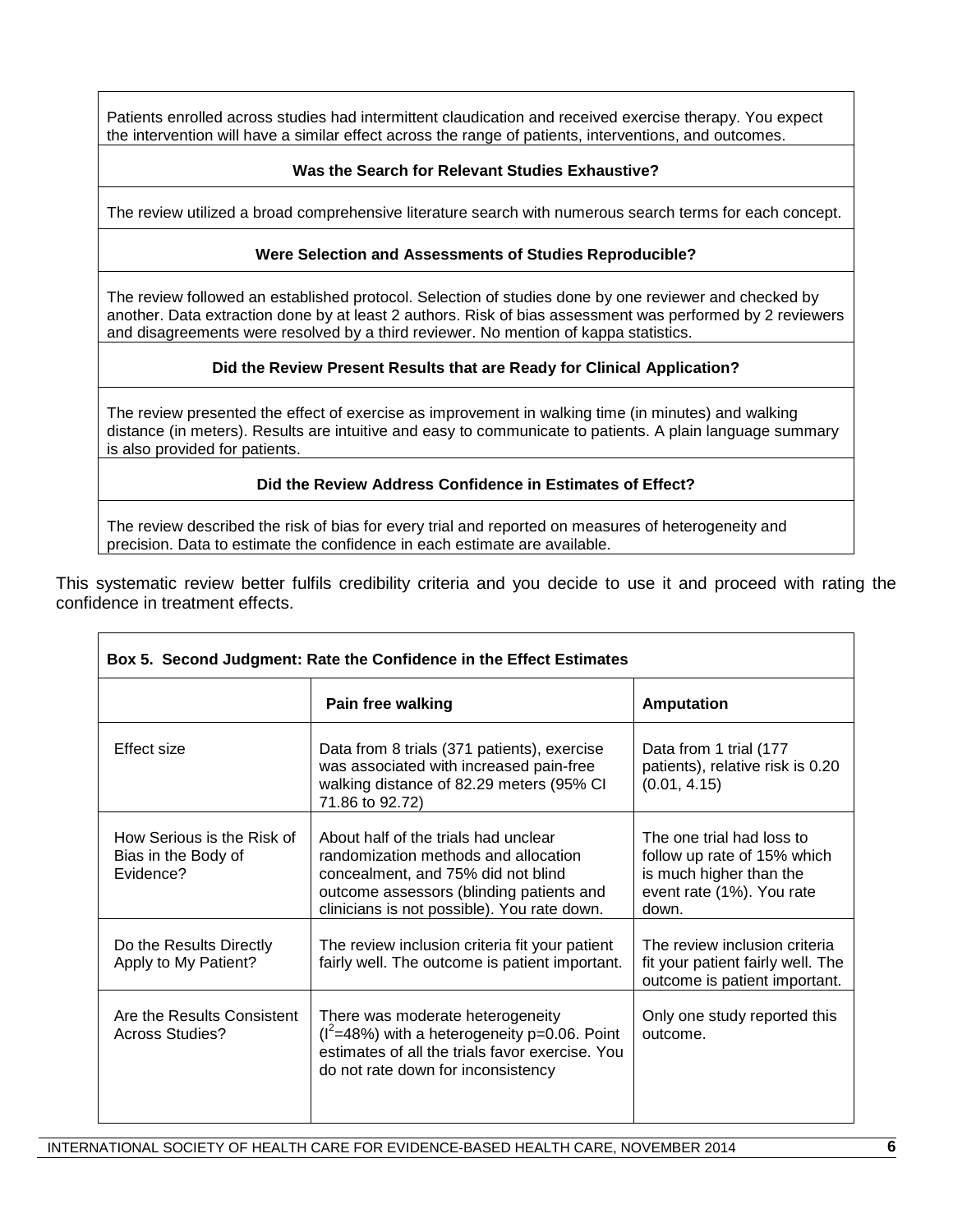| How Precise Are the<br>Results?                            | The absolute effect has a narrow<br>confidence interval favouring exercise and<br>recommending this treatment will be the<br>same regardless of which boundary<br>represents the truth (71.86 or 92.72<br>meters). | The boundaries of CI are<br>consistent with substantial<br>harm and benefit. You rate<br>down two levels for<br>imprecision. |
|------------------------------------------------------------|--------------------------------------------------------------------------------------------------------------------------------------------------------------------------------------------------------------------|------------------------------------------------------------------------------------------------------------------------------|
| Is There Concern About<br><b>Reporting Bias?</b>           | Review authors couldn't assess publication<br>bias (only 8 trials included). No funnel plot<br>or statistical evaluation of this bias.                                                                             | Only one study reported this<br>outcome.                                                                                     |
| Are There Reasons to<br>Increase the Confidence<br>Rating? | None.                                                                                                                                                                                                              | None.                                                                                                                        |
| Confidence in estimates                                    | Moderate                                                                                                                                                                                                           | Very low                                                                                                                     |

### **Conclusion of the scenario**

You advise the patient that it is unclear whether exercise therapy reduces the risk of amputation. In general, amputation is rare in patient with intermittent claudication and occurs mostly in patients with critical limb ischemia. However; you are moderately confident that exercise therapy improves pain free walking by a substantial distance. You recommend pursuing a supervised exercise program and the patient agrees.

### **Conclusion**

Applying the results of a systematic review and meta-analysis includes first judging the credibility of the methods of the systematic review and then determining confidence in the estimates of effect.

### **References**

- 1. Oxman AD, Cook DJ, Guyatt GH. Users' guides to the medical literature. VI. How to use an overview. Evidence-Based Medicine Working Group. *JAMA* Nov 2 1994; 272(17):1367.1371.
- 2. Murad MH, Montori VM, Ioannidis JP, et al. How to read a systematic review and meta-analysis and apply the results to patient care: users' guides to the medical literature. *JAMA* Jul 2014; 312(2): 171.179.
- 3. Alkin M, *Evaluation Roots: Tracing Theorists' Views and Influences*. 1<sup>st</sup> ed: Sage Publications, Inc; 2004.
- 4. Oxman A. Checklist for review articles. *BMJ* 1994; 309: 648-651.
- 5. Kruidenier LM, Viechtbauer W, Nicolai SP, Buller H, Prins MH, Teijink JA. Treatment for intermittent claudication and the effects on walking distance and quality of life. *Vascular* Feb 2012; 20(1): 20-35.
- 6. Lane R, Ellis B, Watson L, Leng GC. Exercise for intermittent claudication. *Cochrane Database Syst Rev.* 2014; 7:CD000990.

# **Evidence-based Online Learning Course for Population and Public Health Nutrition contributes to competent practice**

Lynda Corby

With the support of a grant from the Public Health Agency of Canada, Dietitians of Canada (DC) is leading an initiative to develop web-based bilingual (French and English) materials and tools focusing

on population and public health needs assessment with regards to nutrition. These resources will support university and practicum students and new public health practitioners in Canada in gaining consistent entry-level knowledge and skills in public/population health nutrition as identified in the Integrated Competencies on Dietetic Education and Practice (ICDEPs)

http://www.pdep.ca/files/Final\_ICDEP\_April\_2013.p df .

Our group conducted an online needs assessment between June and August of 2013 to gather input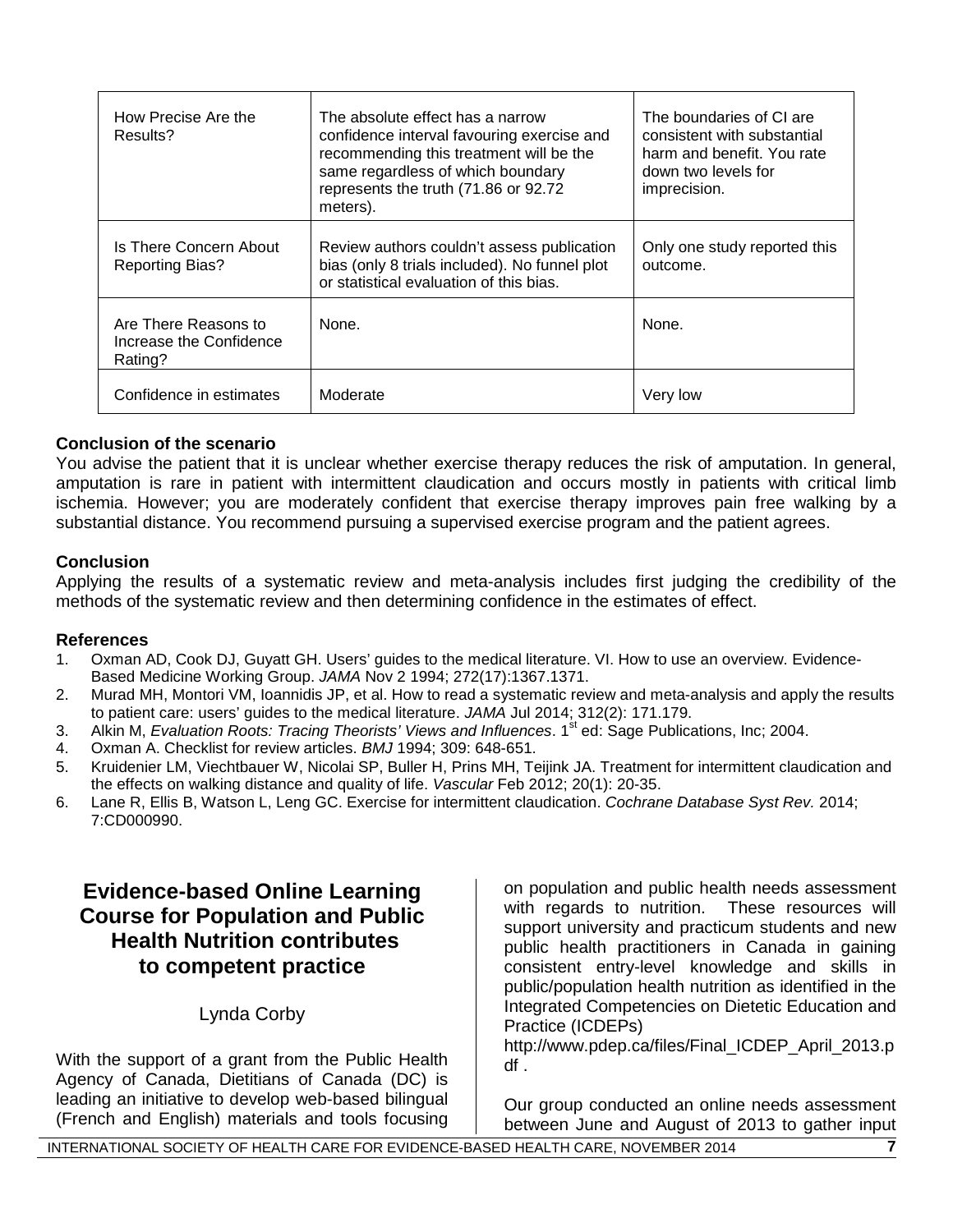from dietetic educators and practitioners on the kinds of web-based resources and tools that would facilitate core training consistent with the ICDEPs. Over 90% of academic/internship programs (32 of 35) and 98 community-based practitioners/preceptors responded to our survey, providing a nation-wide cross section of feedback to help shape tool development.

An evaluation framework is an integral component of our initiative, including a project logic model with process and outcome indicators and defined data sources. We formed a National Advisory Committee to guide the project, with representatives chosen from settings for which web-based learning tools were to be offered. Three volunteer Reference Groups comprised of dietitic students, educators and practitioners were recruited to peer-review drafts of all resource materials.

A set of six evidence-based, interactive, self-paced, bilingual online modules has been developed by an instructional design specialist. The modules centre on a real-life scenario in which a newly registered dietitian, Marie, works with community stakeholders to develop the knowledge and skills to plan, conduct, synthesize, organize and prioritize the findings from a community nutrition needs assessment. By working along with Marie and completing the interactivities in each module, learners will gain basic entry-to-practice knowledge and skills. Other learning supports include an integrated glossary of terms and links to additional reading material. Upon successfully completing an end-of-course exam, learners can print a certificate of completion.

Course registration provides access to the webbased modules, as well as a facilitators' guide, an off-line version of the course and a student workbook.

Find out more at www.dietitians.ca/ecourses or contact Lynda Corby, Project Consultant at Lynda.corby@shaw.ca

# **Teaching GRADE (Grading of Recommendations Assessment, Development and Evaluation) to medical students**

Ariel Izcovich, Carlos González Malla, Juan Martín Criniti, María Cristina Gigler, Martín Díaz, Cecilia Nine, Marcela Blanco, María Paula Esteban, Hugo N. Catalano

Three years ago we incorporated the GRADE approach as a teaching tool for our internal medical students at the Buenos Aires University. For a period of four months every year,  $5<sup>th</sup>$  year internal medicine students attended twice weekly 90 minutes sessions with a tutor knowledgeable in evidence based medicine. Every week students chose one to three medical foreground questions and individually searched for relevant evidence among the peer-reviewed literature.

In the first session of the week, students worked in small groups and analyzed the evidence they had found. They were guided by the tutor to complete the following tasks: 1) Identify patient-important outcomes for each clinical question, 2) Interpret the results (this involved calculating absolute risk differences from relative risks and base risks in the control group, when not available), 3) Determine the confidence in the estimate of effects (evaluation of directness, consistency, precision, risk of bias due to methodological flaws and publication bias), 4) Make a treatment recommendation considering patient's values and preferences.

During the second session of the week, the tutor performed the same analytical process for each clinical question, using a whiteboard and a computer presentation, based on the publications he considered most relevant. Results were openly discussed with the students. This process was repeated every week. After the four month period, students took a test in which they had to solve a clinical question constructing a recommendation, using evidence that was provided to them. At the end of each course, each group of students provided unstructured feedback about their experience with using the GRADE approach to inform clinical decision-making. Qualitative analysis of this information suggested that at the end of the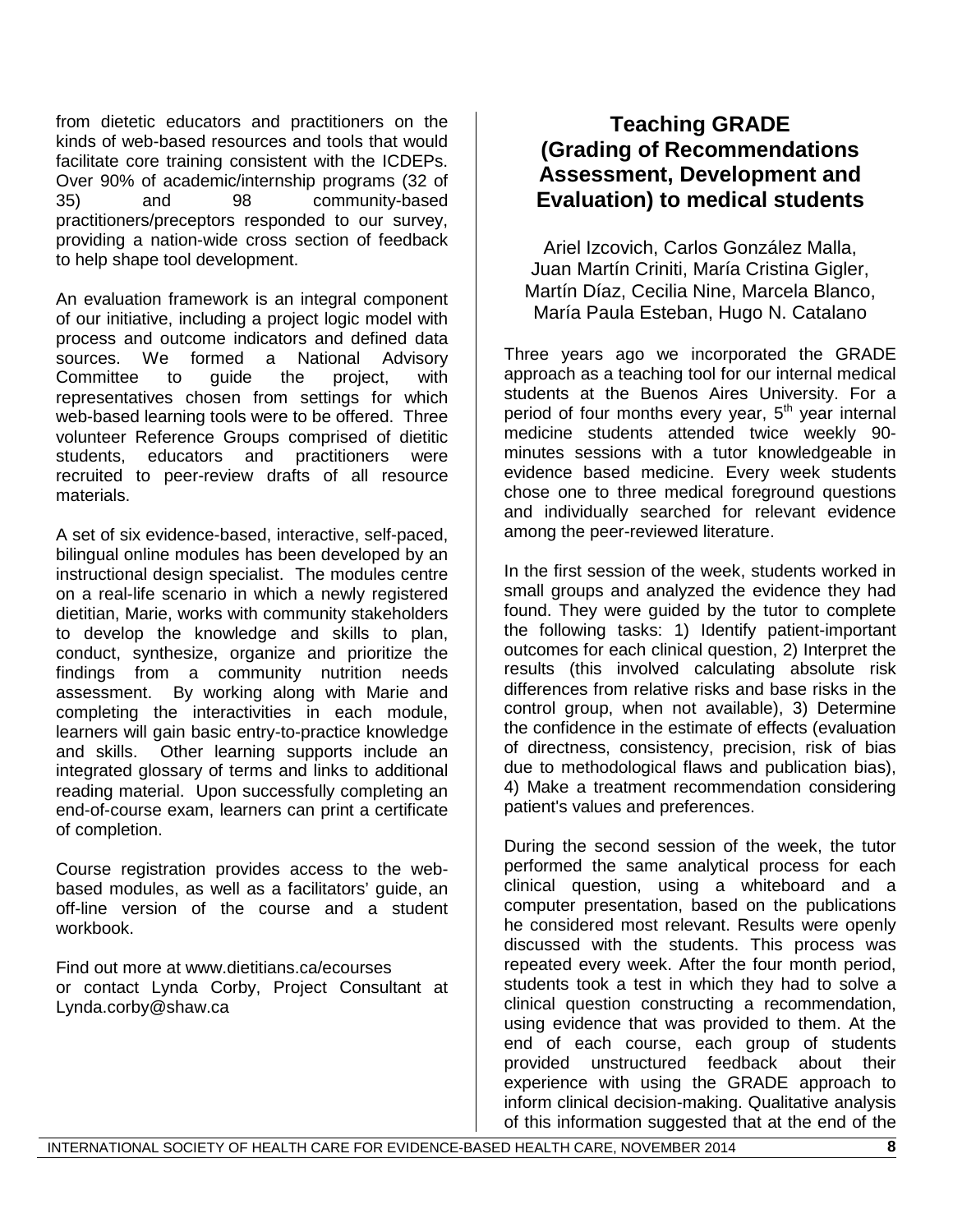training period most of the students felt comfortable using the GRADE approach.

In order to quantify the skills that students' acquired through our GRADE course, we analyzed three cohorts of students (years 2012, 2013 and 2014). Two observers trained in the GRADE approach, independently and in duplicate, assessed several aspects of the student´s competence with a score of 1-5 (1: completely incorrect to 5: completely correct evaluation). The following items were evaluated: the assessment of risk of bias (RoB) due to methodological flaws, consistency (C), precision (P), directness (D), publication bias (Pb), the overall confidence in the results (Oa), the interpretation of the results (IR) and the construction of a recommendation (CR). Satisfactory competence (SC +) was considered with a threshold  $\geq$  4. We calculated the inter-rater agreement for each item using the kappa coefficient (k) . Forty one students and 82 evaluations were included. Overall SC ratings (+/-) were:

| $RoB = 66/16 (81%)$ | $Pb = 70/12(85%)$  |
|---------------------|--------------------|
| $C = 71/11(87%)$    | $Oa = 66/16 (81%)$ |
| $P = 65/17(79%)$    | $IR = 65/17 (79%)$ |
| $D = 73/9 (89%)$    | $CR = 66/16 (81%)$ |

The inter-rater agreement was:  $RoB$ ,  $k = 0.6$ (good), C,  $k = 0.7$  (good), P,  $k = 0.5$  (moderate), D,  $k= 0.7$  (good) Pb,  $k = 0.7$  (good) Oa  $k= 0.6$  (good)  $IR k = 0.5$  (moderate) and CR,  $k = 0.5$  (moderate).

Our experience suggests that teaching internal medicine residents to use the GRADE approach to inform clinical decision-making was feasible, effective and well received.

# **How To Find a Good Mentor?: Doubts and Evidence**

# Ramon Puchades

Academic and research medicine have some peculiarities compared to clinical medicine. One of these peculiarities is to find a mentor or a tutor who can guide you in the process of developing your faculties and personal skills. In this process, especially when you are a beginner, a good mentor

can accelerate the process (if you have positive attitudes, it means: vocation, workability, humility and modesty e.g.). How to find a good mentor is not a minor aspect. It is a key point in your career. Based on experience of colleagues in different disciplines, we could summary that there are three ways to find a mentor:

-Passive: you accept a mentor because he/she is your chief or has some grade of hierarchy for you

-Active: a principal investigator that you don´t know is searching for a predoctoral candidate

-Proactive: a doctor that you know (with which you have an affinity) and that you think it is the indicate person (independently of speciality, age and academic grade)

In the three cases doubts can surround your election, but commonly in the real world this situation is unusual and you don´t have the option to select. An active search of mentoring, probably, is the uncommon way to find it. Then, usually procrastination experiences between colleagues are frequents: not write the articles and not complete the Doctoral Thesis for example. One of the things that can influence to err in the mentor selection is ingenuity and excessive expectations. Ingenuity related to idealize academic world (forgetting strong competition and unrecognized work) and expectations (non rational ambition and influence to reach a stable job)

In this scenario a conflict between academic merits and personal capacities is a gap that we need to resolve. To develop specific clinical research programs including mentors previously evaluated by protégés could improve this relationship and to diminish the procrastination. Moreover, a change from passive to proactive attitude can be more risky, but probably could increase the likelihood ratio of success.

Within this uncertainty, a huge amount of these doubts can be solved with the Clinical Trialist Rounds<sup>1-4</sup> published by Dr Sackett and Dr Straus in the Clinical Trials journal. They include a series in relation to mentoring. This series of four articles explains in detail the key points of the topic. The first article<sup>1</sup> underscore the importance of mentoring for clinical researchers, summarizing the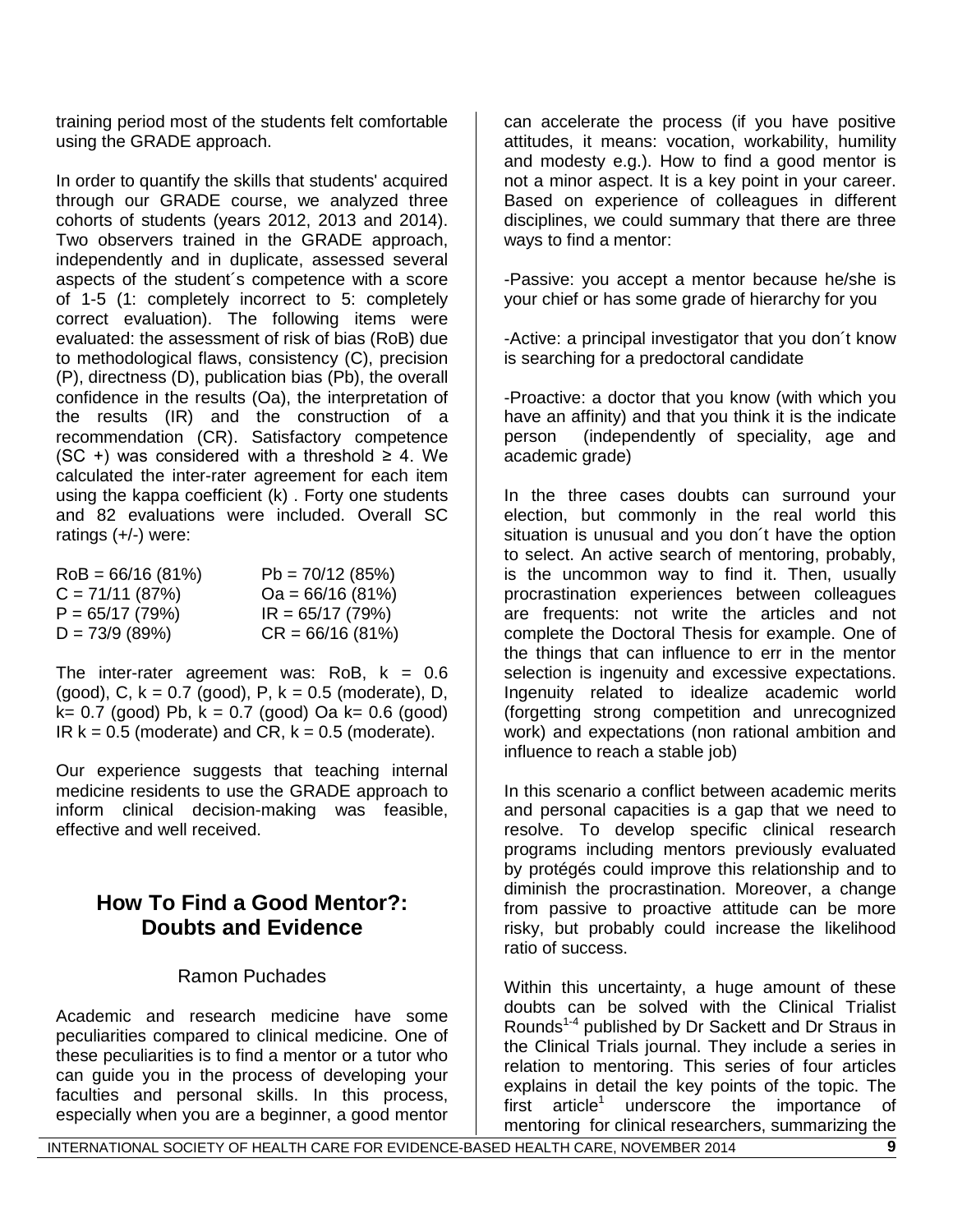evidence and responding to the question of why is better to get mentored for a clinical researcher. The second and third articles<sup>2,3</sup> describe how the mentoring process can be effective. To achieve this effectiveness, they recommend that the mentorship programme should be explicit, it means at the first contact (online or personal). Moreover, they define a step approach to incorporate as a mentee and an 'active listening'-'reiterate and review' for mentors. The fourth article<sup>4</sup> deepen when to determine if you are ready to be a mentor. Through a systematic review, identified several qualities (personal attributes, behaviours toward mentees, and professional stature) of really effective mentors. In consequence, these articles provide the basis and evidence of how to deal with this complicated topic from a critical literature review and the clinical teaching experience. It´s important to remark that the mutual goal of this process, as described Dr Sackett and Dr Straus in the Clinical Trialist Rounds<sup>3</sup>, is your development as an independent thinker.

### **References**

- 1. Clinician-trialist rounds: 10. Mentoring part 4: attributes of an effective mentor. Straus SE, Sackett DL, *Clin Trials* 2012 Jun; 9(3):367-9.
- 2. Clinician-trialist rounds: 9. Mentoring part 3: the structure and function of effective mentoring: advice and protection. Straus SE, Sackett DL. *Clin Trials* 2012 Apr; 9(2):272-4.
- 3. Clinician-trialist rounds: 8. Mentoring part 2: the structure and function of effective mentoring linkage, resources, and academic opportunities. Straus SE, Sackett DL, *Clin Trials* 2012 Feb; 9(1): 128-31.
- 4. Clinician-trialist rounds: 7. Mentoring: why every clinician-trialist needs to get mentored. Straus SE, Sackett DL. *Clin Trials* 2011 Dec; 8(6): 765-7.

# **How to use a Subgroup Analysis**

# Xin Sun, Gordon Guyatt

In systematic reviews and randomized controlled trials (RCTs), researchers often use subgroup analyses to investigate whether treatment effects differ across patient populations (e.g. younger vs. older) or intervention options (e.g. higher vs. lower dose). Such analyses offer an opportunity for clinicians to individualize treatment and improve care. However, findings from subgroup analyses

are often misleading $<sup>(1)</sup>$ . Users of medical literature</sup> face challenges in distinguishing real from spurious subgroup findings. Here, we present general issues and criteria for clinicians to assess credibility of subgroup findings.

### **General Issues about Subgroup Analysis**

There are several important premises for the conduct and interpretation of subgroup analysis. First, one should always use relative measures for conducting subgroup analysis, because relative effects (e.g. risk ratio, odds ratio, hazard ratio) generally remain consistent across subgroups, whereas absolute effects (e.g. absolute risk reduction or risk difference) have far greater variability. Second, we are usually interested in subgroups identified at the start – rather than at the interim – of a study; subgroups identified after randomization in an RCT risk losing the balance in prognostic factors between treatment groups achieved at randomization. Third, one should always remain skeptical about subgroup findings from studies at high risk of bias. Fourth, rather than considering the credibility of subgroup analysis as a "yes" or "no" decision, it is preferable to consider a continuum ranging from "very unlikely" to "highly plausible". The more criteria a particular subgroup analysis meets, the more likely the effect is real.

### **Criteria for Assessing Subgroup Credibility**

Different sets of criteria<sup>(2,3)</sup> – designed for varying purposes – are available for assessing credibility of subgroup analysis. We discuss a limited number of critical criteria that we believe are crucial for clinicians to consider:

√ *Can chance explain the subgroup difference?* Investigators sometimes claim subgroup effects when results reach conventional levels of significance in one subgroup but not another. This represents mistaken reasoning. The real issue of interest in subgroup analysis is identifying whether treatment effects differ among subgroups. Various statistical tests are available to examine the likelihood that the null hypothesis – that treatment effects are actually the same among subgroups – is false. Such statistical tests are usually called a test for interaction. The smaller the p-value associated with the test of interaction, the less likely that chance explains an apparent subgroup effect, and the more likely the subgroup effect is real.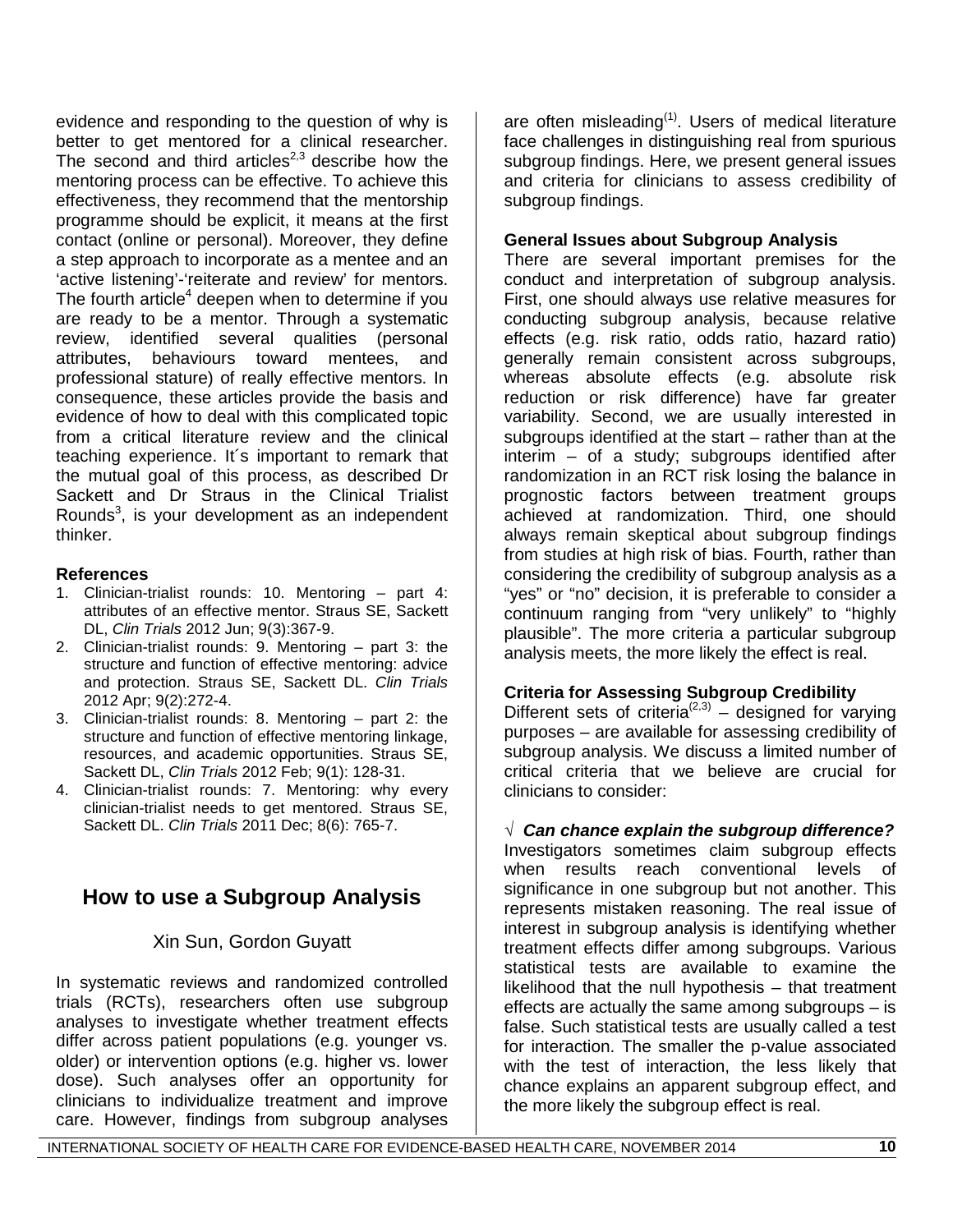√ *Was the subgroup hypothesis specified a*  **priori?** Post hoc subgroup analyses are much more likely to be due to the play of chance. Researchers may not report subgroup analyses that fail to yield significant subgroup findings, and report only those that do. In contrast, subgroup analyses based on hypotheses specified a priori – ideally with citation of a previously accessible protocol documenting the a priori specification – are more credible.

√ *Was the subgroup difference one of a small number of subgroup hypotheses tested?* Trial researchers or systematic reviewers may often conduct a number of subgroup analyses in their studies. The possibility of false positive findings increases with the number of tests, thus decreasing the credibility of subgroup analysis. A practical rule is that users should become alarmed when more than seven subgroup analyses are conducted.

√ **Is the subgroup difference consistent across studies?** Presence of a subgroup difference that is consistent across studies (e.g. trials) addressing the same research question enhances confidence in the effect; failure to demonstrate consistency diminishes credibility. Examining consistency of subgroup effect often requires systematic collection of individual studies. A systematic review of such studies offers a great opportunity for assessing consistency of subgroup differences across studies.

√ *Is there a strong preexisting biological rationale supporting the apparent subgroup effect?* The credibility of subgroup analysis increases if a strong preexisting biological rationale exists to support an apparent subgroup difference. Absence of such information weakens credibility of a subgroup effect.

√ *Is the subgroup difference suggested by comparisons within rather than between*  studies? In contrast to individual trials, subgroup analyses in systematic reviews are derived from multiple studies, in which characteristics such as patient population, interventions, and potentially outcome measures usually differ across trials. Therefore, an apparent subgroup effect may be a result of the subgroup hypothesis under testing or a consequence of other varying characteristics. An exception is a subgroup analyses derived from

individual participant data meta-analysis (IPDMA), in which comparison of treatment effect between subgroups is available within studies.

To illustrate the application of these criteria, we present two subgroup examples from the SPRINT study, a randomized trial of 1319 patients with open or closed fractures of the tibial shaft that underwent intramedullary nailing. The main result of the primary outcome – a composite of reoperations to promote healing, infection, or preserve the limb within 1 year of follow-up – was not statistically significant (RR 0.92, 95%CI 0.74 to 1.14). We conducted five pre-specified subgroup analyses on the basis of strong biological rationale and evidence from previous studies, and found that treatment effects differed significantly between open and closed fractures (test for interaction,  $p =$ 0.011; open fractures [RR 1.27, 95%CI 0.91 to 1.78; closed fractures [RR 0.67, 95%CI 0.47 to 0.96). Although results were not consistent across studies, chance was an unlikely explanation, the hypothesis was one of a small number of a priori hypotheses with a pre-specified direction and a strong biological rational and we therefore judged the subgroup effect as highly credible. In contrast, we conducted seven additional post hoc subgroup analyses; one suggested that treatment effects differed between current smokers compared with nonsmokers or former smokers (interaction  $p =$ 0.0013, current smoking [RR 1.56, 95%CI 1.04 to 2.36; non-smoking or ever-smoking [RR 0.68, 95%CI 0.50 to 0.92). Despite a significant test of interaction, the failure to meet criteria of an a priori hypothesis with a specified direction and a plausible biological rationale makes the credibility of this subgroup finding very low.

### **Reference**

- 1. Sun X, Briel M, Busse JW, et al. Credibility of claims of subgroup effects in randomized controlled trials: systematic review: BMJ (Clinical research ed) 2012; 344:e1553.
- 2. Sun X, Briel M, Walter SD, Guyatt GH. Is a subgroup effect believable? Updating criteria to evaluate the credibility of subgroup analyses. BMJ (Clinical research ed) 2010; 340:c117.
- 3. Sun X, Ioannidis JP, Agoritsas T, Alba AC, Guyatt G. How to use a subgroup analysis: users' guide to the medical literature: JAMA 2014; 311(4): 405-11.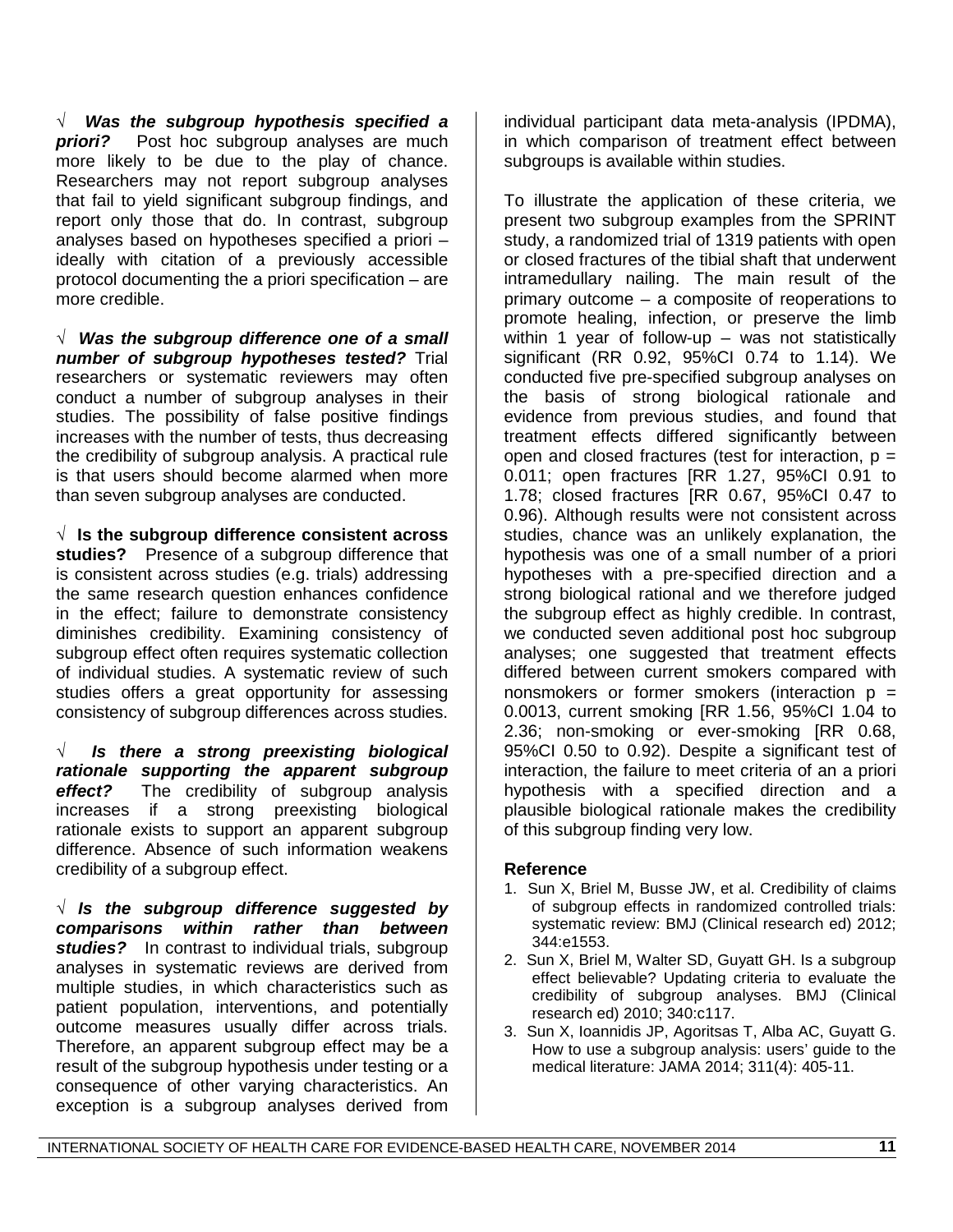# **An Evidence-based Practice Faculty Development Program**

Viju John, Gina Lowell and Jisu Kim

We have been teaching third year medical students to formulate foreground questions (ask), search the literature to find appropriate articles to answer their questions (acquire), critically appraise these articles and apply the results to patient care. Although they have learned these skills, Evidence Based Medicine (EBM) has not been consistently modeled clinically. Barriers to practicing EBM cited in the literature include lack of time, EBM skills and availability of evidence.

We developed a five month faculty development course based on the McMaster University Evidence Based Clinical Practice (EBCP) Workshop to help attending physicians practice and teach EBM. We present material using Power Point, the Rush library website, the whiteboard and handouts. Participants formulate foreground questions about clinically relevant scenarios and learn literature search strategies from our educational librarian. The topic and objectives for each of the 9 sessions are listed in the table below.

| <b>Session</b>                   | <b>Objectives</b>                                                                       |
|----------------------------------|-----------------------------------------------------------------------------------------|
| <b>Overview of EBM/ EBCP</b>     | Understand what evidence based practice is.<br>$1_{\cdot}$                              |
|                                  | Discuss appropriate study designs to answer different types of clinical<br>2.           |
|                                  | questions.                                                                              |
| <b>Formulating a PICO</b>        | $1_{\cdot}$<br>Formulate answerable clinical questions.                                 |
| <b>Question and Performing a</b> | Perform a literature search to find appropriate articles to answer clinical<br>2.       |
| Literature Search                | questions.                                                                              |
| <b>Critical Appraisal of</b>     | Critically appraise a diagnostic study.<br>$1_{\cdot}$                                  |
| <b>Diagnostic Study</b>          | Explain and calculate sensitivity, specificity, positive predictive value,<br>2.        |
|                                  | negative predictive value, likelihood ratio, pretest and posttest probabilities         |
|                                  | and odds.                                                                               |
| <b>Critical Appraisal of</b>     | Understand the various study designs that assess exposure risk.<br>$1_{\cdot}$          |
| <b>Exposure Study</b>            | Critically appraise an exposure study.<br>2.                                            |
|                                  | 3. Explain and calculate relevant measures of association.                              |
| <b>Critical Appraisal of</b>     | 1. Critically appraise a prognosis study.                                               |
| <b>Prognosis Study</b>           | 2. Explain relevant measures of prognosis.                                              |
| <b>Critical Appraisal of</b>     | Critically appraise a screening study.<br>$1_{\cdot}$                                   |
| <b>Screening Study</b>           |                                                                                         |
| <b>Critical Appraisal of</b>     | Critically appraise a therapeutic study.<br>1.                                          |
| <b>Therapeutic Study:</b>        | Explain and calculate absolute risk reduction, relative risk reduction,<br>2.           |
| <b>Session 1</b>                 | number needed to treat, relative risk and odds ratio.                                   |
| <b>Critical Appraisal of</b>     | Differentiate between a noninferiority study and a superiority study.<br>1 <sub>1</sub> |
| <b>Therapeutic Study:</b>        | Critically appraise a meta-analysis of therapeutic studies.<br>2.                       |
| <b>Session 2</b>                 |                                                                                         |
| <b>Evidence</b><br>Communicating | 1 <sub>1</sub><br>Communicate evidence to patients.                                     |
| to Patients                      |                                                                                         |

The course is offered twice a year to small groups of about ten attending faculty from General Internal Medicine, Hospital Medicine and Pediatrics. Twenty clinicians are participating in the inaugural courses in 2014-2015 Sessions are scheduled every two to three weeks for 1.5 hours, enabling participants to attend sessions without missing clinical activities. Participants can make up missed sessions since the course is offered twice a year. Participants have been thoughtful, enthusiastic and interactive.

We plan to evaluate the success of the program using the validated Fresno Questionnaire<sup>.(1-2)</sup> We administered the questionnaire to all interested faculty before the first course and plan to administer it again one month after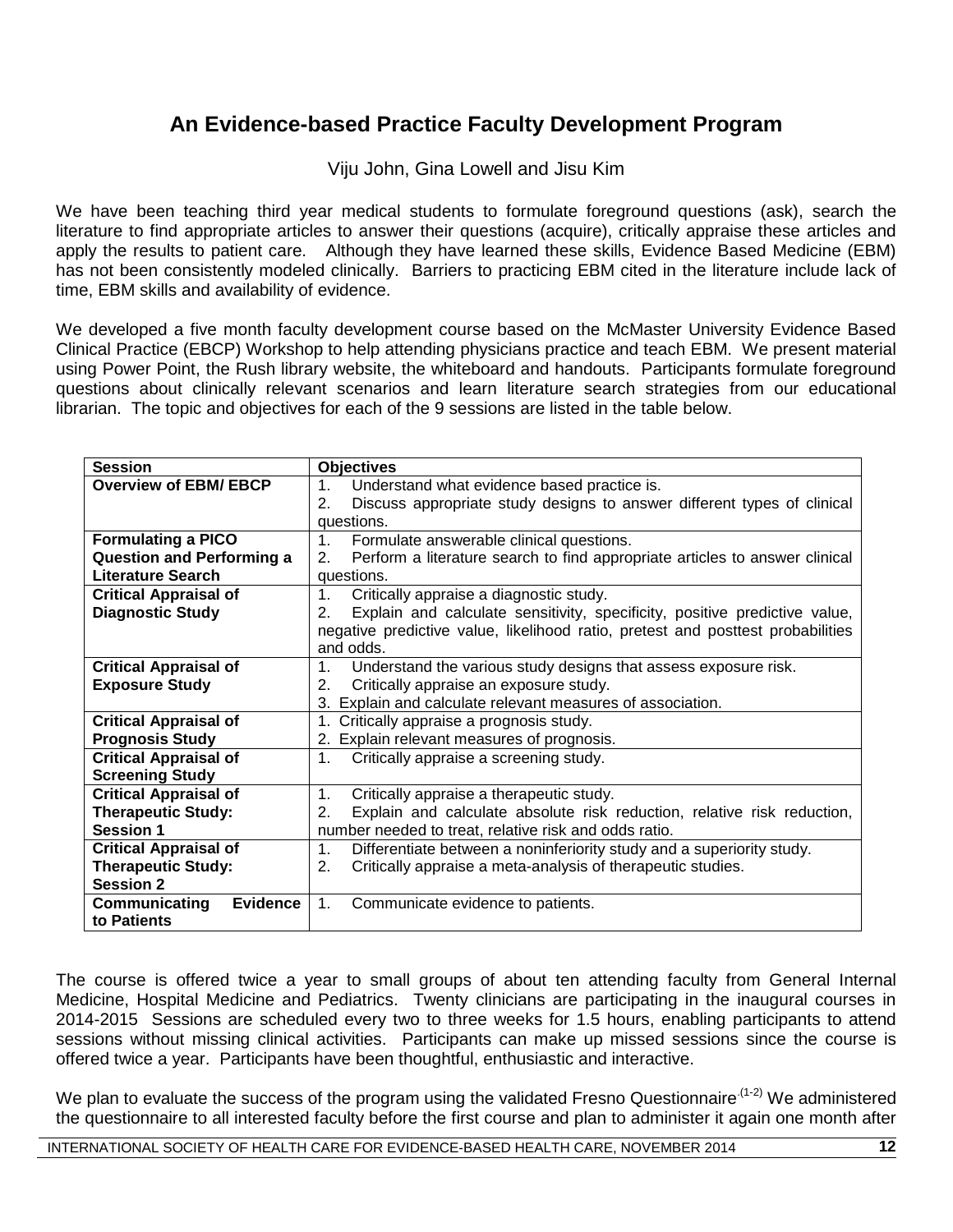the first course before the second course starts. We will compare improvement in EBM knowledge and skills in the faculty who completed the course with those who have not yet taken the course. We hope to include attendings from other departments in future programs.

### **Reference**

- 1. Ramos KD, Schafer S, Tracz SM. Validation of the fresno test of competence in evidence based medicine. British Medical Journal. 2003; 326(7384):318-321.
- 2. http://uthscsa.edu/gme/documents/PD%20Handbook/EBM%20Fresno%20Test%20grading%20rubric.pdf

# **The Guideline Development Tool for Guideline Aadaptation**

Airton Stein, Helena Cramer, Maria-Elisa Pazos, Pedro Chrispim, Suzana Alves da Silva, Eddy Lang

Emerging health care systems face significant hurdles when developing clinical practice guidelines (CPGs) that are tailored to local circumstances. In response to their limited capacity to conduct systematic reviews and develop de novo CPGs adherent to current standards1 there has been a movement to adapt existing CPGs developed elsewhere. The risks of this approach are adopting recommendations that were developed using values, preferences and contextual factors that may or may not be generalizable to other health care systems. While ADAPTE and CAN-IMPLEMENT® offer helpful frameworks for guideline adaptation, there are no specific tools available to operationalize this task.

In August of 2014, a group of healthcare providers, researchers and administrators attending the implementation track of the 8th annual Evidence-Based Clinical Practice Workshop in Rio de Janeiro trialed the GRADE working group's Guideline Development Tool (GDT) www.guidelinedevelopment.org). Importing data from GRADE evidence profiles created for the American College of Chest Physicians (ACCP) Antithrombotic Guidelines on venous thromboembolism prophylaxis for non-surgical patients, workshop participants used the evidence to recommendations interface available through the GDT. This process included consideration of the importance of the clinical problem addressed, the balance of risks and benefits, patient values and

preferences, resource considerations, practicality and feasibility.

The GDT interface encourages recording justification of each decision to optimize transparency. The recommendations adapted by the Brazilian panel differed somewhat from ACCP guidance for weak/conditional recommendations, highlighting the utility of the tool. For example, in a theoretical exercise involving patient representation and the experience of family members of workshop participants, mechanical prophylaxis with compression stockings was deemed to be particularly challenging and uncomfortable in tropical climates and hence a conflict with patient values and preferences in light of an alternative. As a result a weak recommendation in favour was converted to a weak recommendation against by the Workshop panel. Our initial experiences suggest that the GDT tool is an easy to use and valuable asset for those in need of guideline adaptation.

### **Reference**

1. Schünemann HJ, Wiercioch W, Etxeandia I, et al. Guidelines 2.0: systematic development of a comprehensive checklist for a successful guideline enterprise. CMAJ. 2014 Feb 18;186(3):E123-42. doi: 10.1503/cmaj.131237. Epub 2013 Dec 16. Disclosure: The 8th Rio Workshop of Evidence Based Clinical Practice was developed with an APQ2 2014/01 grant support from the Rio State Funding Agency FAPERJ under the process number E-26/110.886/2014.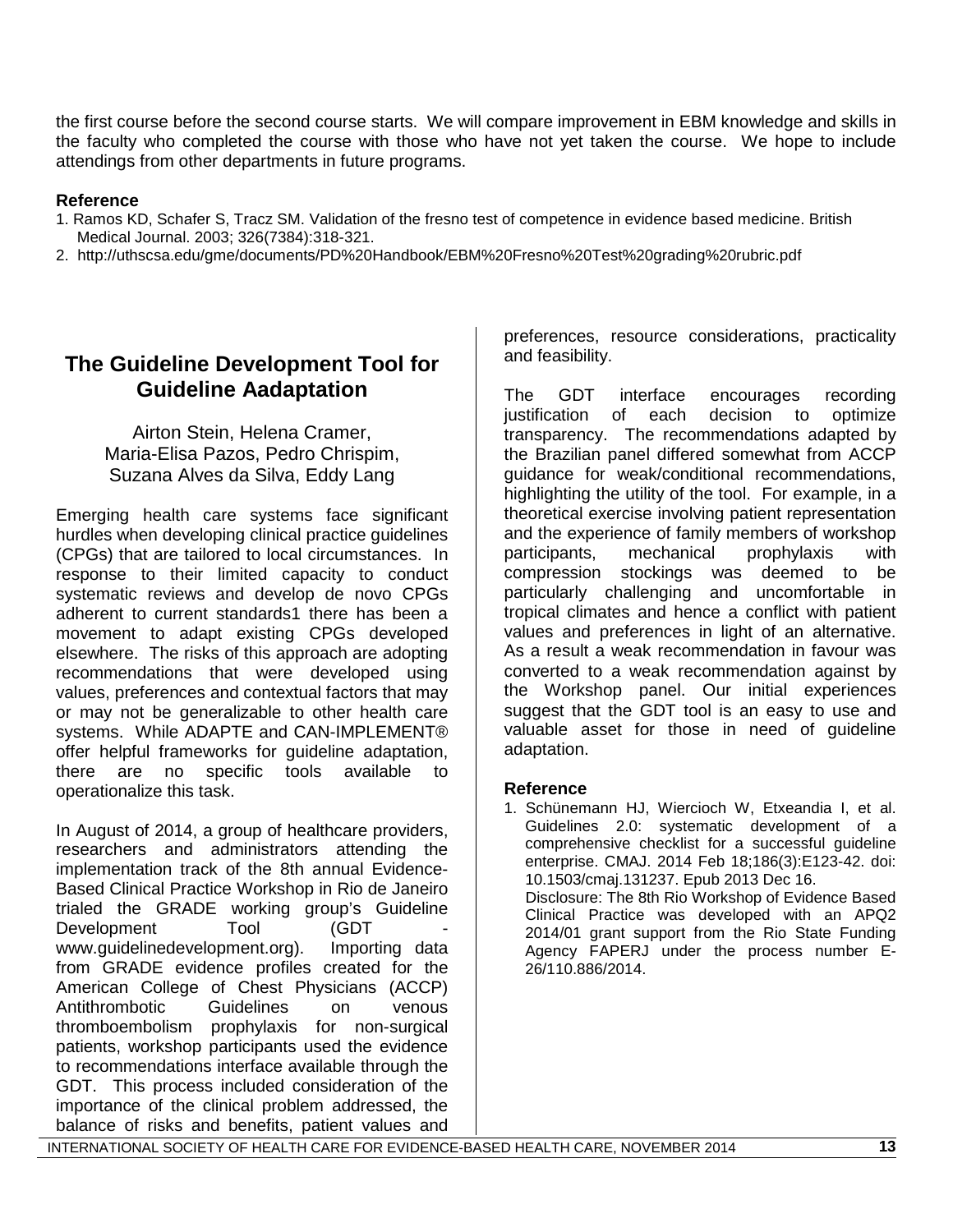# **Guidelines Adaptation and Implementation in Developing Countries**

Maria Elisa Cabanelas Pazos, Airton Stein

There are many barriers involving the adaptation and implementation of clinical practice guidelines in developing countries, such as Brazil. Most of them relate to knowledge gaps in evidence based medicine for clinical and management decision support. Many guidelines developed in Brazil are not methodologically rigorous and score poorly with the AGREE II instrument. Adapting high quality guidelines for clinical practice in Brazil is a potential solution; however, some groups that undertake this process simply translate guidelines into Portuguese. Implementation is treated as a bureaucratic process. In general, outcomes evaluation is not undertaken.

The primary barriers to adapting and implementing guidelines for use in Brazil are:

- Lack of standards for developing trustworthy guidelines. There is a large variability of methodologies applied and some are mislabelledd as "evidence based" when they are not.
- Lack of knowledge in scientific methodology. In Brazil there are few professionals with in depth knowledge on guideline development methodology. In general, expert physicians work part time to develop guidelines.
- Low capacity for critical analyses of scientific literature. Confidence in publications is usually based on credibility of the developer institution and journal that has published the article. The limitations in critical appraisal skills results in increased vulnerability to conflict of interest.
- Brazilian health managers do not, in general, recognize that use of high quality guidelines can improve healthcare outcomes and reduce costs. As a result, they are often unwilling to invest resources to encourage guideline implementation.

In order to provide high quality guidelines and successful implementations – including knowledge translation for health professionals and patients -

developing countries need political support and resources. Although controversial and poorly supported by evidence, it is possible that payment models considering performance may encourage implementation of evidence based guidelines.

Therefore, there is a need to support methods for efficient guideline adaptation and other sources of evidence syntheses. GRADEpro

(http://www.guidelinedevelopment.org/) can facilitate customizing an existing guideline to suit the local context using GRADE methodology.

The Iberoamerican Guideline Network (http://www.iberoamericanagpc.net/), along with the Guideline International Network, facilitates<br>communication and exchange within the communication and exchange within the iberoamerican region. Goals of the organizations include facilitating guideline adaptation and validating tools for implementation of guidelines in the clinical context. These activities may help to overcome barriers to adaptation and dissemination of guidelines in the developing countries of Central and South America.

There are organizational and provider-specific obstacles that interfere with implementation success. There are also factors intrinsic to the guideline such as ambiguity, inconsistency, and<br>incompleteness that have contributed to incompleteness that have contributed to implementation failure.

The implementation of clinical practice guidelines is not straightforward. There are several examples in the developed and developing world, in which failure to implement has resulted in substantial waste of time and resources.

Measures of successful implementation include improved adherence to guideline-prescribed processes of care and ultimately, improved relevant patient-important outcomes. A high quality implementation plan for adapted clinical practice guidelines in developing countries is essential.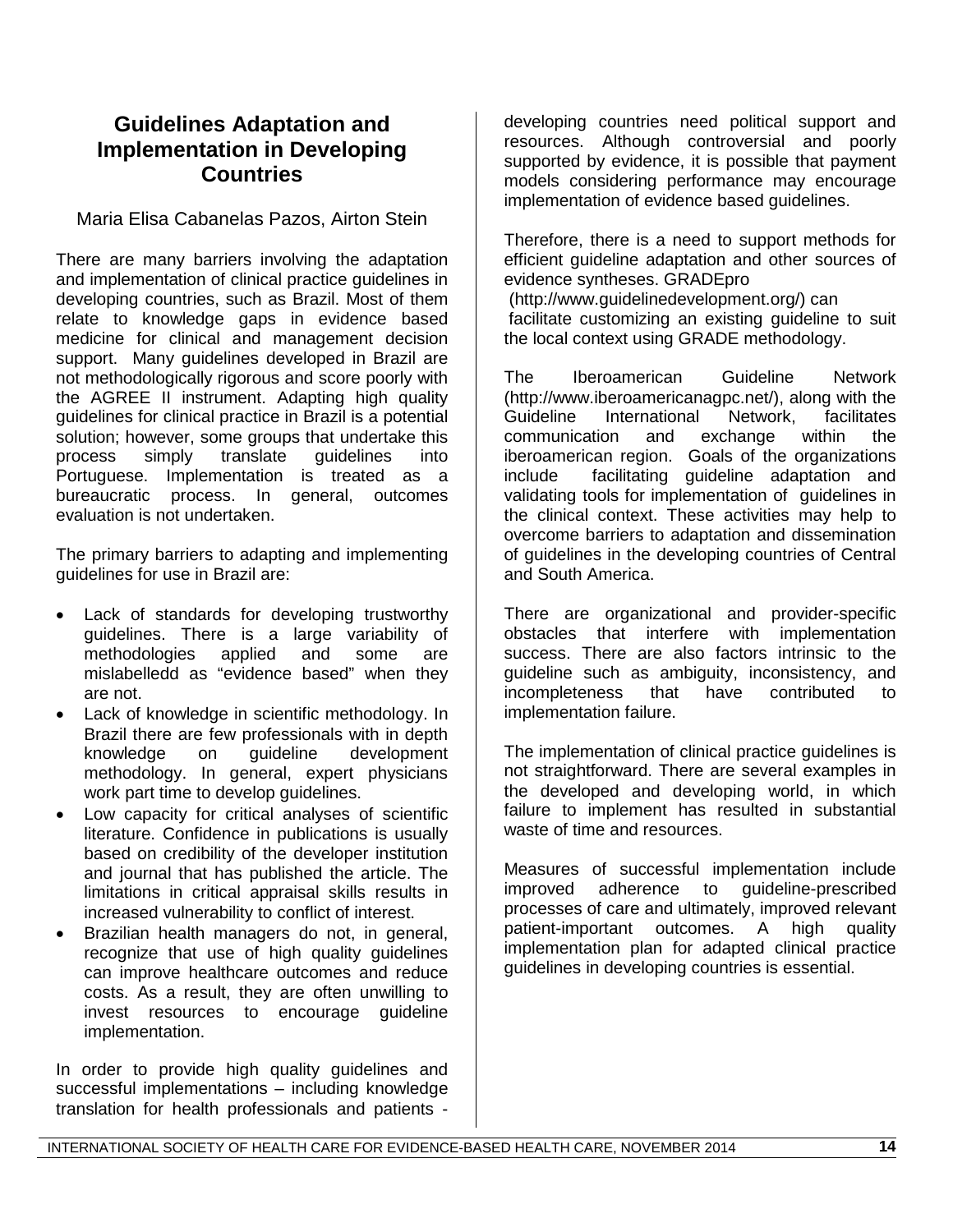# **Narrative Accompaniment to Optimize Interpretation of GRADE Evidence Profiles**

Russell Griffin, Bill Montgomery, Peter Morley, Jerry Nolan, Mary Fran Hazinski, Eddy Lang

The International Liaison Committee on Resuscitation (ILCOR) is currently undertaking a scientific review that will be one of the largest to date using the GRADE approach. As part of a 5 year cycle, the ILCOR evaluation of science and treatment recommendations will shape the international care of patients in cardiac arrest and those in need of critical resuscitation. Organizations like the American Heart Association, the European Resuscitation Council, and Resuscitation Council of Asia use the ILCOR "International Consensus on CPR and ECC Science with Treatment Recommendations" (CoSTR) that are published simultaneously in Circulation and Resuscitation to inform council resuscitation guidelines that are tailored to regional considerations.

In previous publications the ILCOR consensus on science used standardized language to communicate the quality of evidence available to inform a specific clinical question framed in the PICO format (Patient, Intervention, Comparator, Outcome). An example of the 2010 CoSTR language summarizing the science is: One level of evidence (LOE) 4 study of in-hospital cardiac arrest patients showed that a chest compression rate >80/min was associated with higher rate of return of spontaneous circulation than compression rates <80/minute. In the 2010 ILCOR framework, prior to adoption of GRADE, LOE 4 designation represented studies without a control group (i.e. a case series) while LOE 1 evidence was informed by randomized controlled trials (RCTs) or metaanalyses of RCTs.

With the 2014-2015 transition to the GRADE approach, a new format will be used to summarize the quality of evidence which will be presented in evidence profiles (EPs). The EP is a table that summarizes the critical characteristics of each study reviewed, using separate rows for each outcome. This format requires interpretation by

readers, which may present a barrier to uptake. To mitigate this issue, we suggest an accompanying narrative statement to describe each row of the EP (and, hence, the evidence for each outcome); for example: For the important outcome of return of spontaneous circulation we identified very low quality evidence from one observational study with 210 patients, downgraded further for imprecision, showing that compression rates > 80/min were associated with improved return of spontaneous circulation (RR =  $1.395\%$  CI  $0.6 - 3.0$ ).

While EPs provide invaluable summaries of the relevant evidence base that informs clinical guidance, we believe that an accompanying narrative summary will further ensure appropriate interpretation. ILCOR's use of a narrative assessment represents an innovation that may be useful to some guideline groups who use GRADE.

The ILCOR International Consensus on CPR and ECC Science with Treatment Recommendations will be published simultaneously in Circulation and Resuscitation during the fall of 2015.

# **Are Child Mental Health Services stuck in a Research-practice Gap?**

# John D. McLennan

The need to improve and expand mental health services, particularly for children, appears to be receiving increased attention from multiple sectors and, in some cases, is paired with increased funding. Unfortunately, it is unclear whether any of these expansion efforts are being shaped by empirical evidence. This despite (i) the identification of serious gaps in the evidence for effectiveness of typical treatment offered in child mental health services, and (ii) the continued generation of new empirical knowledge within the child mental health field that could inform service reform. While the research-practice gap in child mental health services is underpinned by many of the same factors as in other areas of health services, it does have some unique features that may substantially decrease the odds that the research-practice gap will be bridged. Three factors are considered in this article.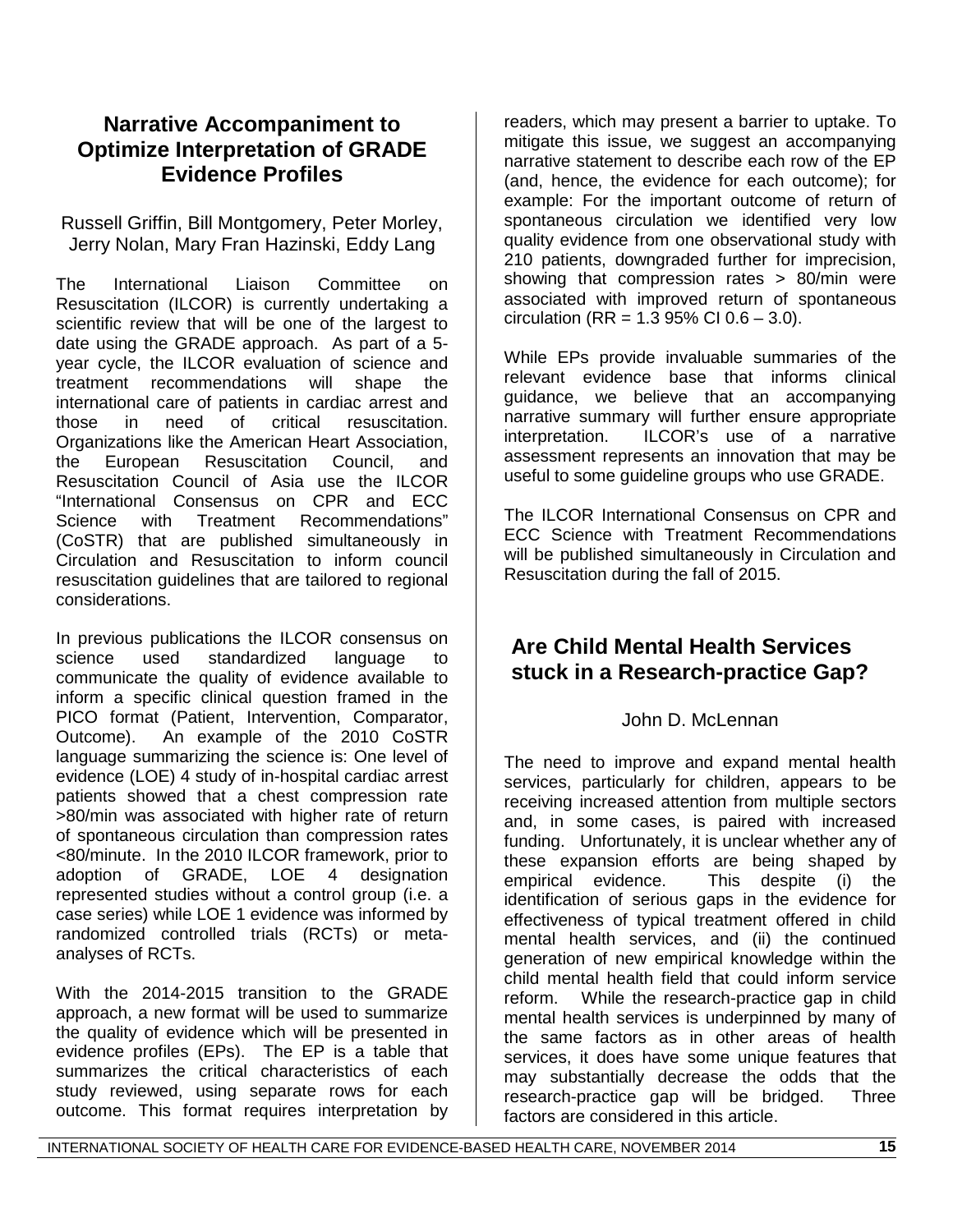Comorbidity in child mental health, which is more the rule than the exception, may be one factor impeding advances in transferring research findings into practice. While extensive comorbidity in child mental health is thought to be in part an artefact of the leading current diagnostic systems, it is the current reality in the field. Unfortunately, much of the research field has examined the impact of interventions on isolated disorders. This has fuelled dismissal of empirical evidence by some practitioners under the rationale that evidence generated by such studies is not applicable to the complex comorbid patients seen in typical practice. Such sceptics may be interested in a recent randomized controlled trial (RCT) in which youth who received flexibly delivered components of different evidence-based interventions to address comorbid mental health disorders had better outcomes than those receiving usual care or established treatment protocols for single disorders (Weisz et al., 2012).

The lack of a lead professional body within child mental health may be a second potential contributing factor. There are many diverse players in child mental health without a single dominant group which might spearhead more rapid advances in the adoption of evidence-based practice. Clinical stakeholders include physicians

(e.g., paediatricians and psychiatrists), nurses, psychologists and social workers, as well as paraprofessionals (e.g., facilitators of various parenting programs). However, whether a single lead professional body would prioritize and successfully championing a rise in evidence-based practice is an empirical question.

These varied actors who are providing child mental health services fall under multiple service systems that are funded by different agencies and government ministries. This may constitute a third unique and impeding factor. While some service and funding components fall under formal and traditional health services, there is typically a linked and/or separate formal mental health service system, which may have a linked and/or separate drug and alcohol abuse service system. A substantial additional component of child mental health services typically falls under social service ministries, with complex connections, overlaps, and separations from the health system. Significant additional components fall under the educational

system, juvenile justice system, and, at times, a<br>separate rehabilitation sector. While several separate rehabilitation sector. components of this complex array fall under the public sector, a significant portion can be in the private sector including charitable, not-for-profit, and for-profit domains even within social welfare states. A more simplified service delivery and funded system may allow more specific targeted efforts to advance evidence-based practices throughout the system. This assertion may be speculative given the apparent absence of examples whereby simpler systems have successfully tied funding to expanded evidencebased practice.

While this complex arrangement may facilitate a richer and more diverse approach to child mental health difficulties which may, in some cases, benefit some children, an associated challenge may be slower than desirable adoption of evidence-based practices. In some situations, the belief that an intervention has evidence or labelling an intervention as evidence-based or effective may be adequate to move forward with intervention adoption within child mental health programming, whether or not the given intervention has these qualities (McLennan, 2010). Given the dispersal of responsibilities and what appears to be extensive autonomy with little oversight, there is a resulting great deficit in accountability for clinical outcomes in this field. At times the future looks bleak.

One approach forward in this complex setting, and offering some glimmer of hope, is the notion of implementing Measurement Feedback Systems (MFS) into our clinical services. Leonard Bickman, a prominent child mental health service researcher, has proposed that "mental health services for youth are unlikely to improve without a system of measurement that is administered frequently, is concurrent with treatment, and provides feedback" (p. 1114; Bickman, 2008). He and his research group have even provided preliminary evidence of the effectiveness of this approach based on a RCT field trial of MFS in child mental health (Bickman et al., 2011). While in need of replication, this early finding is encouraging. To be sure, there will be battles on what constitutes important outcomes and other associated issues, but if we can agree that we ought to focus some of our efforts on implementing informative outcome monitoring within our real-world services, there would be some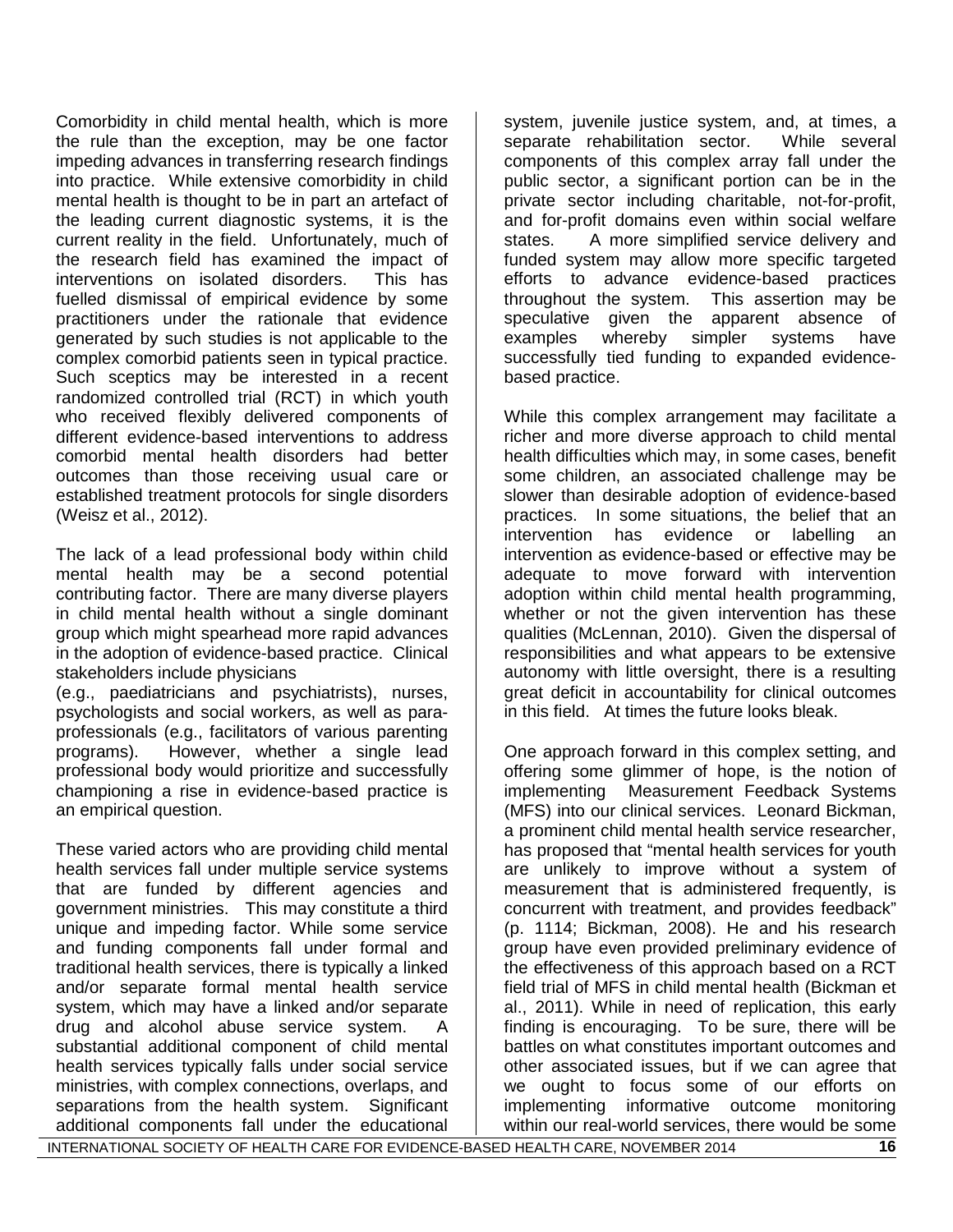reason to be optimistic about the potential for child mental health services to bridge the researchpractice gap.

## **References**

- 1. Bickman L (2008) A measurement feedback system (MFS) is necessary to improve mental health outcomes. Journal of the American Academy of Child and Adolescent Psychiatry, 47: 1114-1119.
- 2. Bickman L, Kelly S, Breda K, de Andrade A, Rimer M (2011) Effects of routine feedback to clinicians on mental health outcomes of youths: results of a randomized trial. Psychiatric Services, 62:1423- 1429.
- 3. McLennan J (2010) Adopting parenting interventions in a Canadian community: processes contributing to research-practice gaps. Canadian Journal of Community Mental Health, 29: 95- 106
- 4. Weisz JR, Chorpita BF, Palinkas, LA, et al (2012) Testing standard and modular designs for psychotherapy treating depression, anxiety, and conduct problems in youth: A randomized effectiveness trial. Archives of General Psychiatry, 69: 274-282.

# **Improving Judicial Accountability: Providing EBM training to members of the Constitutional Supreme Court of Costa Rica.**

Mario Tristan, Tjitske Vreugdenhil, Sigrid Morales, Cinthya Aguero, Leonardo Cubillos-Turriago, Roberto Iunes, Yuri Baidal

In Costa Rica, the Constitutional Court of the Supreme Court of Justice has ruled that the right to life, as recognized in the Constitution, is the cornerstone on which rests all fundamental rights of the Republic's inhabitants. One of the fundamental rights related to the constitutional right to life is the right to health and appropriate health care. Consequently, any refusal or delay in treatment provided by the National Health Service (NHS) may be considered a violation of this constitutional standard, making this issue a justiciable matter.

Similarly, other Latin American courts are holding health systems accountable for the inadequate realization of the individual's right to health.

Patients, who feel that the NHS does not provide them appropriate or timely care, can submit their case for legal review.

Presently in Costa Rica, the Court bases judicial decisions on information provided by the patient's physicians, the staff from the NHS, and physicians engaged to consult to the courts. With a rising number of cases concerning access to new treatments, the Courts have increasingly recognized the need to base judgment not only on medical expert opinion, but on current scientific evidence as well. Accordingly, the Courts have begun to take steps to become familiar with the methods and tools of Evidence-Based Medicine (EBM).

At the request of the Court, SaluDerecho.net (a World Bank supported initiative) and the Cochrane Central America and Spanish Caribbean Branch provided in May and June 2014 an 80-hour course regarding EBM for 13 Constitutional Court lawyerconsultants and 4 judicial-physicians. They received a training in the basics of EBM, what evidence is and on how to search for it in databases and medical search engines such as PUBMED, the Cochrane Library and DynaMed using the PICO framework to formulate appropriate questions, how to appraise and interpret evidence.

At the end of course, using a recent court case, the participants demonstrated that they were able to identify current relevant evidence and incorporate this information in their legal decision.

It is worth noting, however, that magistrates and physicians may differ in valuing the evidence and weighing its relevance against arguments based on medical expertise or patients´ values. For physicians, to decide to prescribe a treatment or not, the strength of an effect is usually essential, whereas for magistrates any significant effect, however small, in favour of the requested treatment by the patient may be sufficient for them to advocate on behalf of the patient's request. In addition, while the NHS authorities consider costeffectiveness relevant to make decisions on the choice of treatment, the Court does not consider arguments of costs in their decisions.

It remains to be seen if lawyer-consultants and magistrates will be able to incorporate EBM in their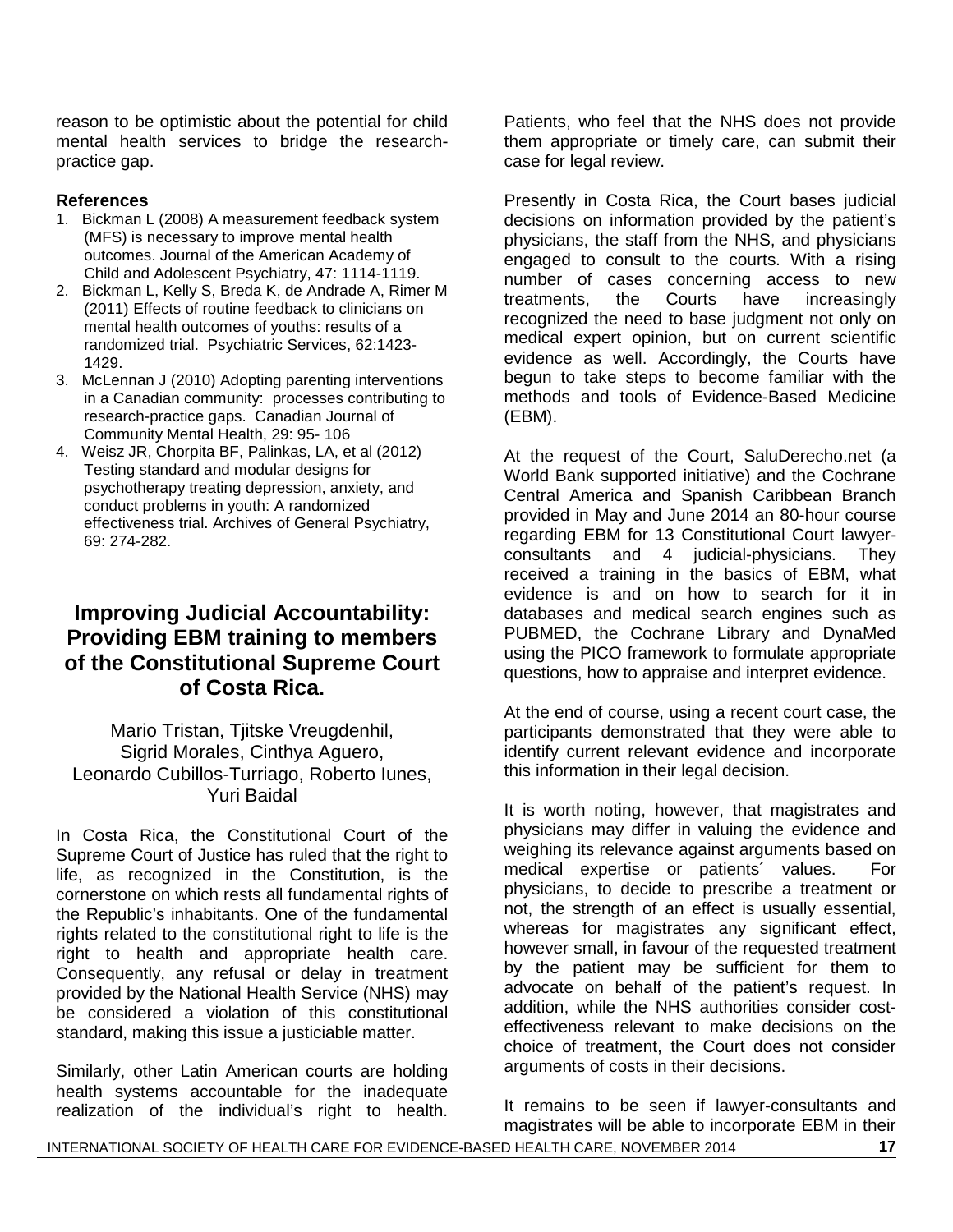daily work. In a systematic review of barriers to use of EBM by General Practitioners in several countries the following challenges were identified: (1) limited access to evidence, (2) lack of time and skills to search and appraise evidence, and (3) problems in assessing the applicability of the evidence (Zwolsman S et al, 2012). It seems likely that trained lawyer-consultants will encounter similar problems integrating EBM in their work. Therefore, the Cochrane Central America Centre will remain available to the courts for any questions and will participate in case discussions with the lawyers-consultants. Over the next two years, the impact of the EBM-training course will be evaluated assessing the use of scientific evidence in the judiciary decision-making processes in a sample of closed court cases.

As far as we are aware, Costa Rica is the first country to provide formal training in EBM to lawyerconsultants and judicial-physicians of a Constitutional Court. We are hopeful that this training will improve (judiciary) accountability in Costa Rica and consequently may help to increase the fairness of decisions made by the National Health Service.

### **References**

1. Zwolsman S, te Pas E, Hooft L, Wieringa-de Waard M, van Dijk N. Barriers to GPs' use of evidencebased medicine: a systematic review, Br J Gen Pract. 2012 Jul;62(600).

# **Time to Create Guidelines we can Trust, Use and Share**

## Per Olav Vandvik

### **Some problems with current guidelines**

To succeed in evidence-based diagnosis and treatment at the point of care, health care personnel need access to the best current research evidence. One source, that has the added benefit of recommendations for clinical action, is trustworthy clinical practice guidelines. Most guidelines, however, suffer from methodological weaknesses (e.g., limitations in identification and assessment of research evidence, and in development of recommendations), suboptimal presentation formats and infrequent updating of content. New standards developed by the Institute of Medicine and the Guideline International Network and advanced systems for trustworthy guidelines (Grading of Recommendations Assessment, Development and Evaluation: GRADE) provide guidance for development of guidelines but also illuminate the demand for methodological competence, clinical expertise and time.

Equally important as providing trustworthy content in guidelines is achieving effective dissemination at the point of care and performing timely updates of content. One example, the 9th iteration of the American College of Chest Physicians Antithrombotic guidelines (AT9 hereafter)<sup>(1)</sup>, illustrates advances through rigorous use of the GRADE system and innovations related to management of conflict of interest and assessment of values and preferences. These guidelines include 600 recommendations and provide authoritative recommendations for antithrombotic therapy. Preparation of these guidelines required substantial time, methodological competence and clinical expertise with 128 international experts working for two years to update recommendations. Given the substantial amount of work required to develop such guidelines, facilitation of national and local adaptation of the recommendations to avoid unnecessary duplication becomes key. Moreover, the AT9 guidelines were published in lengthy PDF formats in the journal CHEST leaving them hard to find and efficiently use at the point of care.

### **Solutions through MAGIC**

Our participation in the AT9 guidelines resulted provided the motivation to develop solutions to current problems with creating, disseminating and updating guidelines. Our work has been operationalized through the MAking GRADE the Irresistible Choice (MAGIC) research and innovation program and non-profit initiative (www.magicproject.org) (2) .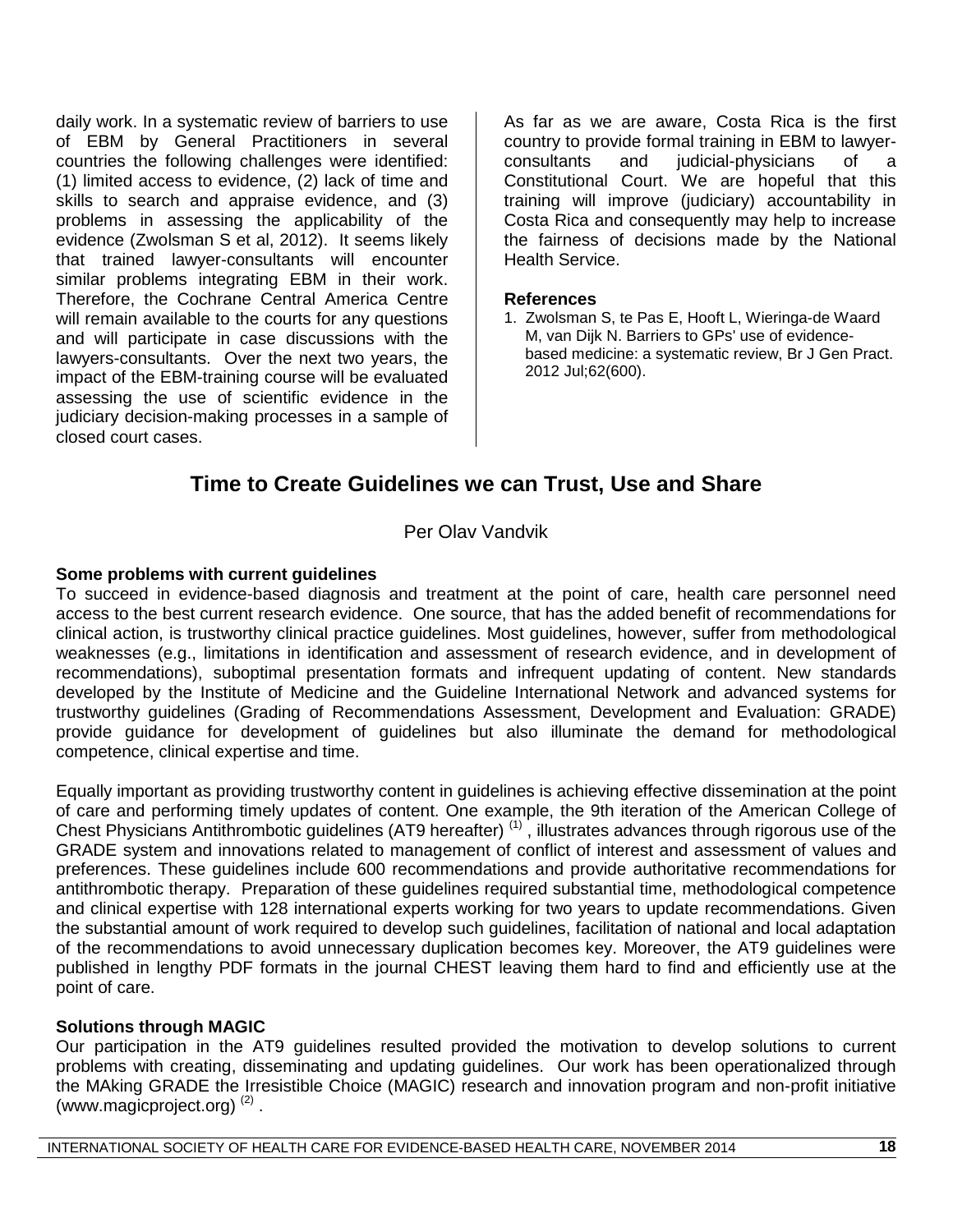A key innovation in the MAGIC program is a web-based authoring- and publication-platform (MAGICapp) that allows parallel development and publication of guidelines on the web, in tablets and smartphones, as well as integration of guidelines into electronic health records. The MAGICapp also allows automated creation of decision aids linked to recommendations in the guidelines. Doctors and patients can use these decision aids in clinical consultations to create discussions and share knowledge about benefits and harms of treatment alternatives.

Figure 1 shows the conceptual framework in MAGIC. Importantly, the MAGICapp includes structured content of all guideline content in a database based on the PICO questions that underlie all recommendations. Structured guideline content facilitates not only the development and publication of the guidelines but also facilitates dynamic updates of the guidelines on a recommendation per recommendation basis once new evidence emerges.



Figure 1: Authoring, publishing and updating guidelines and decision aids through MAGICapp

Example of what a guideline developed in MAGICapp looks like

Figure 2 shows how guideline users in Norway can access recommendations for thromboprophylaxis in orthopedic surgery on the web, in smartphones and tablet computers through the MAGICapp. This guideline constitutes an adapted and updated version of the AT9 guidelines developed by the Norwegian Society for Thrombosis and Hemostasis.<sup>(4)</sup> The guideline content is presented in what we call "top layer formats" that defines the most critical information clinicians need to apply recommendations in practice. This multilayered presentation format has been developed through extensive research in the DECIDE project and MAGIC program. (3)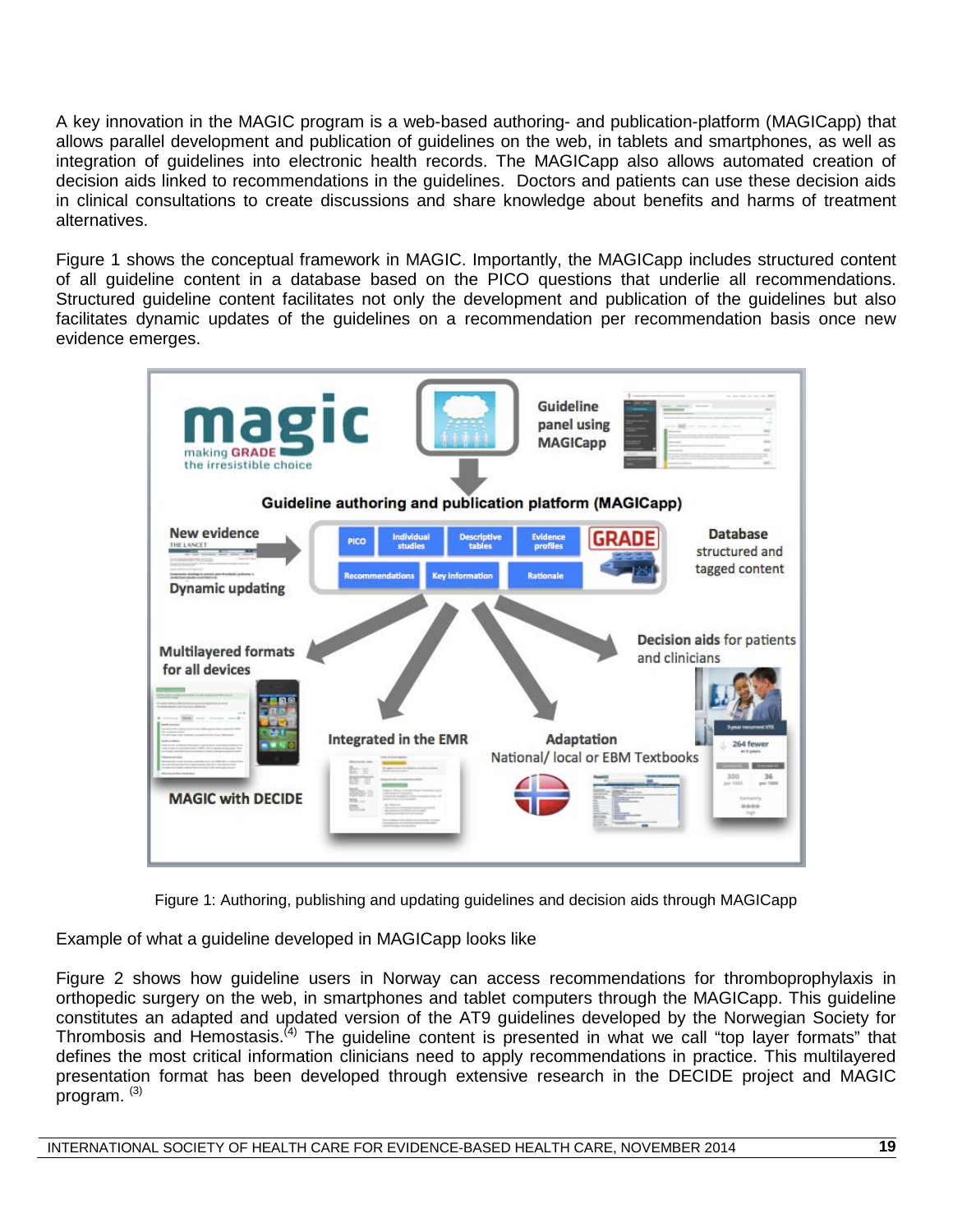|                       |  |                           |  |                                     |                                                                                                                                                                                 |                  |  | magicapp.org                                                                                                                                                        |                                                                                                                                                                                                                                                                                                     |                |      |                          |                   |        |
|-----------------------|--|---------------------------|--|-------------------------------------|---------------------------------------------------------------------------------------------------------------------------------------------------------------------------------|------------------|--|---------------------------------------------------------------------------------------------------------------------------------------------------------------------|-----------------------------------------------------------------------------------------------------------------------------------------------------------------------------------------------------------------------------------------------------------------------------------------------------|----------------|------|--------------------------|-------------------|--------|
|                       |  |                           |  |                                     |                                                                                                                                                                                 |                  |  | <b>MAGICapp</b>                                                                                                                                                     |                                                                                                                                                                                                                                                                                                     |                |      |                          |                   |        |
|                       |  |                           |  | <b>Clinical Practice Guidelines</b> | Prevention of VTE in Orthopedic Surgery<br>Patients: A Norwegian adaptation of the 9th ed.<br>of the ACCP Antithrombotic Therapy and<br>Prevention of Thrombosis Evidence-based |                  |  |                                                                                                                                                                     | Home                                                                                                                                                                                                                                                                                                | Feedback       | Help | Log in<br><b>BH</b> EN - |                   | ONLINE |
|                       |  |                           |  | of the lower extremities            |                                                                                                                                                                                 |                  |  | 2 Patients at moderate to high risk of thrombosis: All surgery                                                                                                      |                                                                                                                                                                                                                                                                                                     |                |      |                          |                   |        |
|                       |  |                           |  | Strong recommendation               |                                                                                                                                                                                 |                  |  |                                                                                                                                                                     |                                                                                                                                                                                                                                                                                                     |                |      |                          |                   |        |
|                       |  |                           |  |                                     |                                                                                                                                                                                 |                  |  |                                                                                                                                                                     | Benefits clearly outweigh the drawbacks. Virtually all patients will likely want the recommended strategy                                                                                                                                                                                           |                |      |                          |                   |        |
|                       |  |                           |  |                                     | rivaroxaban) or dabigatran for the first 10 postoperative days.<br>High risk: previous symptomatic VTE.<br>Moderate risk: age > 80 years or multiple comorbidities.             |                  |  |                                                                                                                                                                     | We recommend thromboprophylaxis with low molecular weight heparin, low-dose direct factor Xa inhibitor (apixaban,<br>Patient risk can be assessed using the Charlson Comorbidity index or ASA classification. Please see under "practical information".                                             |                |      |                          |                   |        |
|                       |  |                           |  |                                     |                                                                                                                                                                                 |                  |  | View less details                                                                                                                                                   |                                                                                                                                                                                                                                                                                                     |                |      |                          |                   |        |
|                       |  |                           |  |                                     |                                                                                                                                                                                 |                  |  |                                                                                                                                                                     |                                                                                                                                                                                                                                                                                                     |                |      |                          | Help <sup>O</sup> |        |
|                       |  | Effect estimates          |  | Key info                            | Rationale                                                                                                                                                                       | Practical advice |  | Adaptation                                                                                                                                                          | <b>References</b>                                                                                                                                                                                                                                                                                   | Discussion (0) |      |                          |                   |        |
|                       |  | <b>Benefits and harms</b> |  |                                     |                                                                                                                                                                                 |                  |  | For 1000 patients not receiving thromboprophylaxis we expect (worst case scenario);<br>139 DVTs and 69 pulmonary emboli during the first 5 weeks following surgery. | Patients with one or more patient-specific risk factors for thrombosis have an up to 6-fold increased risk of venous thromboembolism.<br>With prophylaxis (LMWH/UFH) the incidence is substantially reduced to 61 and 30 per 1000 patients, respectively.                                           |                |      |                          |                   |        |
|                       |  |                           |  |                                     |                                                                                                                                                                                 |                  |  | Approximately 2/3 of VTE cases occur during the first two weeks following surgery.                                                                                  | We do not anticipate any effect of thromboprophylaxis on the rate of fatal pulmonary emboli.                                                                                                                                                                                                        |                |      |                          |                   |        |
|                       |  |                           |  |                                     |                                                                                                                                                                                 |                  |  |                                                                                                                                                                     | For absolute risks of major bleeding we refer to the specific recommendations for the each surgery.                                                                                                                                                                                                 |                |      |                          |                   |        |
|                       |  | Quality of evidence       |  | (for high-risk patients).           |                                                                                                                                                                                 |                  |  |                                                                                                                                                                     | Overall the quality of the evidence is moderate, with relative effect estimates derived from a meta-analysis with possible risk of bias in the<br>included studies. The baseline risk of VTE is derived from the National Patient Registry (NPR) for the period 2008-11 and a Danish registry study |                |      |                          |                   |        |
| Preference and values |  |                           |  |                                     |                                                                                                                                                                                 |                  |  |                                                                                                                                                                     |                                                                                                                                                                                                                                                                                                     |                |      |                          |                   |        |
|                       |  |                           |  |                                     | contraindications such as an increased risk of bleeding.                                                                                                                        |                  |  |                                                                                                                                                                     | Given the high risk of VTE we believe all or nearly all patients will elect to use short-term prophylaxis provided that they do not have                                                                                                                                                            |                |      |                          |                   |        |
|                       |  |                           |  |                                     | Resources and other considerations                                                                                                                                              |                  |  |                                                                                                                                                                     |                                                                                                                                                                                                                                                                                                     |                |      |                          |                   |        |
|                       |  |                           |  |                                     |                                                                                                                                                                                 |                  |  |                                                                                                                                                                     | Apixaban, rivaroxaban and dabigatran have labeled use and pre-approved reimbursement for elective total hip or knee arthroplasty.                                                                                                                                                                   |                |      |                          |                   |        |
|                       |  |                           |  | Weak recommendation                 |                                                                                                                                                                                 |                  |  |                                                                                                                                                                     |                                                                                                                                                                                                                                                                                                     |                |      |                          |                   |        |
|                       |  |                           |  |                                     |                                                                                                                                                                                 |                  |  | We suggest extending thromboprophylaxis for up to 35 days after surgery.                                                                                            |                                                                                                                                                                                                                                                                                                     |                |      |                          |                   |        |
|                       |  |                           |  |                                     |                                                                                                                                                                                 |                  |  |                                                                                                                                                                     |                                                                                                                                                                                                                                                                                                     |                |      |                          |                   |        |

Figure 2: Top layer of guidelines, here showing key information available by clicking on one of the recommendations.

In this case, the Norwegian guideline panel issued a strong recommendation for thromboprophylaxis in the first 10 postoperative days and a weak recommendation for extended thromboprophylaxis in patients at moderate to high risk of thrombosis. The weak recommendation reflects that although the majority of patients would likely elect to use extended prophylaxis if they were well informed about the benefits and harms of therapy an appreciable minority would not. In this situation shared decision making is mandated, and the clinician could potentially create a discussion with the patient through the use of a decision aid on a tablet computer. The decision aid visualises anticipated benefits, harms and practical consequences of treatment alternatives.

#### **What next for MAGIC?**

The MAGICapp (www.magicapp.org) is available for use for organizations charged with development of guidelines. We are now - in addition - expanding our scope to include the development of multilayered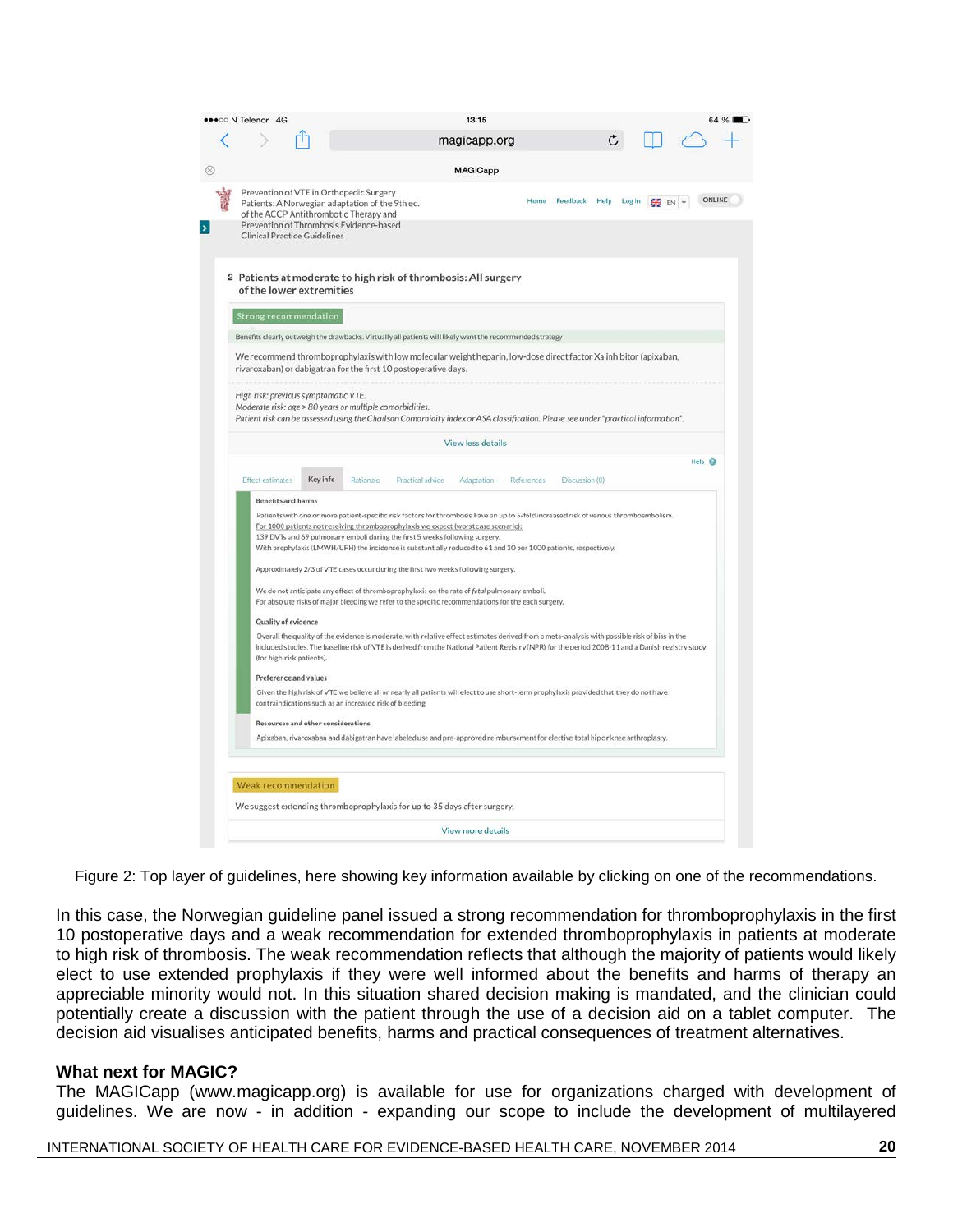evidence summaries in the context of trustworthy systematic reviews. Indeed, it is the evidence from systematic reviews that informs the decision aids that facilitate shared decision making in individual patient care. We welcome you to test MAGICapp and provide feedback to further improve functionality of the authoring process and publication outputs, to the benefit of clinicians and patients at the point of care.

## **References**

- 1. Guyatt GH, Norris SL, Schulman S, Hirsh J, Eckman MH, Akl EA, et al. Methodology for the development of antithrombotic therapy and prevention of thrombosis guidelines: Antithrombotic Therapy and Prevention of Thrombosis, 9th ed: American College of Chest Physicians Evidence-Based Clinical Practice Guidelines. Chest. 2012;141(2 Suppl):53S-70S. Epub 2012/02/15.
- 2. Vandvik PO, Alonso-Coello P, Treweek S, Akl EA, Kristiansen A, Heen AF, Agoritsas T, Montori VM, Guyatt GH. Creating clinical practice guidelines we can trust, use and share: A new era is imminent. Chest. 2013;144:381-9.
- 3. Treweek S, Oxman AD, Alderson P, Bossuyt PM, Brandt L, Brozek J, et al. Developing and evaluating communication strategies to support informed decisions and practice based on evidence (DECIDE): protocol and preliminary results. Implementation science : IS. 2013;8:6. Epub 2013/01/11.
- 4. Kristiansen A, Brandt L, Agoritsas T, Akl EA, Granan LP, Guyatt G, Vandvik PO. Applying new strategies for the national adaptation, updating and dissemination of trustworthy guidelines: Results from the Norwegian adaptation of the American College of Chest Physicians Evidence-based Guidelines on Antithrombotic Therapy and the Prevention of Thrombosis, 9th Edition. CHEST, 2014. doi:10.1378/chest.13-2993

# **Propensity Matching in Observational Studies**

Samuel A. Berkman

Randomized clinical trials are considered to be at the top of the hierarchy of clinical studies for questions of therapy or prevention because they minimize both open and hidden sources of bias through the process of randomization.

However prospective observational studies, such as those done through a registry or other large prospectively accumulated database, may sometimes carry some advantages over randomized trials. For example, they tend to follow a larger number of patients over longer periods of time and produce results that are more generalizable to real world patients due to less rigid exclusion criteria. In addition, prospective observational studies can detect rare side effects of medication due to the larger patient population and longer follow up. However, there are bias related issues with such studies in that that one cannot be sure that the two groups are prognostically balanced from the start, as they would in a randomized trial. It is therefore uncertain whether the results observed in these observational studies

are due to initial differences between groups, clinicians' knowledge of prognostic factors which could lead to treatment selection bias, or the actually treatment being evaluated.

There are two main ways of controlling for prognostic imbalance in the absence of randomization. One is through regression analysis and another is through propensity matching.(1) With regression analysis investigators examine the relationship between known prognostic factors otherwise known as covariates and the outcome of interest. For example, if one studied a group of 500 people who are 70 years old and placed them on a lipid lowering medication to improve their survival at age 80, one would have to control for the influence of several other measurable prognostic variables that would influence their survival over the ten-year period aside from lipid levels.

In order to isolate the effect of lipid lowering medication investigators have to perform a regression analysis using a mathematical formula to control for the effect of blood pressure, diabetes, BMI and other factors, which, if not be evenly balanced in both groups, could spuriously affect subsequent survival.

In a propensity-matched study, investigators also compare two groups receiving different treatments, but this type of study focuses on the relationship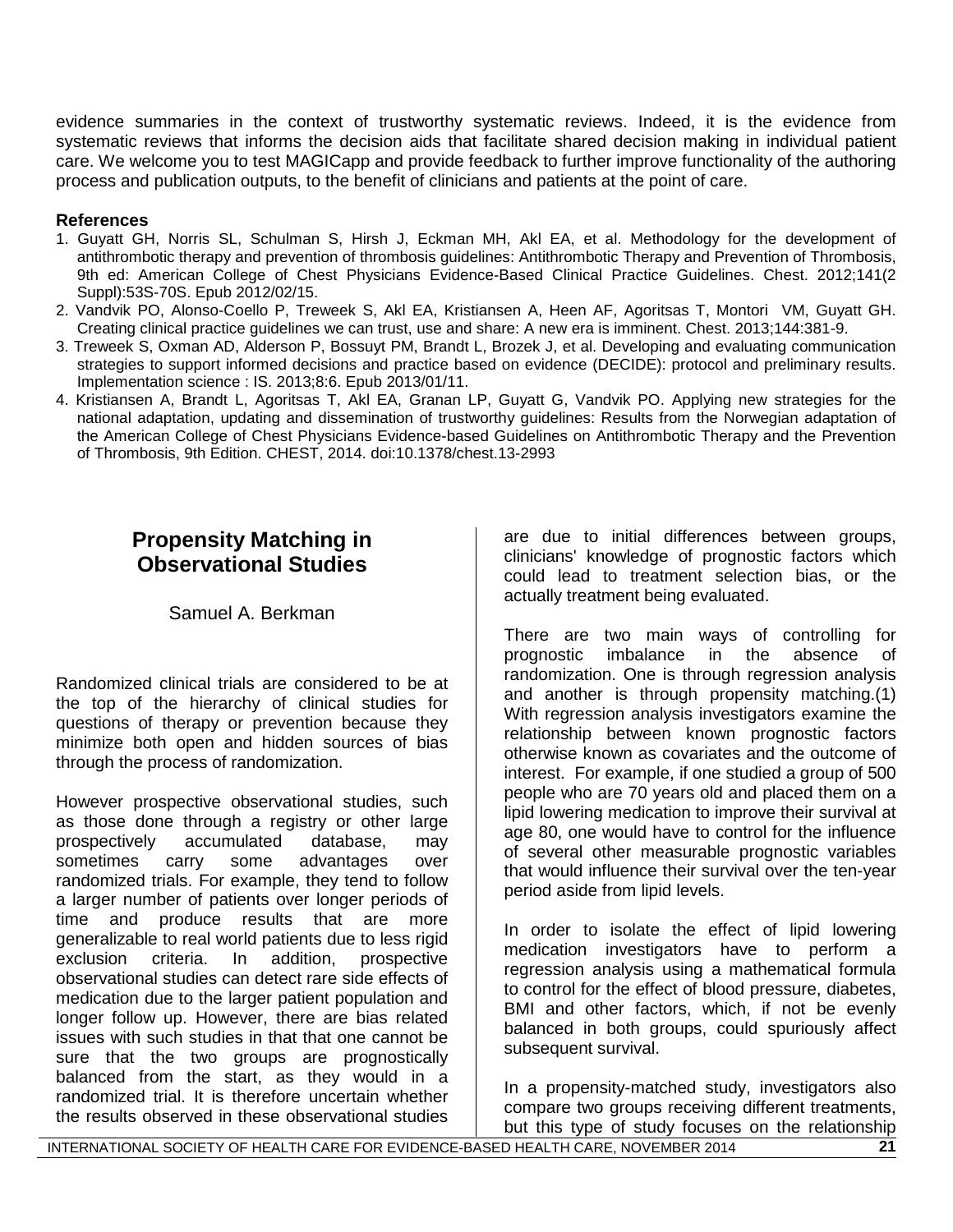between prognostic variables and the assignment of patients to treatment or control group. This strategy uses propensity scores to reconstruct a situation as similar as possible to random assignment to treatment. Regression and propensity matching have the same goal of attempting to ensure that observed results can be attributed mainly to the treatment being tested and not the composition of the two groups. In observational studies the patients allocated to treatments by their doctors based on clinical judgment, usually based on prognostic factors and not through a randomization process therefore one has to make sure the two groups are balanced for known prognostic factors aside from the treatment being tested.

An example of a propensity-matched study involved the comparison of anticoagulation alone versus catheter directed thrombolysis plus anticoagulation in the treatment of proximal deep venous thrombosis. This controversial question has drawn different recommendations from the American College of cardiology, which favors catheter directed thrombolysis in proximal deep venous thrombosis (DVT) and the American College of chest physicians, which recommends anticoagulation. A recent observational study compared two groups of patient with proximal deep venous thrombosis and found that the group, which received catheter directed thrombolysis despite having comparable survival to anticoagulation alone treated patients, were at increased risk of major bleeding, blood transfusion, pulmonary embolism, intracranial hemorrhage and vena cava filter placement. In addition, they had longer hospital stays and higher hospital charges.(2)

There were 3649 patients who received catheterassociated thrombolysis and 86,969 from the database who received anticoagulation alone. The authors then performed propensity matching. They calculated the probability of receiving the catheter directed thrombolysis  $-$  i.e. the propensity score  $$ as predicted by the following factors: age, sex, race, whether the clot involved the inferior vena cava, smoking status, diagnosis of thrombophilia, history of coronary artery disease, cancer, history of DVT, history of stroke and each center's experience in catheter directed thrombolysis. Investigators matched patients on their propensity score to receive the intervention, which resulted in

3594 well-matched patients in each group, from the initial sample. In other words, they assembled two groups, which were as comparable as possible, except for the allocation to different treatment arms.

However, despite all of the above, one problem is that only these known factors could be included in the matching and, as in a conventional regression analysis, unknown factors could result in residual bias. For example, people who have catheterassociated thrombolysis frequently have stents placed and may thus be on aspirin. This may increase the bleeding risk, and could have contributed to the increased bleeding observed in the catheter directed group. However, neither the conventional adjustment nor propensity matching controlled for aspirin use, as the authors did not have access to medication information from the database.

These limitations highlight why randomize trials can result in more trustworthy estimates of effects that even well-conducted propensity-matched observational studies. A randomized trial called the ATTRACT trial is in progress to try to definitively answer this question.

# **References**

- 1. Braitman L, Rosenbaum P, Rare Outcomes, common treatments; Analytic strategies using propensity scores, Annals of Internal Medicine 15 Oct 2002, 137(8):693-697.
- 2. Bashar R, Zack C, Zhao et al. Comparative outcomes of catheter directed thrombolysis plus anticoagulation versus anticoagulation alone to treat lower extremity proximal deep venous thrombosis. JAMA Internal Medicine, published online July 21, 2014.

# **Innovative Process gathers Citizens' Informed Judgments about How to Address Health-System Challenges**

# **John Lavis, Sue Johnston, Ileana Ciurea**

The McMaster Health Forum has implemented an innovative method for engaging citizens in discussions about how to address pressing health-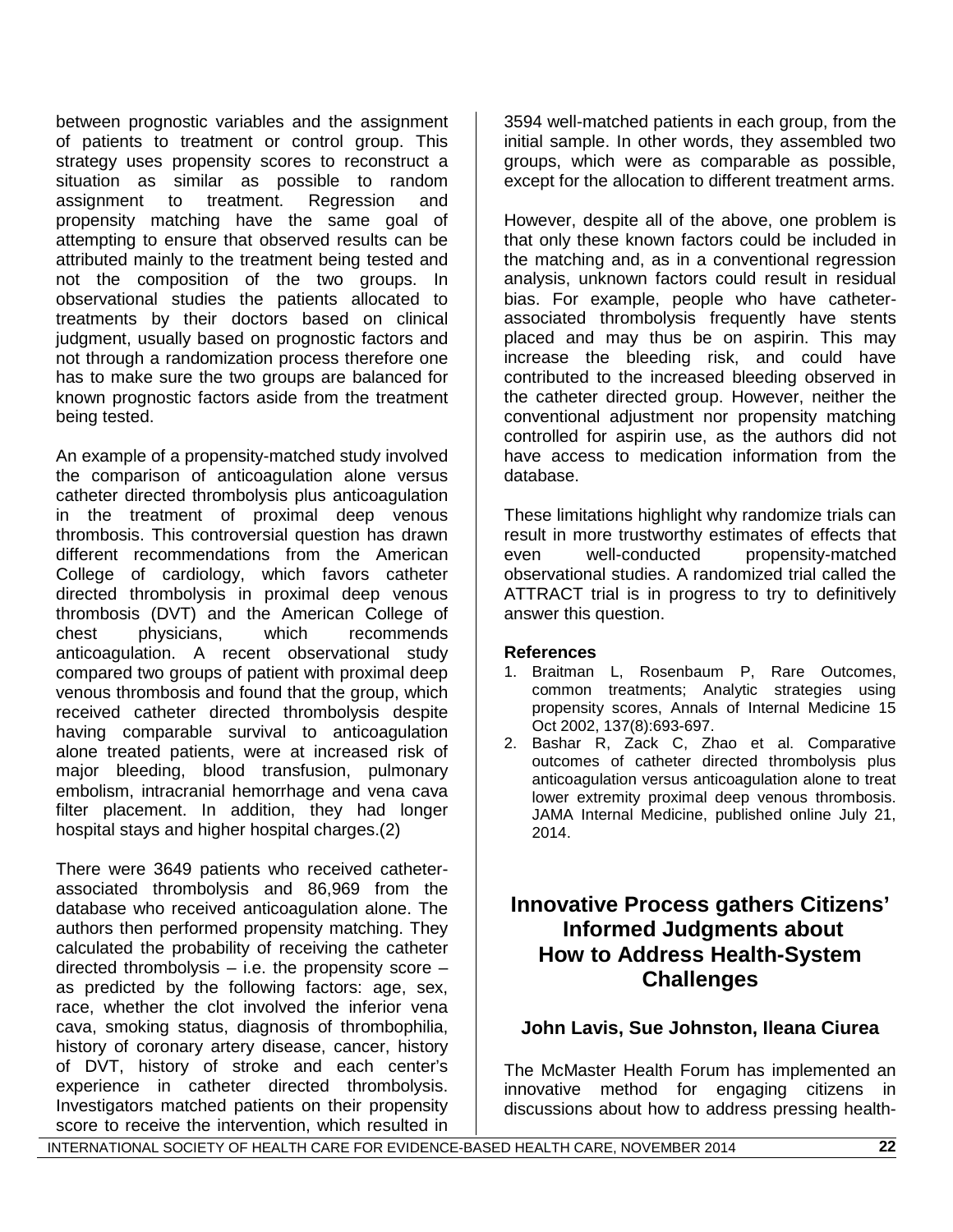system challenges. This process attempts to identify the values and preferences that underpin citizens' informed judgments and that can inform government decisions about how to strengthen health systems and how to get the right mix of costeffective programs, services and drugs to those who need them.

Key to this process is the formation of an issuespecific citizen panel that brings together a diverse group of people who share their views and experiences on an issue, and learn from research evidence and the views of others.

The process begins with the selection of a highpriority health-system challenge that government or other agencies are facing. A steering committee of key stakeholders, including citizen representatives, is established to guide the process leading up to the one-day panel discussion.

Interviews are conducted with 15 to 20 key informants to gather insights on the underlying problem and its causes, options for addressing it, and key implementation considerations. Searches of research databases are performed to find systematic reviews and other types of research evidence that address any of these domains.

The findings from the literature review are summarized into a citizen brief written in consumerfriendly language that outlines the problem, options and implementation considerations. The brief is circulated to participants prior to the panel discussion, so they can be fully informed about the complexities of the issue before they come to the table to share their own views and experiences.

Each citizen panels is composed of approximately 14 citizens likely to be affected directly (e.g., patients and caregivers) or indirectly (e.g., tax payers) by future decisions regarding the issue under discussion. Participants for the panels are selected to ensure diversity from ethnocultural, socioeconomic and other perspectives and, depending on the desired focus, to ensure local, provincial or national balance.

To date, the Forum has held one or more citizen panels on each of the following topics: (1) improving end-of-life communication and decisionmaking; (2) improving access to palliative care; (3)

care and support for people with multiple chronic conditions; (4) meeting the future home and community care needs of older adults; and (5) improving the delivery of complex cancer surgeries. Future topics of panels include care and support for informal and family caregivers, sharing health information with older adults using online resources, and nutritional risks for older adults.

Following each panel discussion, a summary of the proceedings is prepared that outlines the views and<br>experiences shared by participants. and experiences shared by participants, and suggestions for taking action to address the particular challenge. The citizen briefs that inform the panels, and the panel summaries, are available to governments, healthcare organizations and the public through the Products page on the Forum's website.

The findings from citizen panels have been used to directly inform the work of key healthcare stakeholders, such as the Ontario and Canadian medical associations, with their work on improving end-of-life communication, decision-making and care. The entire process is also being continuously evaluated – through a combination of survey-based formative and summative evaluations and follow-up interviews -- so we can learn in real-time how best to systematically solicit the values and preferences<br>of citizens about complex health-system health-system challenges.

# **Taking stock of Systematic Reviews on teaching Evidence-based Health Care(EBHC): Overview of Systematic Reviews**

Taryn Young, Anke Rohwer, Jimmy Volmink, Mike Clarke

### **Introduction**

We used systematic approaches to gather, evaluate and organise systematic review-level evidence on teaching evidence-based health care (EBHC), taking into consideration factors such as type of teaching and target audience, in order to improve access to the evidence and to inform EBHC teaching approaches.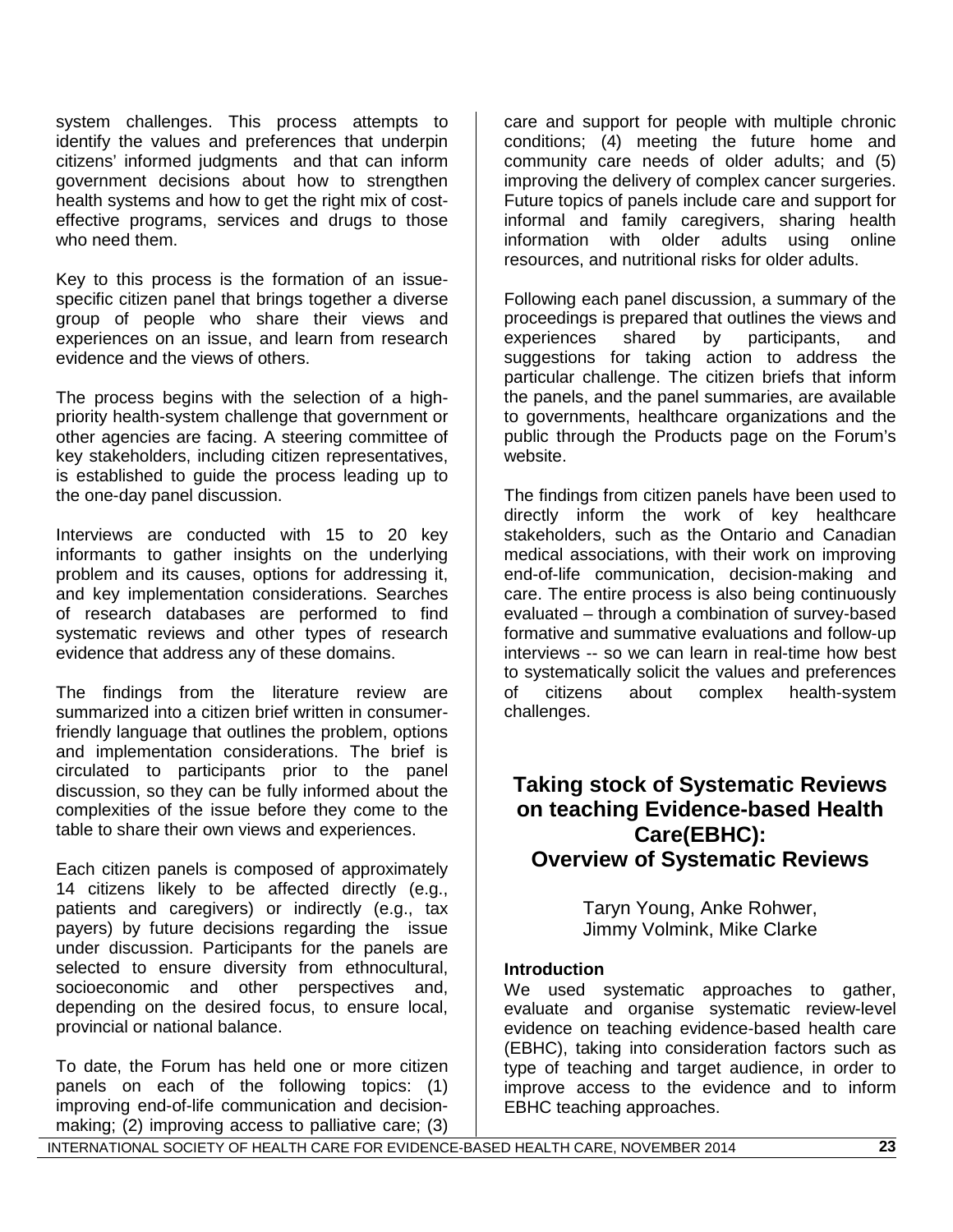### **Methods**

Systematic reviews which evaluated educational interventions for teaching EBHC compared to no intervention or a different strategy were eligible. Searches were conducted in April 2013 in seven databases with no language restrictions. Two reviewers independently selected reviews, extracted data and evaluated methodological quality using the 'assessment of multiple systematic reviews' (AMSTAR) instrument. The effects of strategies to teach EBHC were compared.

### **Results**

Sixteen completed systematic reviews had evaluated different educational interventions of varying duration, frequency and format to teach<br>various components of EBHC. Outcome various components of EBHC. Outcome assessment tools varied within and between these reviews.

The median AMSTAR score was 5 (range 3 to 10 out of a possible maximum of 11). Aspects which scored poorly included lack of a comprehensive search, not providing lists of both included and excluded studies, inappropriate methods to combine studies, not using scientific quality appropriately in formulating conclusions, not assessing publication bias and not declaring conflicts of interest. Sometimes, AMSTAR items were not reported in the review and were assessed as 'unclear'.

Collectively, 171 studies were included in the reviews but these relate to a total of only 81 separate studies, of which 37 are included in more than one review. We therefore also examined the findings of the individual studies in an effort to organize and present a clear picture of the review level findings, while avoiding double counting of studies, which would have given extra weight to those that had been used in more than one review.

The evidence showed that multifaceted, clinically integrated interventions, with assessment, led to improvements in knowledge, skills and attitudes. These interventions improved critical appraisal skills and integration of results into decisions, and improved knowledge, skills, attitudes and behaviour among practicing health professionals.

### **Conclusions**

Teaching and learning strategies to enhance EBHC

competencies should consider implementing multifaceted clinically integrated approaches. Future studies and systematic reviews should avoid unnecessary duplication, and focus on minimum components for multifaceted interventions, assessment of EBHC knowledge, attitude, skills and behaviour in the medium to long term using validated assessment tools, and how best to implement these interventions.

### **Reference**

2Fjournal.pone.0086706

1. Young T, Rohwer A, Volmink J, Clarke M (2014) What Are the Effects of Teaching Evidence-Based Health Care (EBHC)? Overview of Systematic Reviews. PLoS ONE 9(1): e86706. doi:10.1371/journal.pone.0086706 http://www.plosone.org/article/info%3Adoi%2F10.1371%

Contact details: tyoung@sun.ac.za, www.facebook.com/cebhc, Twitter: @cebhc

# **SOURCE Evidence-based Surgery Program Update**

### Achilles Thoma

The Surgical Outcomes Research Centre (SOURCE, McMaster University) Evidence-based Surgery (EBS) Working group continues to develop its "Users' Guides to the Surgical Literature" article series that is being published in the Canadian Journal of Surgery (CJS). Each article is prefaced with a surgical scenario, and the series is intended to educate surgeons and residents regarding how to find, assess and incorporate evidence from the surgical literature. Currently 15 articles in this series have been published in CJS and 2 are in preparation: (visit www.cma.ca/cjs to obtain series articles for free).

List of manuscripts currently in preparation:

1. Thoma A et al. Users' Guide to the Surgical Literature: How to Conduct a High Quality Literature Search

2. Thoma A et al. User's Guide to the Surgical Literature: How to Appraise an Article Evaluating Harm

INTERNATIONAL SOCIETY OF HEALTH CARE FOR EVIDENCE-BASED HEALTH CARE, NOVEMBER 2014 **24**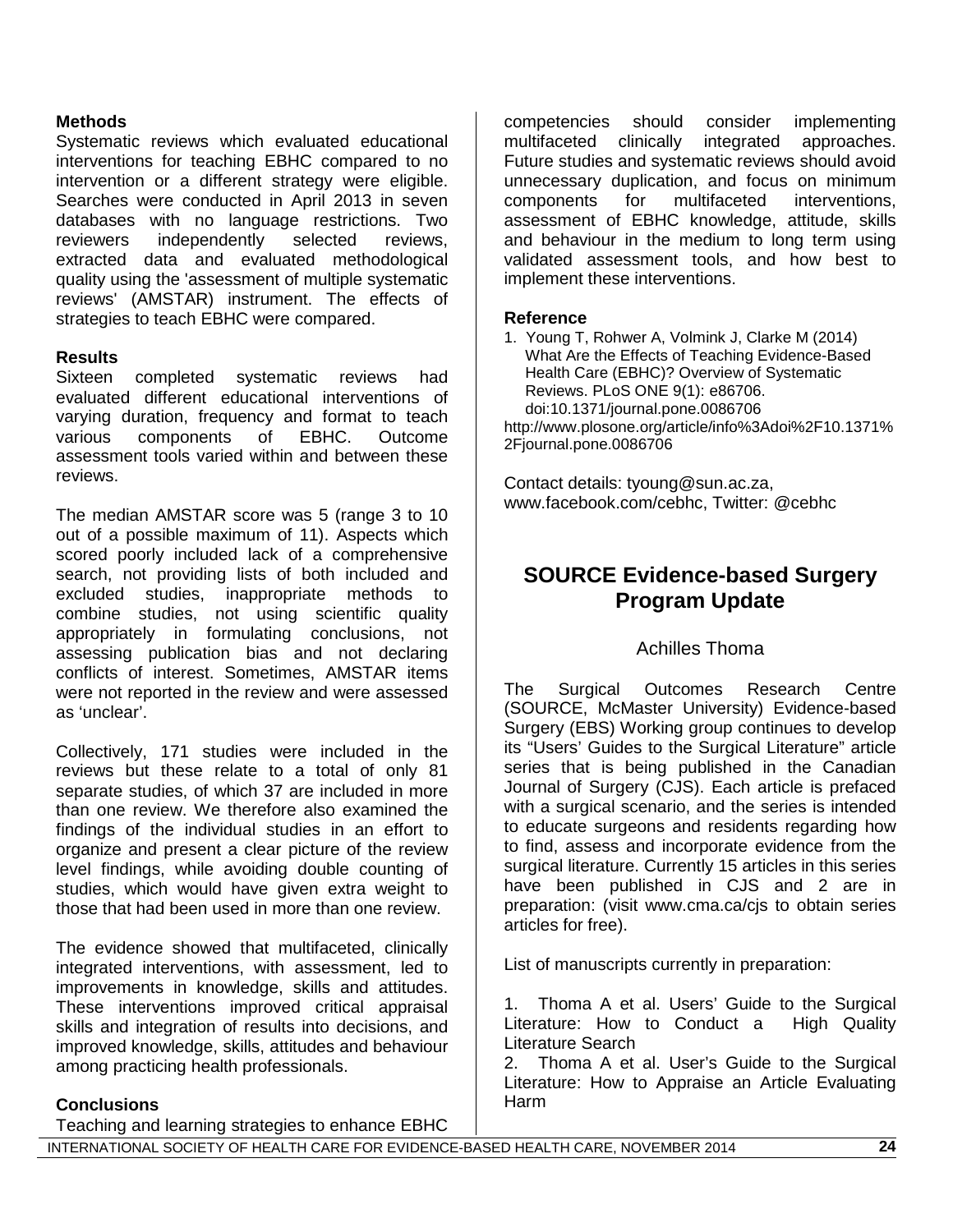EBS Workshops for McMaster Faculty- Hamilton, ON, Canada

SOURCE has also developed an interactive EBS Workshop based on the article series. The workshop consists of small group tutorials led by trained surgeon tutors addressing the various topics covered in the EBS articles (tutors: Dr. Achilles Thoma, Dr. Luis Braga, Dr. Michelle Ghert and Dr. Forough Farrokhyar). The most recent workshop was held in February 2014 and addressed the topic of clinical practice guidelines in surgery. Over 20 surgeon faculty registered for this half-day workshop, which was accredited by The Royal College of Physicians and Surgeons of Canada.

3rd Annual EBS Workshop for Surgeons- King Faisal Specialists Hospital & Research Center, Jeddah, Saudi Arabia

SOURCE was invited for the third consecutive year to organize a 3-day workshop (April 22-24, 2014) regarding EBS principles, attracting over 50 surgeons, surgical residents and research students from across the Middle East. This workshop was conducted in collaboration with King Faisal Specialist Hospital and Research Centre (KFSH&RC) in Jeddah, Saudi Arabia. The workshop was led by Dr. Achilleas Thoma, Director of SOURCE and co-tutored by Dr. Forough Farrokhyar and Dr. Charles H. Goldsmith.

The topics presented during the 3-day workshop included randomized controlled trials, confidence intervals, systematic review & meta-analysis, health-related quality of life, economic analysis and clinical practice guidelines. Workshop tutors facilitated small groups encouraging an interactive, problem based learning format.

For more information about SOURCE and the EBS workshops, visit their website:

www.fhs.mcmaster.ca/source/ or email Manraj Kaur at kaurmn@mcmaster.ca.

# **McMaster Optimal Aging Portal [\(http://www.mcmasteroptimalaging.org/\)](http://www.mcmasteroptimalaging.org/)**

Brian Haynes on behalf of the Portal Team<sup>1</sup>

As we age, we aim to move through life's stages with health, strength and vitality. Optimal aging results from enhancing resilience, management of health conditions and adapting to life's stresses and challenges with confidence. It involves mitigating potential health risks and identifying strategies to move ahead with the help of trusted information. Optimal aging means remaining as healthy, active and engaged as possible for as long as possible as we age.

The McMaster Optimal Aging Portal, officially launched on National Seniors Day, October 1, 2014, is a continuously updated website (http://www.mcmasteroptimalaging.org/) that shares trustworthy and understandable information about optimal aging and the management of health conditions experienced by older adults. Individuals interested in optimal aging can personalize the way they use the site to learn about new information as it becomes available and hear what experts think about important issues. The site plans to be a trusted voice on optimal aging and has sections that are designed for different audiences, including citizens (older adults and caregivers), clinicians, public health professionals and policy makers.

The Portal includes evidence-rated information from a number of established resources. The McMaster Premium Literature Service (McMaster PLUS;

http://hiru.mcmaster.ca/hiru/HIRU\_McMaster\_PLU S\_projects.aspx) provides age-relevant, qualityrated, original and review articles on the nature and management of health disorders; Health Evidence (http://healthevidence.ca) provides quality-rated systematic reviews concerning health promotion and disease prevention; and Health Systems **Evidence** 

(http://www.mcmasterhealthforum.org/hse/)

provides quality-rated systematic reviews and economic evaluations about how to strengthen health systems and how to get cost-effective programs, services and drugs to those who need them.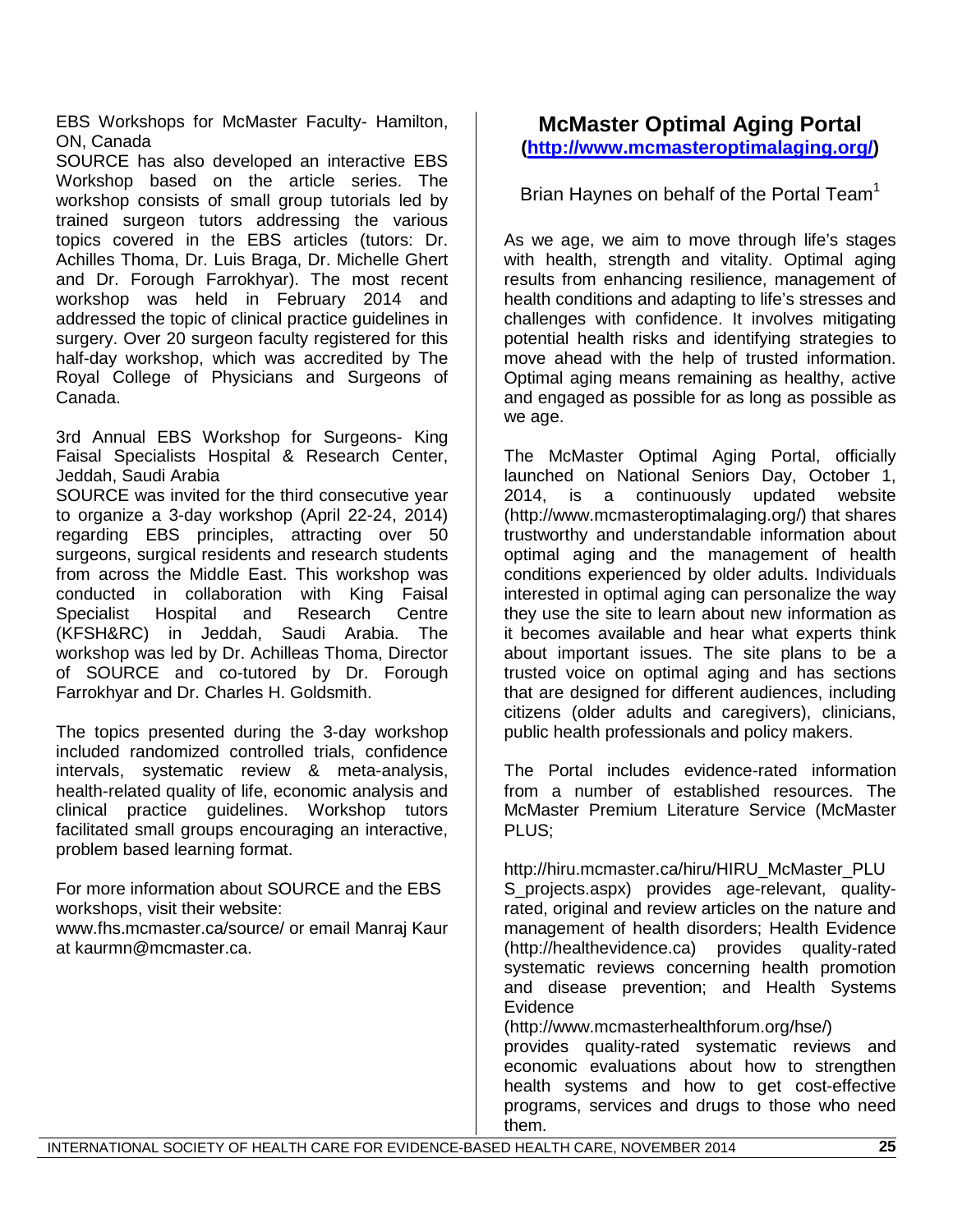The Portal contains three types of content prepared specifically for citizens: 1) Evidence Summaries (key messages from scientific research that's ready to be acted on); 2) Web Products (ratings that tell you whether free resources on the internet are based on scientific research); and 3) Blog Posts (expert views on what the scientific research on a topic actually means and why good science matters).

Thus, the Portal provides

- easy access to evidence-based information and expert opinions about how to stay healthy, active and engaged as we grow older,
- the best available evidence concerning the management of health problems as they arise,
- content designed specifically to inform citizens, clinicians, public health professionals and policymakers, and
- access to customizable email alerts on topics of interest.

We invite your use, comments, and dissemination of the Optimal Aging Portal.

1 Maureen Dobbins, Brian Haynes, John Lavis, Anthony Levinson, Parminder Raina, McMaster University. We gratefully acknowledge the generous donation by Suzanne Labarge to create the Labarge Optimal Aging Initiative.

# **Online Learning Resources from the National Collaborating Centre for Methods and Tools An Effective way to Promote and Support Skill Development in Evidence-informed Practice**

# **J**eannie MacIntosh, Jennifer Yost

When promoting evidence-informed practice, we must acknowledge the barriers to using research evidence in practice identified by many practitioners, including a shortage of time, a lack of access to research evidence, and inadequate skills necessary to critically appraise, interpret and apply the research found. The National Collaborating Centre for Methods and Tools (NCCMT) is committed to supporting evidence-informed public health by providing resources to address each of these barriers. The NCCMT website includes time-saving tools, links to credible sources of research evidence, and learning resources to help develop competence and confidence in finding, appraising and applying research evidence in practice.

One key resource offered by the NCCMT is a suite of free, self-paced modules that provides a solid foundation in the principles and skills required to implement NCCMT's seven-step process of evidence-informed public health. The modules are based on material provided in NCCMT's popular in-person workshops but reach beyond the limits of geography and time, providing access to remote learners and those on limited budgets. Learning is enhanced by interactive elements and realistic public health scenarios. Users create and login to an account in NCCMT's Learning Centre to access the modules.

The suite includes the following titles:

- Introduction to Evidence-Informed Decision Making in Public Health,
- Quantitative Research Designs 101: Addressing Practice-Based Issues in Public Health
- Searching for Research Evidence in Public Health
- Critical Appraisal of Intervention Studies
- Critical Appraisal of Systematic Reviews
- Critical Appraisal of Qualitative Studies
- Assessing the Applicability and Transferability of Evidence
- Implementing KT Strategies in Public Health
- Evaluating KT Strategies in Public Health

INTERNATIONAL SOCIETY OF HEALTH CARE FOR EVIDENCE-BASED HEALTH CARE, NOVEMBER 2014 **26**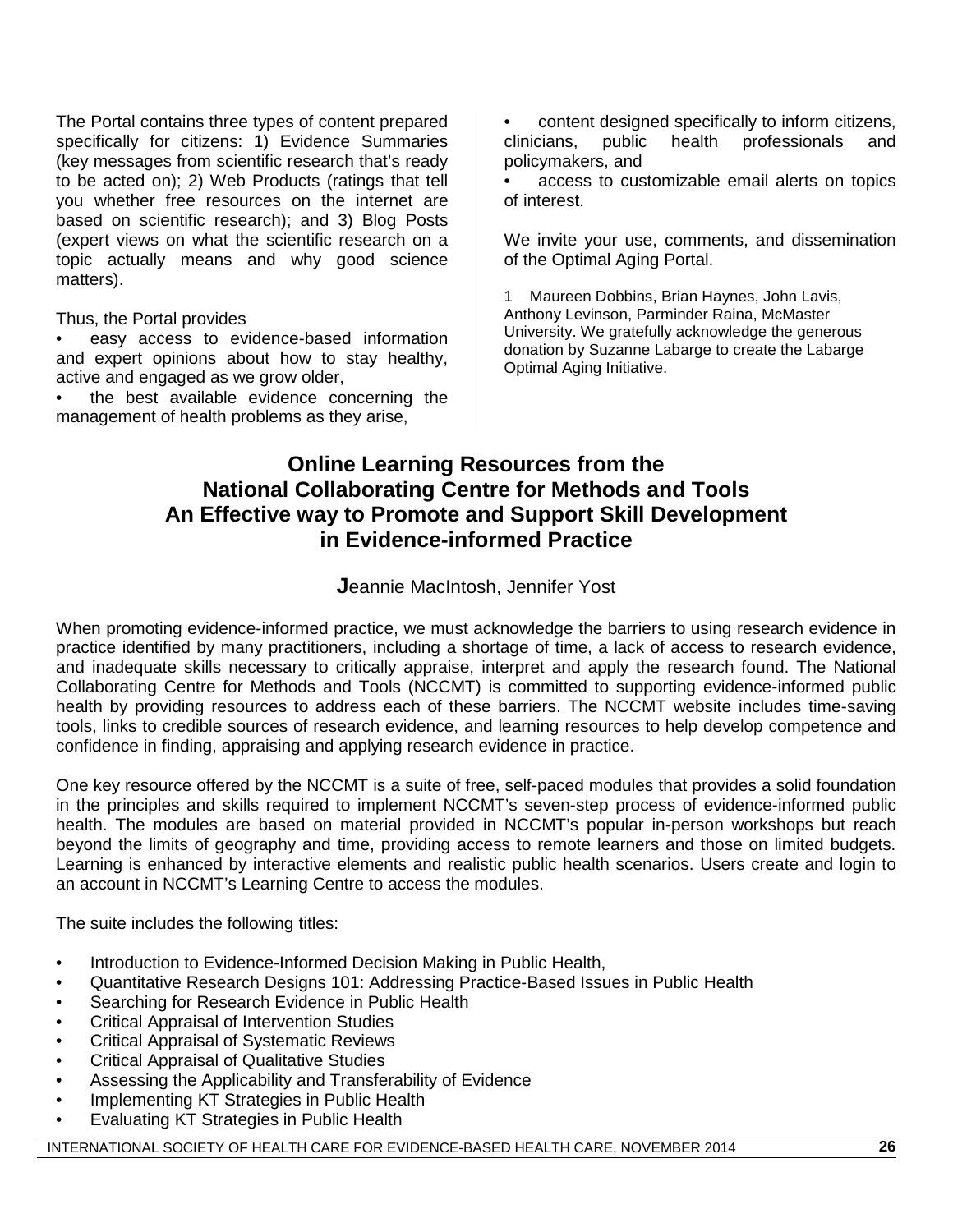| CEARCH                                                                                                               | <b>MODULES BY STEPS</b>                                        |           |  |  |  | <b>ROAD</b> |
|----------------------------------------------------------------------------------------------------------------------|----------------------------------------------------------------|-----------|--|--|--|-------------|
| <b>AUDITALS</b>                                                                                                      | Introduction to<br>Evidence-Informed Decision Making           | 4-5 hours |  |  |  |             |
| DEFINE<br><b>CANTHESIZE</b><br>STEPS OF<br><b>EVIDENCE-</b><br><b>INFORMED</b><br>FLALUATE<br>PUBLIC HEALTH<br>ADAPT | Quantitative Research Designs 101                              | 4-5 hours |  |  |  |             |
|                                                                                                                      | Searching for Research<br>Evidence in Public Health            | 5-6 hours |  |  |  |             |
|                                                                                                                      | Critical Appraisal of Systematic Reviews                       | 6-8 hours |  |  |  |             |
|                                                                                                                      | Critical Appraisal of Qualitative Research                     | 6-8 hours |  |  |  |             |
|                                                                                                                      | Critical Appraisal of Intervention Studies                     | 6-8 hours |  |  |  |             |
|                                                                                                                      | Assessing the Applicability and<br>Transferability of Evidence | 3-4 hours |  |  |  |             |
| IMPLEMENT                                                                                                            | Implementing KT Strategies in Public Health                    | 3-4 hours |  |  |  |             |
|                                                                                                                      | Evaluating KT Strategies in Public Health                      | 3-4 hours |  |  |  |             |

Time required to complete the modules varies from an estimated three to four hours to an estimated six to eight hours for the critical appraisal modules. Learners can stop whenever they need to and continue where they left off when they next login. Feedback from participants has shown that users appreciate the self-paced format, the easy navigation and interactive elements of the modules. A typical comment received through online feedback states, "I could complete the module at my own pace, and I could come back to parts of it when I wanted." Another user appreciated the interactive elements that provide opportunities to practice new skills based on real-world scenarios, stating "I was able to apply the information to an actual activity. The hands-on practice was perfect for me." To date, 2,199 NCCMT users have started at least one of the nine modules and many users have started multiple modules. While most module users are from Canada (52%) and the United States (35%), module users come from over 59 countries. They represent numerous roles and positions and varied levels of education with students and public health nurses making up the two largest user groups.

### **How are the modules used?**

Practitioners complete modules to demonstrate professional development. One learner from Manchester, UK, shared, "Even though I have worked in the NHS for 33 years, working through the [modules] has really been eye opening, excellent study material without the jargon etc. - it has made me want to start studying again."

Some organizations require incoming staff to complete the Introduction to Evidence-Informed Decision Making module as part of their orientation. A nurse educator in Washington, D.C. who has "been actively involved on our Nurse Research Council for several years," states that "[t]he modules created here are the best I have seen anywhere."

The modules are also used by university and college educators at institutions in Canada, the US, Europe. One professor states, "I'm registered with and using the Learning Centre. I'm asking the students to register as well and go through part of the searching module. I hope this will create a long relationship between the students and the NCCMT."

Users wanting to earn a certificate of completion for a module are required to complete the pre-assessment and must score at least 75% on the knowledge post-test. Of the modules started, on average across all modules,50% have been successfully passed. The modules are seen as useful resources to support evidenceinformed practice; even after earning their certificates, many learners continue to access the modules.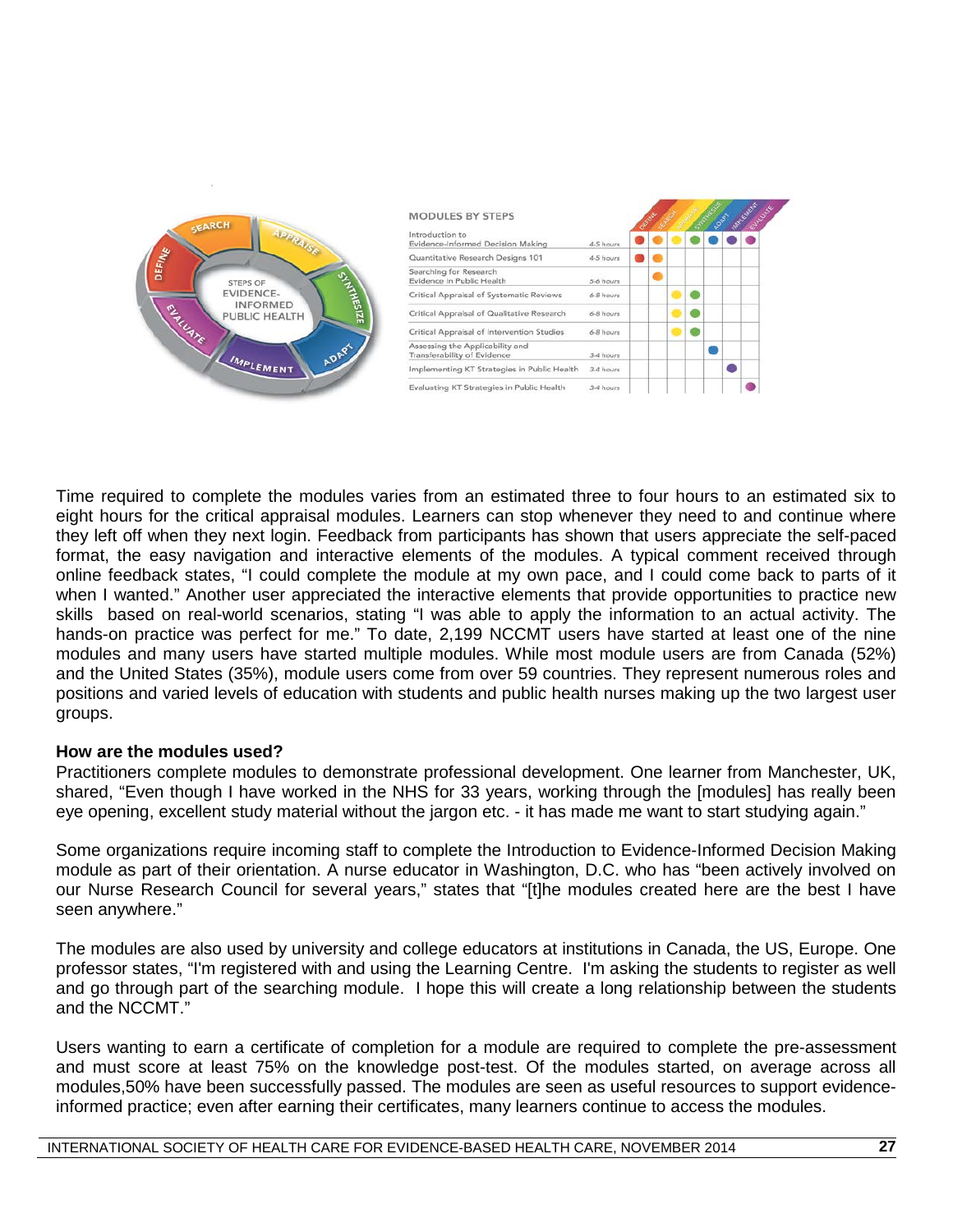### **Are the modules effective?**

Knowledge is assessed before starting and after users complete each module. Before starting a module, users are asked 12 questions about the subject of the module. The questions are in the format of multiple choice, true/false, or ask the user to put responses in order of importance. After completing all sections of the module (post-module), users are again asked the same knowledge questions. Across all modules, a statistically significant increase in knowledge has been shown from pre- to post-module completion [+24.9%, 95% CI (22.9 to 24.9)  $P < 0.05$ ; n = 1528].

## **Conclusion**

NCCMT's modules address some of the barriers to evidence-informed practice. Learners work at their own pace; interactive elements and realistic scenarios allow learners to develop and practise new skills; and supplementary resources further enhance learning and understanding. Use of the modules has been shown to increase knowledge. Furthermore, user feedback indicates that the online format provides an effective way to learn about evidence-informed public health practice.

To enquire about how you can use these online modules for your own professional development, for team training, or to augment classroom learning, please contact the National Collaborating Centre for Methods and Tools. To explore the modules in the Learning Centre, create and login to your free account. For more information about the products and services available from the, please visit the NCCMT website.

# **The McMaster Evidence Based Clinical Practice Workshops**

Alonso Carrasco-Labra, Deborah Maddock

Evidence-based clinical practice (EBCP) is an approach to health-care practice that explicitly incorporates scientific evidence into patient management decisions, taking into account the strength of evidence, the benefits and risk of alternative management strategies, and the role of patients' values and preferences.

The 21<sup>st</sup> Annual McMaster Evidence Based Clinical Practice Workshop was held in June 2014 at McMaster University, the birthplace of evidence based medicine (EBM). This popular workshop sponsored by the Department of Clinical Epidemiology & Biostatistics is led by world renowned clinical epidemiologists and EBM practitioners from McMaster University and abroad.

This international workshop caters to all those interested in evidence-based practice and in medical education, and may be of particular interest to clinicians working in academic environments, program directors, chief residents, hospitalists, and educators with a focus on continuous quality improvement/quality assurance

The workshop offers two streams to help participants advance their EBCP skills:

**Improve Your Practice / Fundamentals of EBCP stream:** To acquire an understanding of common epidemiological concepts (e.g. interpreting hazard ratios, confidence intervals, critical appraisal of systematic reviews) and advance their skills in using the literature for quality assurance, improving practice, and judging comparative effectiveness of health care interventions.

**Learn How to Teach / Teaching stream:** To help participants learn how to teach EBCP using a variety of educational models in different settings, with different types of learners.

Another exciting development is the recent launch of the McMaster EBCP Workshop TWITTER account on September 20, 2014. This account focusses on emerging evidence and innovations relevant to EBCP, and has already gained a large number of local and international followers who are engaged in discussion, learning and sharing of important ideas and information. To learn more, please follow us on twitter @EBCPMcMaster

The next dates of the McMaster Evidence Based Clinical Practice Workshops are Monday June 8 – Friday June 12, 2015. We hope that you will join us at the Workshop on McMaster University's beautiful campus.

Registration information is available online: [http://ebcp.mcmaster.ca](http://ebcp.mcmaster.ca/)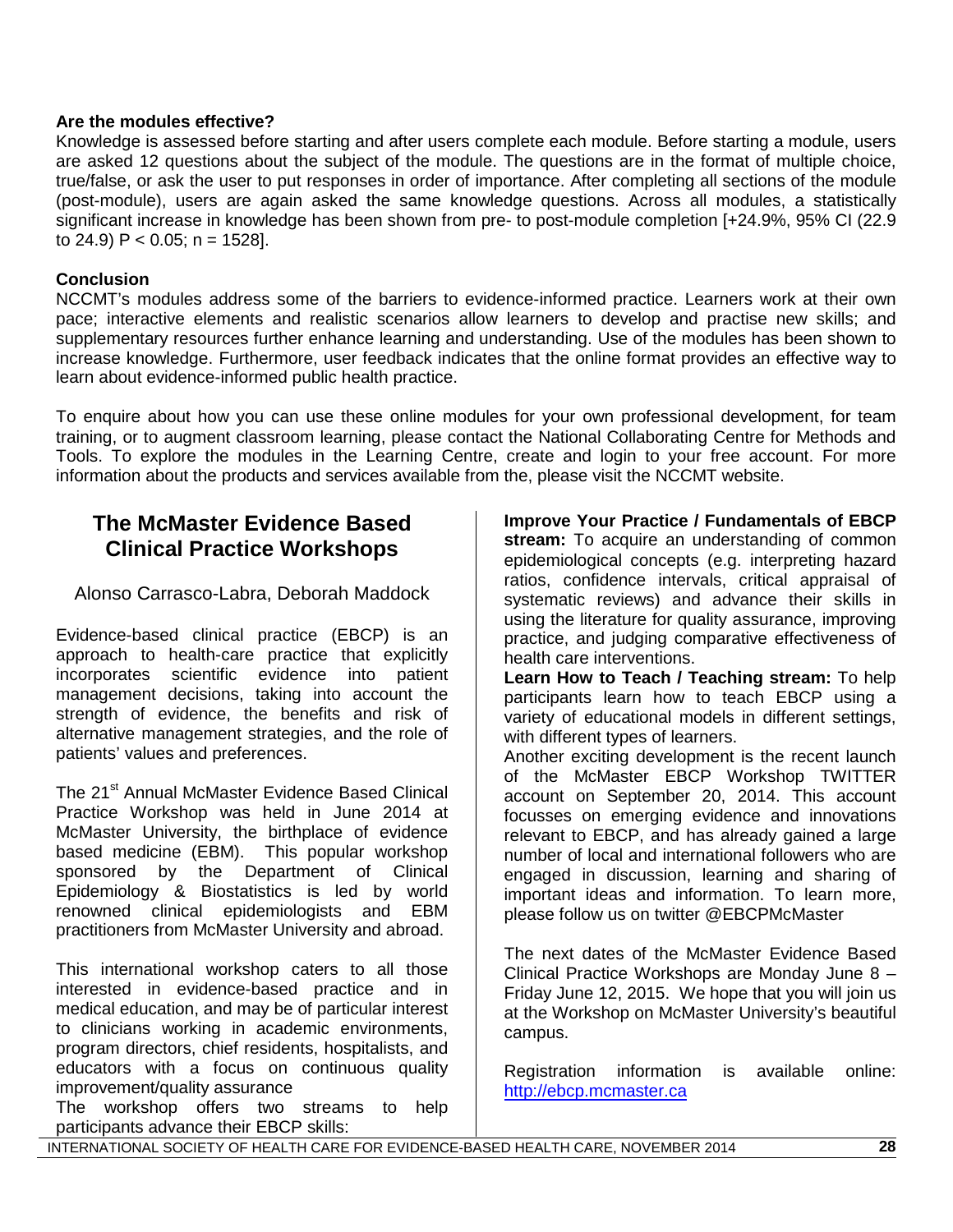# **McMaster EVIDENCE-BASED Practice Workshops**



McMaster Evidence-Based Practice Workshops

## June 8-12, 2015

### **McMaster University**

Come to McMaster, the birthplace of evidencebased health-care, to join in one of two closely related workshops.

The first caters to clinicians who wish to improve their clinical practice through enhanced skills in reading, interpreting, and applying the medical literature.

The second is designed for clinician educators interested in enhancing their skills for teaching the principles of evidence-based practice to others.

Both workshops are tailored to faculty and community internists, hospitalists, and senior and incoming chief residents

# To experience the BEST in EVIDENCE-BASED Health Care Education at McMaster University Monday, June 8th - Friday, June 12th, 2015

#### **WHAT IS EVIDENCE-BASED CLINICAL PRACTICE / EVIDENCE-BASED MEDICINE?**

Evidence-based clinical practice (EBCP) is an approach to health-care practice that explicitly acknowledges the evidence that bears on each patient management decision, the strength of that evidence, the benefits and risk of alternative management strategies, and the role of patients' values and preferences in trading off those benefits and risks.

#### **WHY ARE EVIDENCE AND VALUES OR PREFERENCES IMPORTANT?**

Clinicians are confronted daily with questions about the interpretation of diagnostic tests, the harm associated with exposure to an agent, the prognosis of a disease in a specific patient, the effectiveness of a preventive or therapeutic intervention, and the relative costs and benefits associated with these decisions. Both clinicians and policy makers need to know whether the conclusions of a primary study or a systematic review are valid, and whether recommendations in clinical practice guidelines are sound.

Members of the Department of Clinical Epidemiology and Biostatistics at McMaster University, in collaboration with other colleagues trained in both medicine and in clinical epidemiology, have developed a set of common sense strategies

to assist in the critical appraisal of evidence. They have also developed approaches to explicitly considering values and preferences in clinical decisionmaking, thereby encouraging the practice of EBCP.

#### **WORKSHOP OBJECTIVES**

- · Both streams: To help participants advance their skills in critically appraising the literature, and their skills in acknowledging and incorporating values and preferences in clinical decision making
- · Improve your practice stream: To acquire an understanding of common epidemiological concepts (e.g. interpreting hazard ratios, confidence intervals, critical appraisals of a systematic review) and advance their skills in using the literature for quality assurance, improving practice, and judging comparative effectiveness of health care interventions.
- · Teaching stream: To help participants learn how to teach EBCP using a variety of educational models in different settings, with different types of learners.

#### **WORKSHOP FORMAT**

The workshop is offered as a one-week intensive course.

Participants will be learning in interactive small groups led by clinical epidemiologists and

McMasterEvidence-BasedPracticeWorkshops | June 8-12, 2015 | http://ebm.mcmaster.ca CONTINUING HEALTH SCIENCES EDUCATION PROGRAM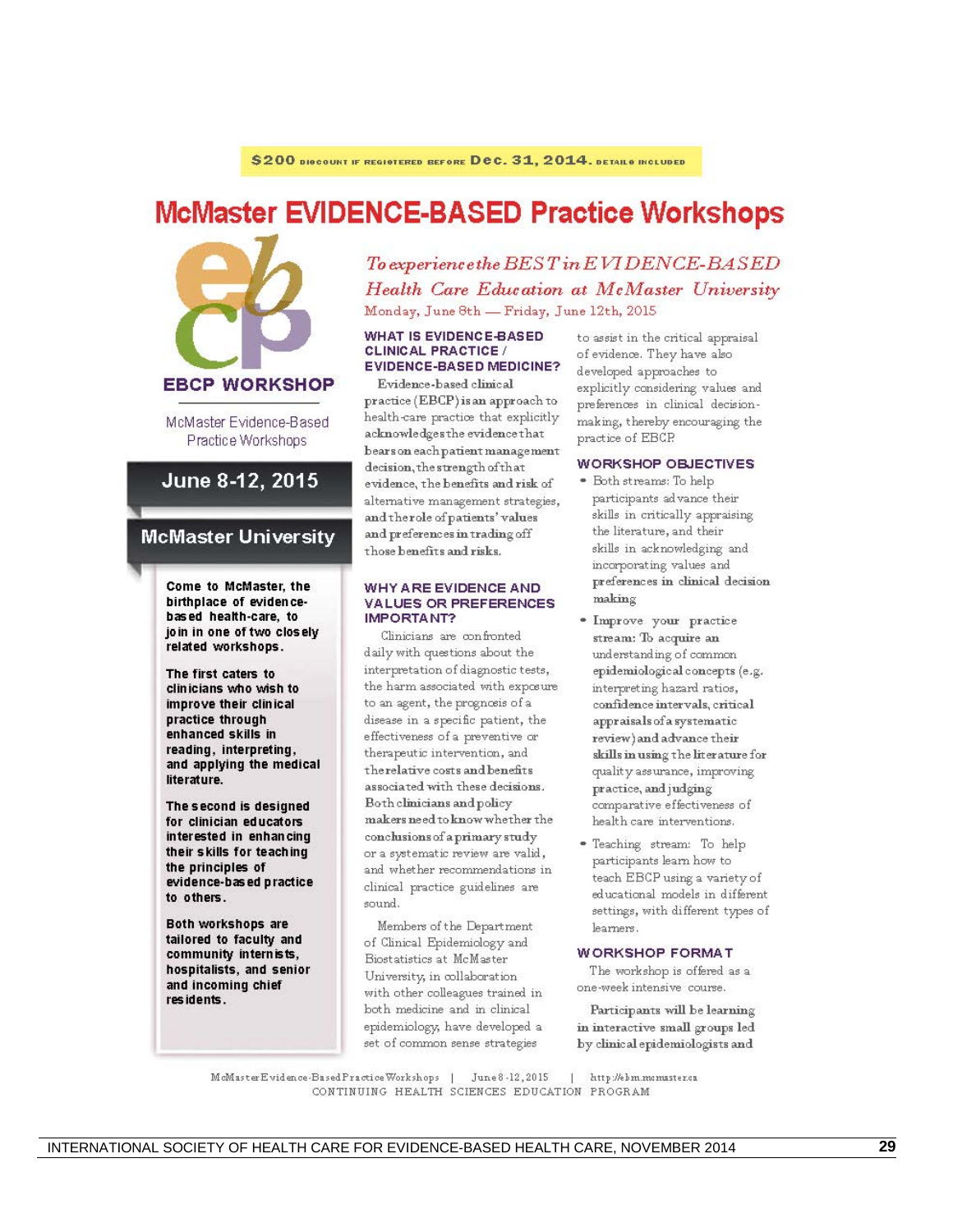practitioners from McMaster and other institutions. The workshop will consist of small and large group sessions, individual study time and, for the teaching stream, opportunities for workshop participants to lead teaching sessions using their own ideas, materials, and reflecting their own experiences.

#### **WORKSHOP MATERIALS**

Prior to and at the workshop, participants will have access on-line to educational materials that include literature on critical appraisal and EBCP, the small group learning format, a set of clinical problems, JAMAevidence, and a variety of other EBCP aids.

#### **WHY COME TO MCMASTER** UNIVERSITY?

McMaster University is not only the birthplace of evidence-based medicine, and has produced the definitive evidence-based health care texts. We also continue to lead the world in innovation and advances in EBHC practice and teaching. McMaster's workshop, running for more than 25 years, has provided the model for EBHC workshops throughout the world. Over this time, we have developed a cadre of the best EBHC educators in North America who return to the workshop year after year because of the intensely stimulating and educational environment. Come to experience the best in EBHC education!

#### **TRAVEL, FACILITIES AND ACCOMMODATION**

The workshop will be held at McMaster University. Upon confirmation of a definite placement in the workshop, you will receive a formal letter, access to the website and background and introductory materials will be provided with general information regarding specifics of the workshop, accommodation and travel. TRAVEL AND **ACCOMMODATION ARRANGEMENTS ARE** THE RESPONSIBILITY OF THE REGISTRANT. Modest accommodation is available on campus, otheraccommodations are available in city hotels, 10-30 minutes away by foot, bus or car.

| <b>REGISTRATION FEES</b>                  | $Cdn S^*$                                          | US <sub>S</sub> |
|-------------------------------------------|----------------------------------------------------|-----------------|
|                                           | \$200 DISCOUNT IF REGISTERED BEFORE DEC. 31, 2014. |                 |
| One member from an institution            | \$2800                                             | \$2885          |
| Two members from an institution           | \$2500 each                                        | \$2575 each     |
| Three or more members from an institution | \$2200 each                                        | \$2270 each     |

\*Includes 13% Harmonized Sales Tax (HST # r119-035-988). Tuition includes all workshop materials. photoeopying services, access to computer literature searching and dinner on the first and last evenings.

#### **REGISTRATION ON-LINE AT:**

http://ebm.mcmaster.ca/registration\_online.htm

Please return the completed application form and registration fee (North American registrants please send cheque or money order; non-North American registrants please send international money order drawn on a USA or Canadian bank).

Please make the registration fee payable to MCMASTER UNIVERSITY, and send to:

| Regular Mail                  |
|-------------------------------|
| Laurel Grainger               |
| <b>EBCP</b> Workshop registra |
| McMaster University           |
| 1280 Main Street West         |
| Room: HSC 2C12D               |
| Hamilton. ON                  |
| L8S 4K1 Canada                |

#### Courier

Laurel Grainger **EBCP Workshop registrar McMaster University** 1200 Main Street West, Room: HSC 2C12D Hamilton, ON L8N 3Z5 Canada

#### PLEASE DIRECT ANY INQUIRIES TO:

Deborah Maddock **EBCP** Workshop Coordinator or

**Laurel Grainger** EBCP Workshop Registrar Telephone: 905.525.9140 X22900, X23162 Fax: 905.524.3841 E-mail: maddock@mcmaster.ca E-mail: graing@mcmaster.ca

McMaster Evidence-Based Practice Workshops | June 8-12, 2015 | http://ebm.mcmaster.ca CONTINUING HEALTH SCIENCES EDUCATION PROGRAM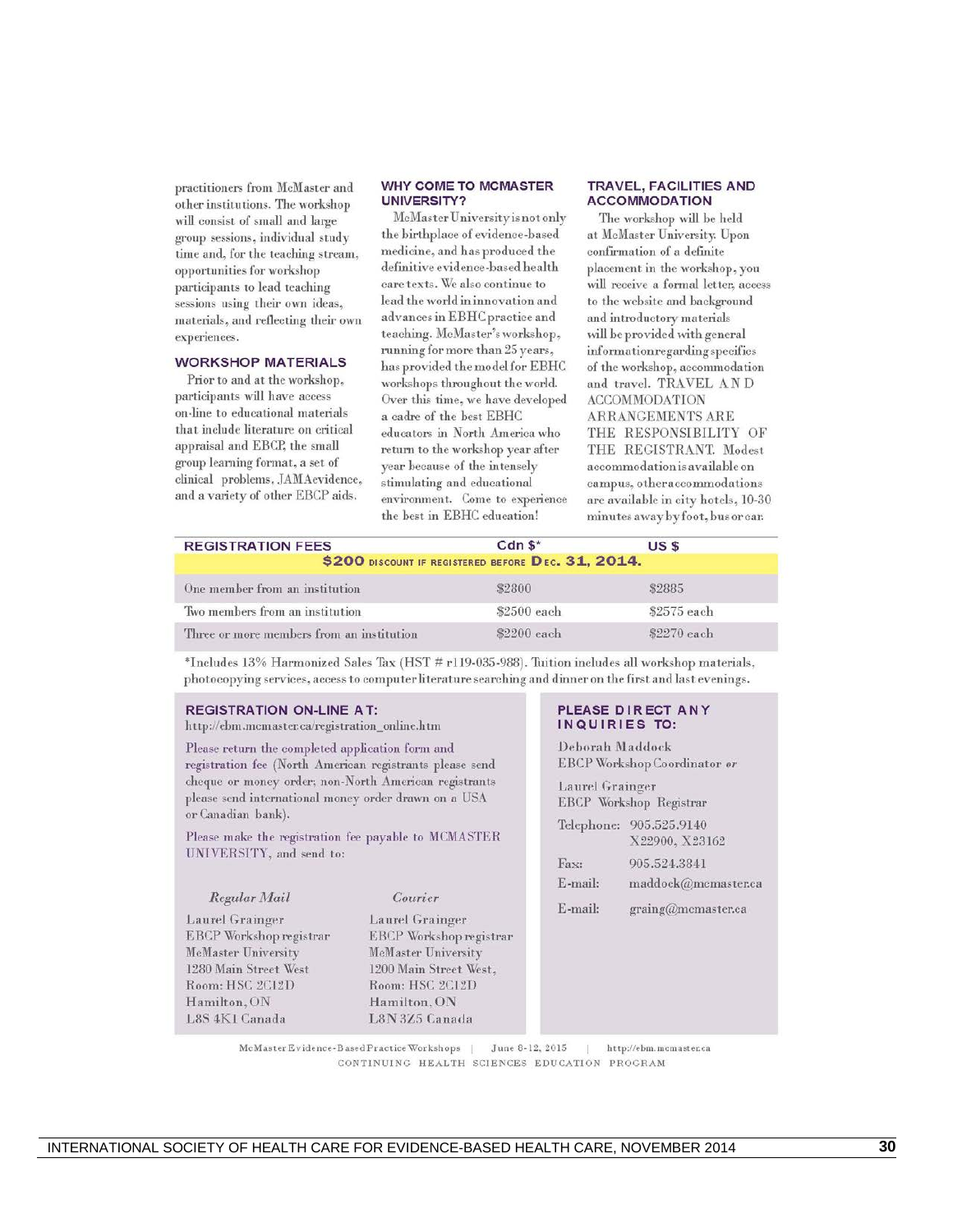## **GUEST CONTRIBUTORS**

**Cinthya Aguero [caguero@ihcai.org](mailto:caguero@ihcai.org)**

**Suzana Alves da Silv[a](mailto:suzanaalvessilva@gmail.com) [suzanaalvessilva@gmail.com](mailto:suzanaalvessilva@gmail.com)**

**Noor Asi [asi.noor@mayo.edu](mailto:asi.noor@mayo.edu)**

**Yuri Baidal [ybaidal@ihcai.org](mailto:ybaidal@ihcai.org)**

**Patricia Barrionuevo Moreno [barrionuevomoreno.patricia@mayo.edu](mailto:barrionuevomoreno.patricia@mayo.edu)**

**Samuel Berkman [sberkman@ucla.edu](mailto:sberkman@ucla.edu)**

**Marcela Blanco [marceblanco2000@hotmail.com](mailto:marceblanco2000@hotmail.com)**

**Maria Elisa Cabanelas Pazos [mepazos@amil.com.br](mailto:mepazos@amil.com.br)**

**Alonso Carrasco-Labra [alonsocarrascolabra@gmail.com](mailto:alonsocarrascolabra@gmail.com)**

**Hugo Catalano [hcatalano@fibertel.com.ar](mailto:hcatalano@fibertel.com.ar)**

**Pedro Chrispim [pedropaulo.chrispim@gmail.com](mailto:pedropaulo.chrispim@gmail.com)**

**Ileana Ciurea [ciurea@mcmaster.ca](mailto:ciurea@mcmaster.ca)**

**Mike Clarke [m.clarke@qub.ac.uk](mailto:m.clarke@qub.ac.uk)**

**Lynda Corby [lynda.corby@shaw.ca](mailto:lynda.corby@shaw.ca)**

**Helena Cramer [hcramer@globo.com](mailto:hcramer@globo.com)**

**Juan Martin Criniti [jmcriniti@gmail.com](mailto:jmcriniti@gmail.com)** **Leonardo Cubillos-Turriago [lcubillosturriag@worldbank.org](mailto:lcubillosturriag@worldbank.org)**

**Martin Diaz [drmartindiaz@gmail.com](mailto:drmartindiaz@gmail.com)**

**Maria Paula Esteban [paulaesteban@gmail.com](mailto:paulaesteban@gmail.com)**

**Maria Cristina Gigler [cristelgigler@gmail.com](mailto:cristelgigler@gmail.com)**

**Carlos González Malla [acordatedemimail@gmail.com](mailto:acordatedemimail@gmail.com)**

**Russell Griffin [Russell.griffin@heart.org](mailto:Russell.griffin@heart.org)**

**Gordon Guyatt [guyatt@mcmaster.ca](mailto:guyatt@mcmaster.ca)**

**Brian Haynes [bhaynes@mcmaster.ca](mailto:bhaynes@mcmaster.ca)**

**Mary Fran Hazinski [Mary.f.hazinski@vanderbilt.edu](mailto:Mary.f.hazinski@vanderbilt.edu)**

**Roberto Iunes [riunes@worldbank.org](mailto:riunes@worldbank.org)**

**Ariel Izcovich [hambp2008@gmail.com](mailto:hambp2008@gmail.com)**

**Viju T. John [biju\\_t\\_john@rush.edu](mailto:biju_t_john@rush.edu)**

**Sue Johnston [sjohnst@mcmaster.ca](mailto:sjohnst@mcmaster.ca)**

**Jisu Kim [jisu\\_kim@rush.edu](mailto:jisu_kim@rush.edu)**

**Eddy Lang [eddy.lang@albertahealthservices.ca](mailto:eddy.lang@albertahealthservices.ca)**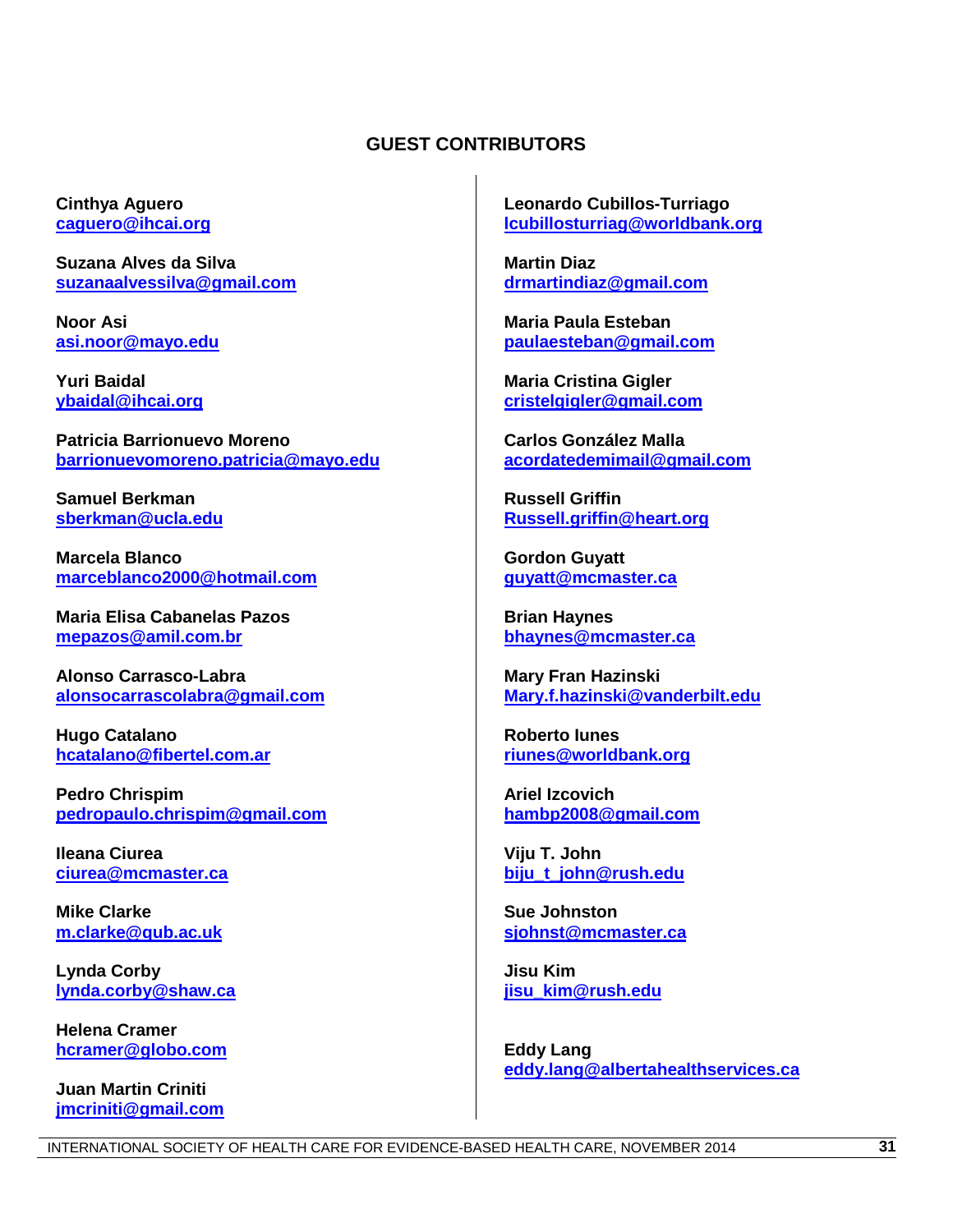**John Lavis [lavisj@mcmaster.ca](mailto:lavisj@mcmaster.ca)**

**Gina Lowell [gina\\_lowell@rush.edu](mailto:gina_lowell@rush.edu)**

**Jeannie MacIntosh [mackint@mcmaster.ca](mailto:mackint@mcmaster.ca)**

**Deborah Maddock [maddock@mcmaster.ca](mailto:maddock@mcmaster.ca)**

**John D. McLennan [jmclenna@ucalgary.ca](mailto:jmclenna@ucalgary.ca)**

**Bill Montgomery [bmont@aloha.net](mailto:bmont@aloha.net)**

**Sigrid Morales [sigridmc@hotmail.com](mailto:sigridmc@hotmail.com)**

**Peter Morley [Peter.morley@mh.org.au](mailto:Peter.morley@mh.org.au) [Pmorley@unimelb.edu.au](mailto:Pmorley@unimelb.edu.au)**

**Mohammad Hassan Murad [murad.Mohammad@mayo.edu](mailto:murad.Mohammad@mayo.edu)**

**Cecilia Nine [cecilianine@yahoo.es](mailto:cecilianine@yahoo.es)**

**Jerry Nolan [Jerry.nolan@btinternet.com](mailto:Jerry.nolan@btinternet.com)** **Ramon Puchades [rpuchades@gmail.com](mailto:rpuchades@gmail.com)**

**Anke Rohwer [arohwer@sun.ac.za](mailto:arohwer@sun.ac.za)**

**Airton Stein [Airton.stein@gmail.com](mailto:Airton.stein@gmail.com)**

**Xin Sun [sunx79@hotmail.com](mailto:sunx79@hotmail.com)**

**Achilles Thoma [athoma@mcmaster.ca](mailto:athoma@mcmaster.ca)**

**Mario Tristan [mtristan@ihcai.org](mailto:mtristan@ihcai.org)**

**Per Olav Vandvik [per.vandvik@gmail.com](mailto:per.vandvik@gmail.com)**

**Jimmy Volmink [jvolmink@sun.ac.za](mailto:jvolmink@sun.ac.za)**

**Maria Tjitske Vreugdenhil [mvreugdenhil@ihcai.org](mailto:mvreugdenhil@ihcai.org)**

**Jennifer Yost [jyost@mcmaster.ca](mailto:jyost@mcmaster.ca)**

**Taryn Young [tyoung@sun.ac.za](mailto:tyoung@sun.ac.za)**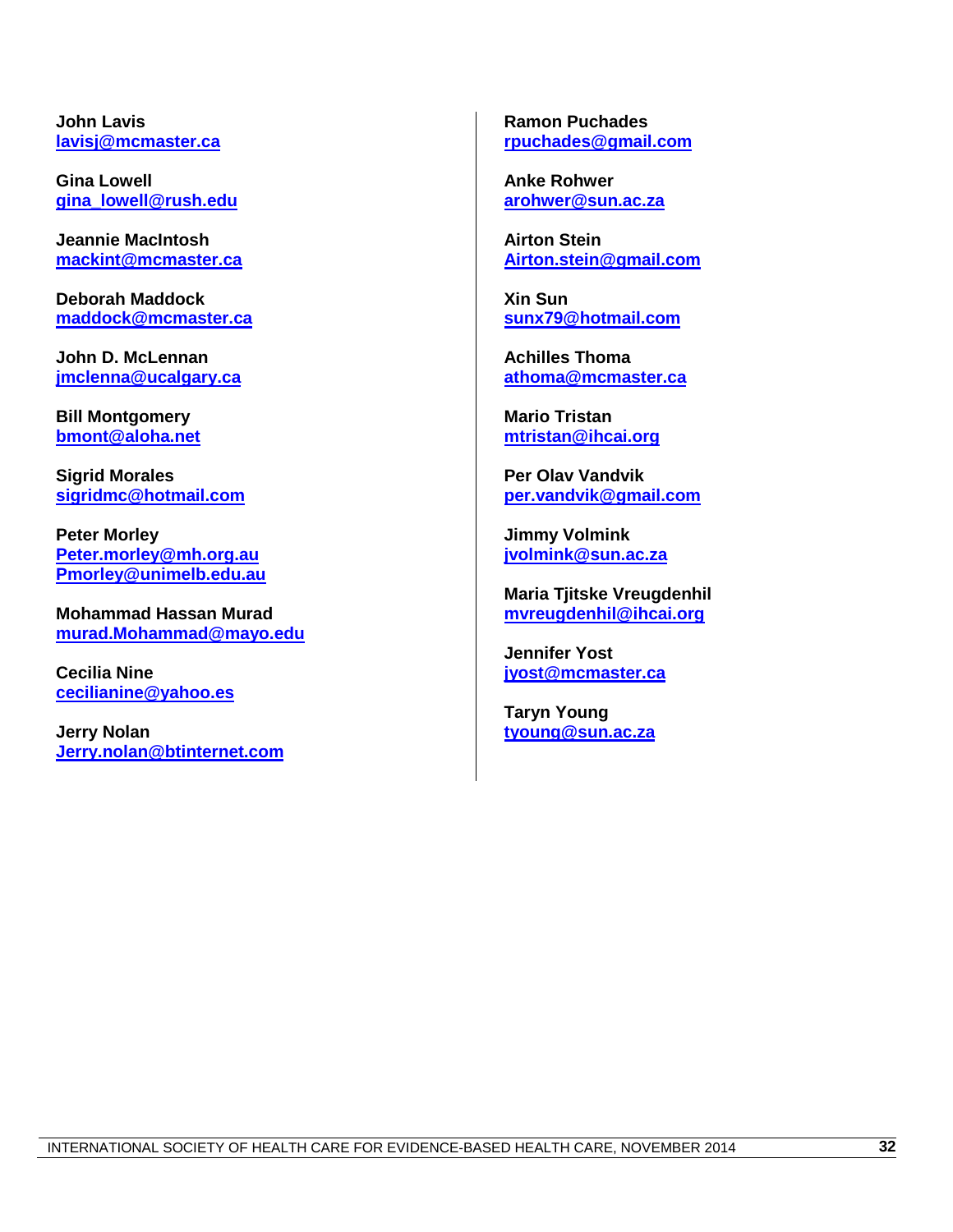# **EDITORS**

### *Jason Busse*

Assistant Professor, Clinical Epidemiology & Biostatistics McMaster University, Faculty of Health Sciences Clinical Epidemiology & Biostatistics 1280 Main Street West, HSC-2C12 Hamilton, ON L8S 4K1 Canada **[j.busse@rogers.com](mailto:j.busse@rogers.com)**

## *Paul Glasziou*

Professor of Evidence-Based Medicine Director of the Centre for Research in Evidence-Based Health Care, Bond University Qld, Australia 4229 **pglaszi[o@bond.edu.au](mailto:Paul_Glasziou@bond.edu.au)**

#### *Gordon Guyatt*

Professor, Clinical Epidemiology & Biostatistics McMaster University, Faculty of Health Sciences Clinical Epidemiology & Biostatistics 1280 Main Street West, HSC-2C12 Hamilton, ON L8S 4K1 Canada **[guyatt@mcmaster.ca](mailto:guyatt@mcmaster.ca)**

# **EDITORIAL ASSISTANT**

### *Deborah Maddock*

McMaster University, Faculty of Health Sciences Clinical Epidemiology & Biostatistics 1280 Main Street West, HSC-2C9 Hamilton, ON L8S 4K1 Canada **[maddock@mcmaster.ca](mailto:maddock@mcmaster.ca)**